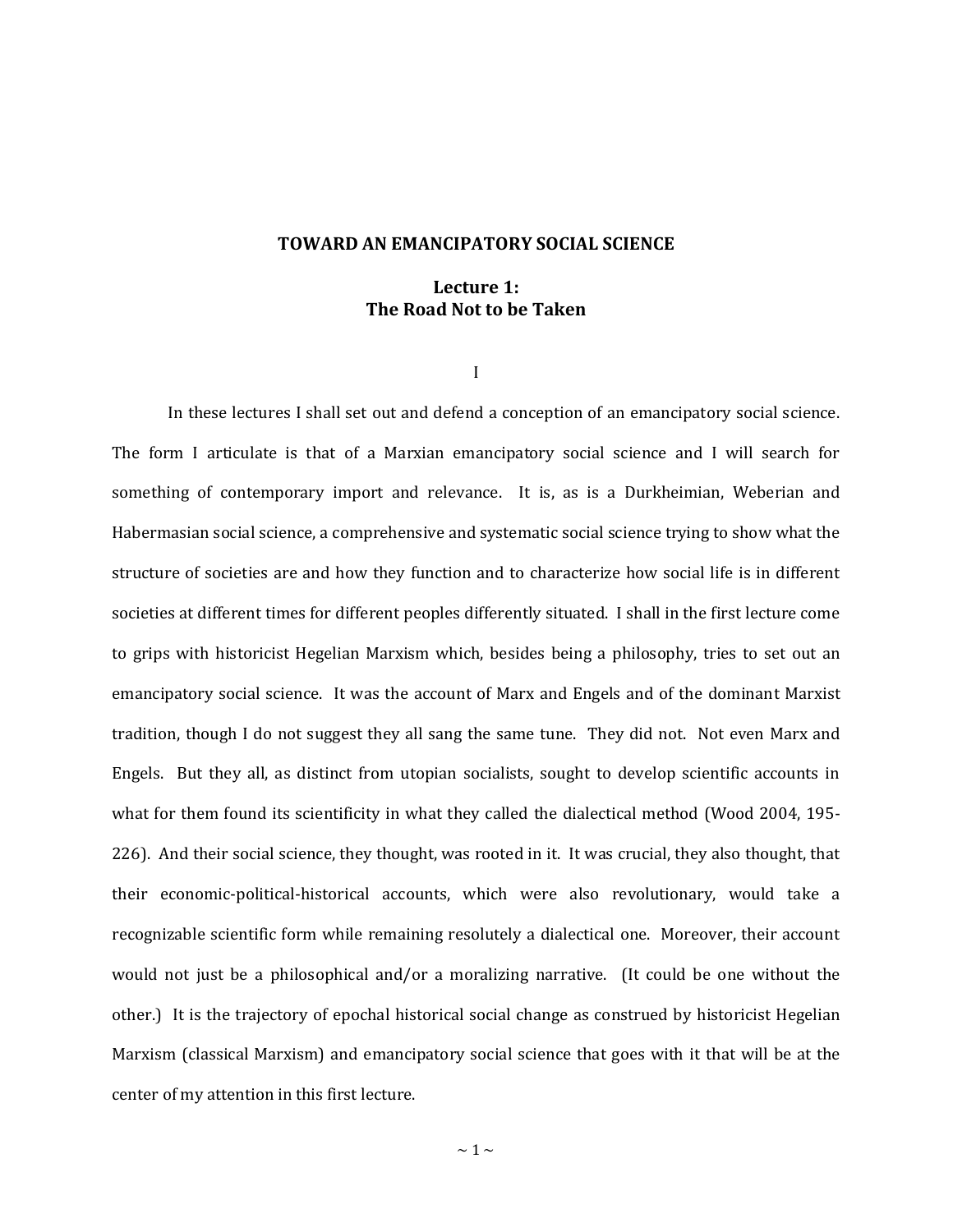In the second lecture I shall come to grips with analytical Marxism and its conception of an emancipatory social science. It is a form of Marxism that is sometimes derided (falsely, I believe) as being a purely Scholastic academic Marxism of the seminar room. (It is that but not just that.) I shall characterize and criticize some things in it and defend others and argue, honing in my third lecture on my own form of analytical Marxianism, a form that is historicist and holistic without taking a Hegelian historicist or Hegelian holistic turn, a turn that utilizes a dialectical form. My historicism and holism is something that is standardly rejected by analytical Marxists. But I shall be a maverick here. I shall, however, generally be concerned to defend analytical Marxism and its conception of social science, a social science that travels philosophically light. (Though it should be said this is less so of one of its central framers, namely, G. A. Cohen.)

For both Hegelian Marxist and analytical Marxist accounts there are problems—perhaps devastatingly so—that must be addressed. We must address, among other things, how they, if they can, can be both a science and be emancipatory. Perhaps 'emancipatory social science' is an oxymoron. We can and should agree with Max Weber in rejecting a moralizing social science without agreeing with him that social science must be 'value free' or even can be 'value free'. But we still need to explain how a social science can be emancipatory and remain a science. How it can, if it can, remains 'a deep problem' that we should approach with trepidation.

I should also add in making these preliminary remarks that there is a prominent metaphilosophical subtext running throughout these lectures as well as I hope to the point, some autobiographical remarks. Perhaps the metaphilosophical is too prominent? Metaphilosophy is something with me, atypical for a philosopher, which has been an obsession through most of my philosophical life. What is the point of philosophy (if any) is something I can't help but keep on asking. I keep wondering why most other philosophers don't. And if we can give a compelling answer to that question *about* and *of* philosophy, what is it and how should philosophy be done? What kind of avoidances, if any, shall we engage in here? I shall come to grips again with these and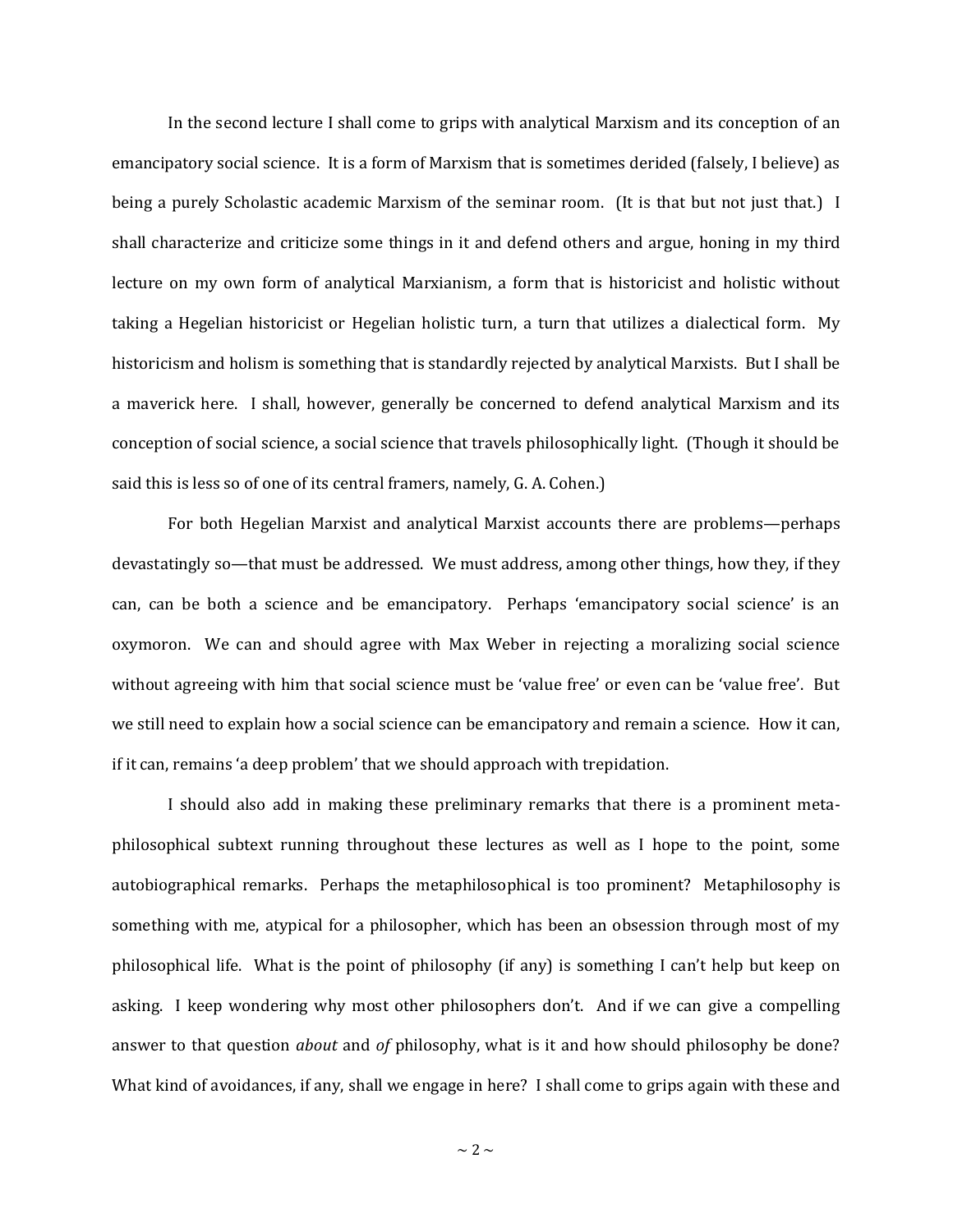related matters in the context of discussing the possibility and feasibility of an emancipatory social science and in facing what is sometimes called anti-moralism (Wood 1995; 2004, 143-58; McCarney 2000, 85-119). However, I shall in detail examine metaphilosophy in my final lecture and confront its relevance for an emancipatory social science for socialism.

In this first lecture I shall take Joseph McCarney as my exemplar of Hegelian historicist Marxism at its best. I have long admired his work. His unfortunately neglected book, *The Real World of Ideology,* is the best book on ideology that I have read (McCarney 1980). It turned around my belief that to have an ideology it was necessary to have a distorted view of the world. It of course frequently—very frequently—is but not invariably. Rather, an ideology is a set of beliefs and practices which answers to or serves class interests and has a distinctive role to play in the class struggle.1 It is a cluster of beliefs, perceptions and practices that functions, or at least purports to function, to serve the interests of a class or sometimes of several classes. In any class society with its class conflicts there will an ideology: a dominant class and the ideologies of the challenging classes. In a capitalist society the dominant ideology will serve capitalist class interests; in a socialist society the dominant ideology will serve socialist class interests. If we ever get to what Marx and Engels regarded as a communist world, there will be no ideology because there will be no classes and eventually no consciousness of class except in the historical sense that we will have a historical knowledge that there once were classes.

No social theory in class societies, no matter what the beliefs of its articulators, can rise above all ideology. This is as true of Marx as anyone else. To think that we can rise above all ideology is one of the ways an ideology can be illusory as well as give us false beliefs about why we do what we do. Yet one class view can be more adequate—more warrantedly assertable—than another. Indeed some class views are not warrantedly assertable at all. Marx's class view may be more adequate than Ricardo's or Hegel's views. One class view may in one way or another be distorting and another not distorting at all, though all class views will at least purportedly be in the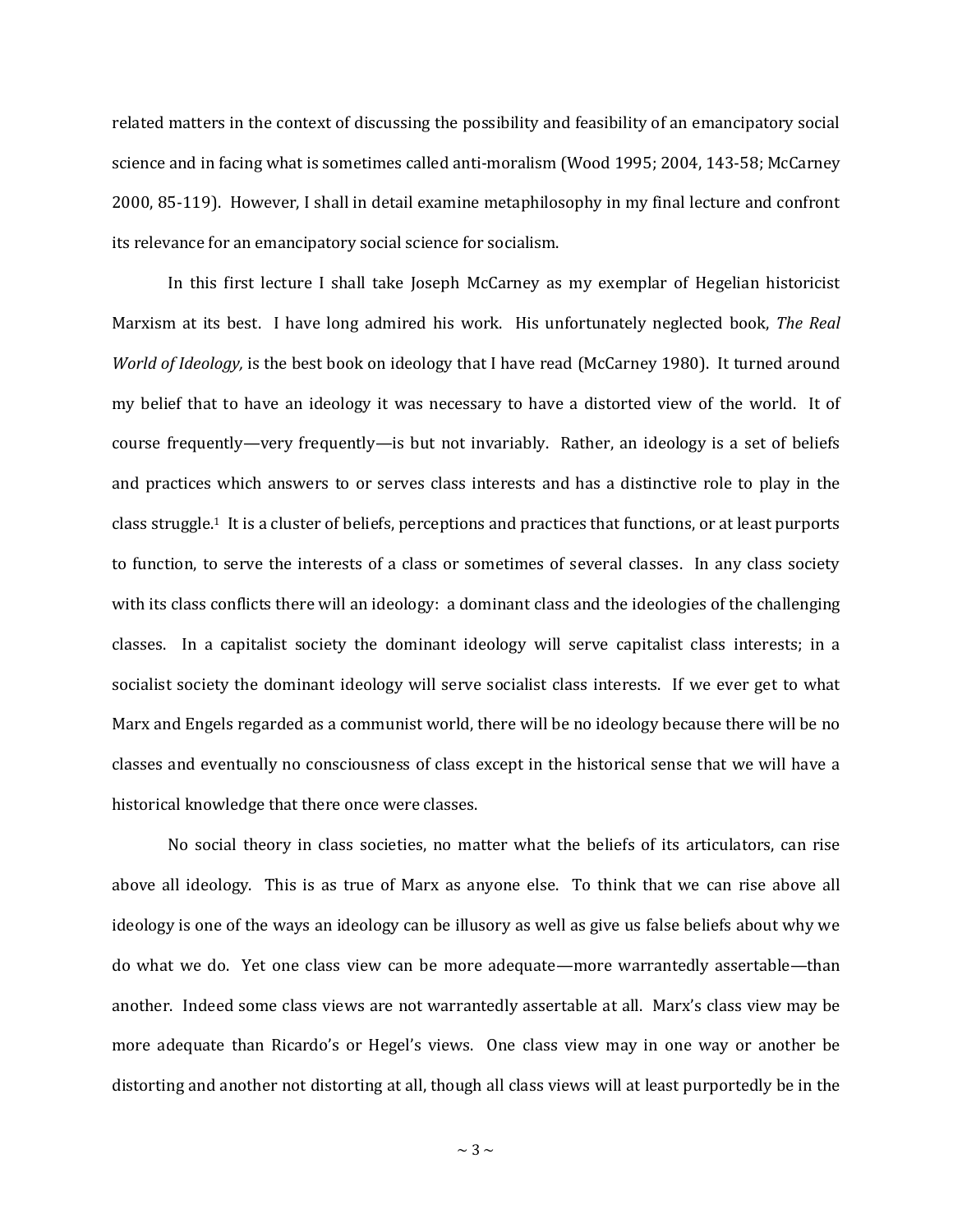interests of a class or classes and will be unavoidably perspectival. But a 'distorting perspective' is not a redundancy and a 'non-distorting view' is not a contradiction. A Marxian can and will claim the latter quite consistently, though perhaps mistakenly, for Marx's view. That is, he will claim Marx's view is inescapably perspectival but not distortingly so. Marx's view, a plainly proproletarian class view, may not be distorted. One crucial task for a Marxist is to show that it is not.

McCarney's *Social Theory and the Crisis of Marxism* is also a wonderful book (McCarney 1990a). His criticism of critical theory seems to me right on (McCarney 1990a, 17-65). In this too he has changed my mind. I used to think what we as Marxians should now be doing is to articulate or, if you will, construct a critical theory of society working from something like Jürgen Habermas's account of a critical theory before he became so Kantian—a view more clearly and cogently expressed by what I take (controversially) to be his most astute commentator, Raymond Guess, in his *The Idea of a Critical Theory* (Guess 1981). I tried in a series of essays to push such an account along (Nielsen 1992; 1993a; 1993b; 1993c). I took it then that the very idea of 'a critical theory of society' was plainly unproblematic and could be unproblematically Marxian. (This does not mean I thought Habermas or any of the Frankfurt School to be giving a Marxian account—in the general conception (the form) of critical theory they developed—but that a critical theory could and should be. Such a conception could, that is, be utilized by a Marxian and indeed should be.)

However, McCarney has well argued in his *Social Theory and the Crisis of Marxism* that the very idea of a critical theory of society is both problematic and unMarxist and that it should not be adopted by an emancipatory social science. His argument for this is both astute and complicated. In spite of the fact that it seemed to be obvious that all of us, Marxists or not, who were doing anything of any scope that we conceived of as a social science contributing to emancipation, thought that we were doing critical theory. Indeed, almost by definition, we thought what we were doing should be regarded as a critical theory of society; perhaps we were doing it very inadequately but it would be critical theory all the same. But I now think what I and many others took to be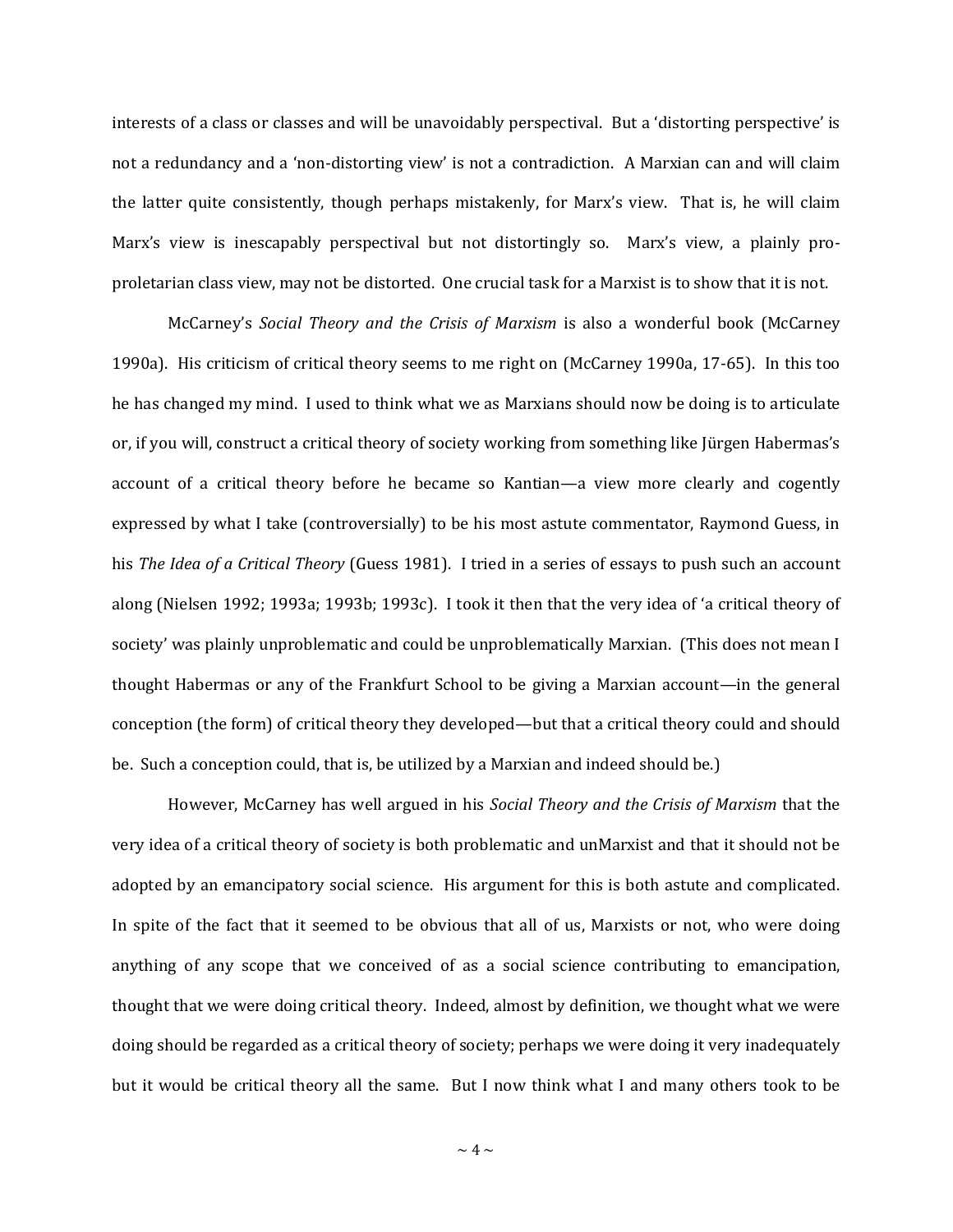unproblematic—and obviously so—was not unproblematic. Here again my head, though a little less definitively, has been turned around. McCarney has well argued that this very way of conceptualizing things is mistaken or at the very least problematic and it should not be adopted by an emancipatory social science (McCarney 1990a). I now have come to think that McCarney's argument is probably sound. (This 'dark saying' will later be explicated.)

There is another way that McCarney has changed my views. I used to think that when we talk of the contradictions of capitalism or of any mode of production that the term 'contradiction' should be taken to signify 'deep and intractable structural conflicts'. McCarney, building on the work of Roy Edgley (another philosopher I admire), has given us good reason to believe that we are speaking here of literal contradictions. 'Contradiction' is used there as when we speak of two propositions being contradictory. To simplify, but I hope not distort his account, we should say that if we can unproblematically speak of propositions being contradictory we can also speak of beliefs (after all, if expressed, they contain propositions) being contradictory. Indeed, we could not have beliefs without having the propositions proper to them. We can also say the same thing of practices which contain beliefs which contain propositions of forces of production, relations of production, and modes of production. These forces, relations and modes are practices with clusters of beliefs and again their propositions. The forces and relations of production in revolutionary situations come into conflict and in doing so are said to contain contradictions. 'Contradictions' is again used in a straightforward literal sense. (Whether as well they actually contain contradictions or just *intractable* conflicts which for their resolution require a change in the mode of production and with this a revolution are distinct matters. But whatever is said here it doesn't and shouldn't require using 'contradiction' in some distinct and perhaps esoteric sense.)

In Chapter 6 of *Social Theory and the Crisis of Marxism* and also in his "An Emancipatory Science of Society" and "Recent Interpretations of Ideology", Joseph McCarney considers (on the road to affirming it) how "a non-normative theory may be conceived as . . . an emancipatory science

 $\sim$  5  $\sim$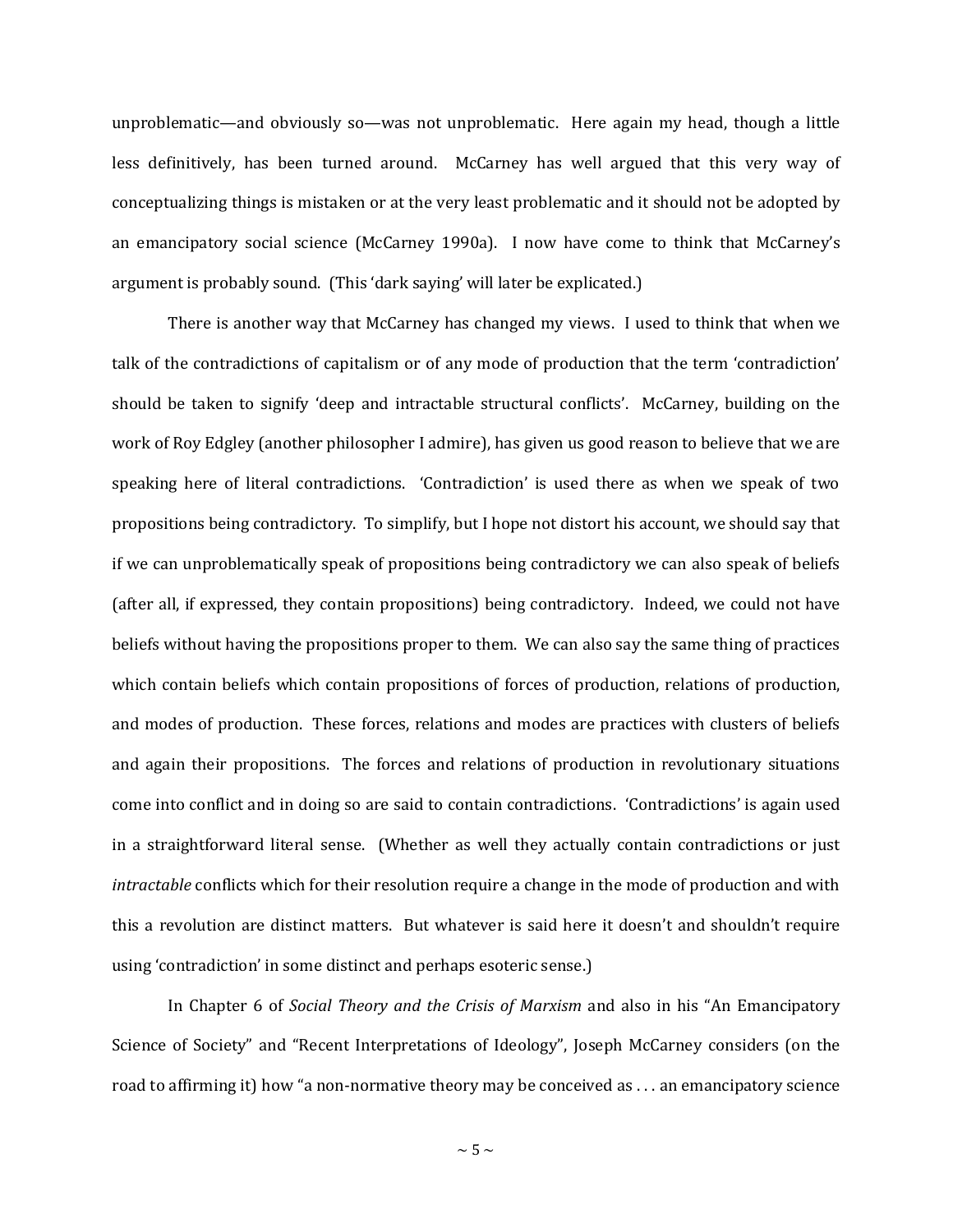of society" (McCarney 2007, 225-35; 1985, 77-93). He asks, and then attempts to show, how Marx's thought can have a practical significance without it being a *critical* evaluation of its subject. And how, he asks, could this coherently be said to be a non-normative matter? To say that it can seems to me to be deeply counter-intuitive just as it also is counter-intuitive to speak of an *emancipatory*  science that is non-normative. The very use of 'emancipatory' is itself normative.

However, McCarney makes an interesting and indeed powerful case for a Marxian and socialist emancipatory social science that is both emancipatory and non-normative. I shall argue later that McCarney's claim here, as insightful as it is, is in some respects true and in other respects false. It can readily escape the charge of being contradictory by suitable stipulations on either 'emancipatory' or 'normative' but that doesn't end the trouble or even touch what may be the important trouble.

## II

Classical Marxism and much of Marxism practiced today is Hegelian historicist Marxism. McCarney is a distinguished member and practitioner of this. Both Althusserians and analytical Marxists set their faces against Hegelian historicist Marxism—to wit classical Marxism—and I share that position, though I have great admiration, as I have already indicated, for central parts of McCarney's work and gratefully acknowledge the ways he has turned my mind around on several issues. However, even though analytical Marxists deeply oppose historicism, I regard myself as both a historicist and an analytical Marxist. But I am neither a *Hegelian* historicist nor any kind of *dialectician*. I think we should be grateful to Hegel for calling philosophers' attention to history something widely ignored in philosophy. He made us aware of its philosophical import and importantly made us realize that there is no overleaping history: that is, that we cannot attain a view of the world which is in any very substantial sense 'history transcendent'; he also usefully made us see how we can reasonably and fruitfully view philosophy as our time held in thought. But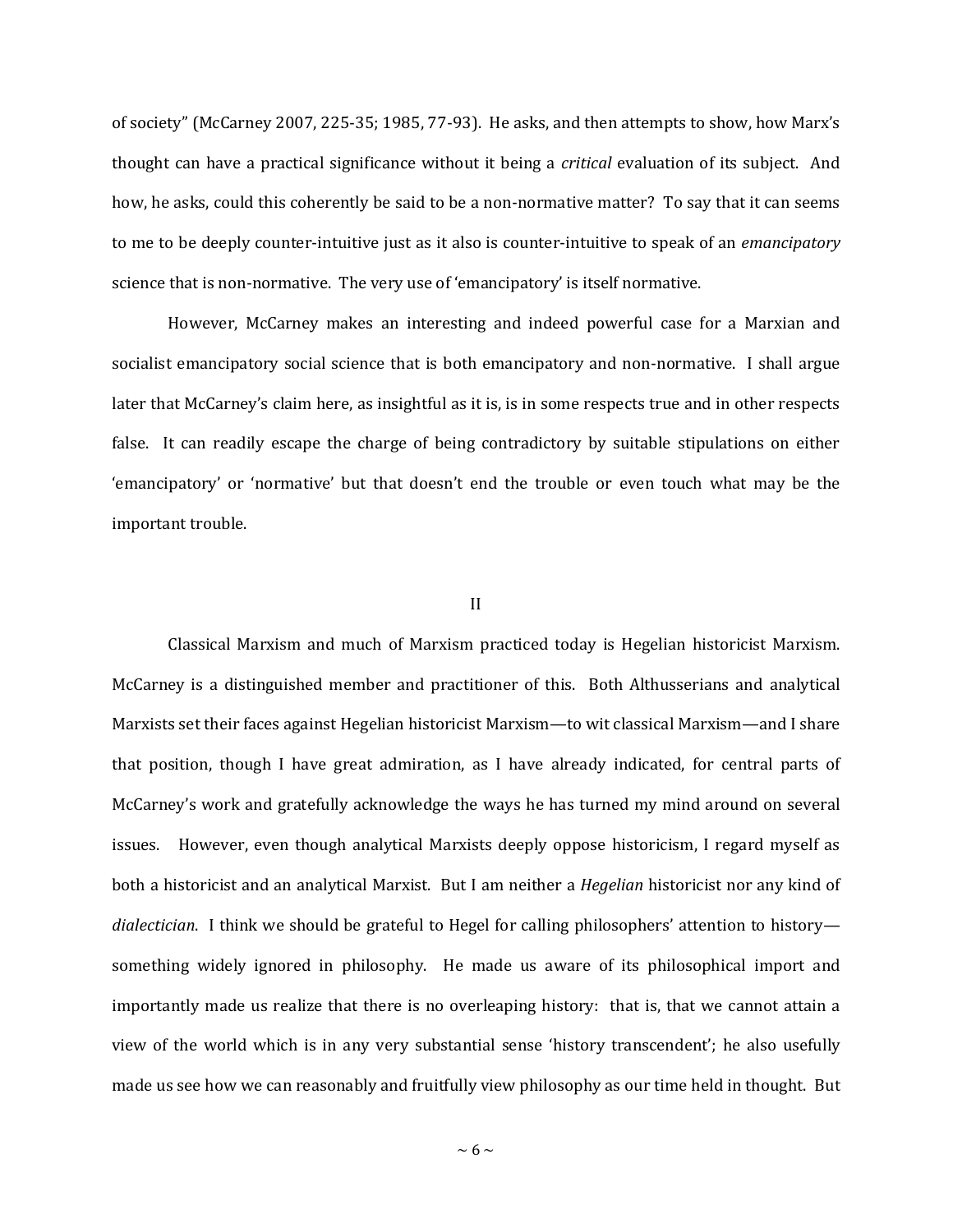he also often talks in what is at least a seemingly contradictory manner as if reason compels us to go 'history transcendent'. Hegel's historicism (and with it Marx's as well) is flawed. A proper historicism has no room for the Absolute, the totally (*sans* phrase), absolute knowledge, certain knowledge, or any claim to a foundational truth—*the truth*—of everything, to say nothing of being a *redemptive* truth. A proper historicism will be anti-foundationalist, or at least non-foundationalist, realizing that there is no plausible or perhaps even a coherent claim for philosophical foundations. Philosophy is perspectival and rejects as incoherent such notions as 'the point of view of the universe' or 'the view from nowhere' (Rorty 2007a, 176-83).

Early analytical philosophy, from Bertrand Russell to C. I. Lewis, was foundationalist and tried to reduce things to their alleged atomistic parts or derive or found all propositions from or on atomic propositions (protocol statements) denoting sense-data or sensibilia or to 'reduce' all other objects to sense-date or sensibilia so that we can come to know that the world is really made up of sense-data or sensibilia. (Shades here of Bishop Berkeley and subjective idealism).2 Calling this *logical* atomism does not help. Sean Sayers is correct in criticizing *that* type of analytic philosophy (Sayers 1990). But logical atomism has few, if any, defenders now. We can even go back to Otto Neurath—a charter member of the Vienna Circle *and* a very active Communist—and see that there have been analytic philosophers who were holists and who vigorously attacked logical atomism, indeed *all* forms of atomism and foundationalism. But this is by now past history. Logical atomists are, if not an extinct species, a very endangered species. Contemporary analytic philosophers (or at least the most distinguished among them) are holist and non-foundationalist. Quine and Davidson are explicitly so, the later Wittgenstein implicitly so. And so also by implication is Rawls (Rorty 1991, 175-96). A renegade analytical philosopher such as Richard Rorty—his challenge to the analytic tradition notwithstanding—is explicitly holistic and historicist without being a relativist, subjectivist, or a philosophical skeptic. And his historicism, as mine, challenges Hegel's absolutism by arguing that there is no ahistorical worldview that is not so abstract as to come to nothing. Neo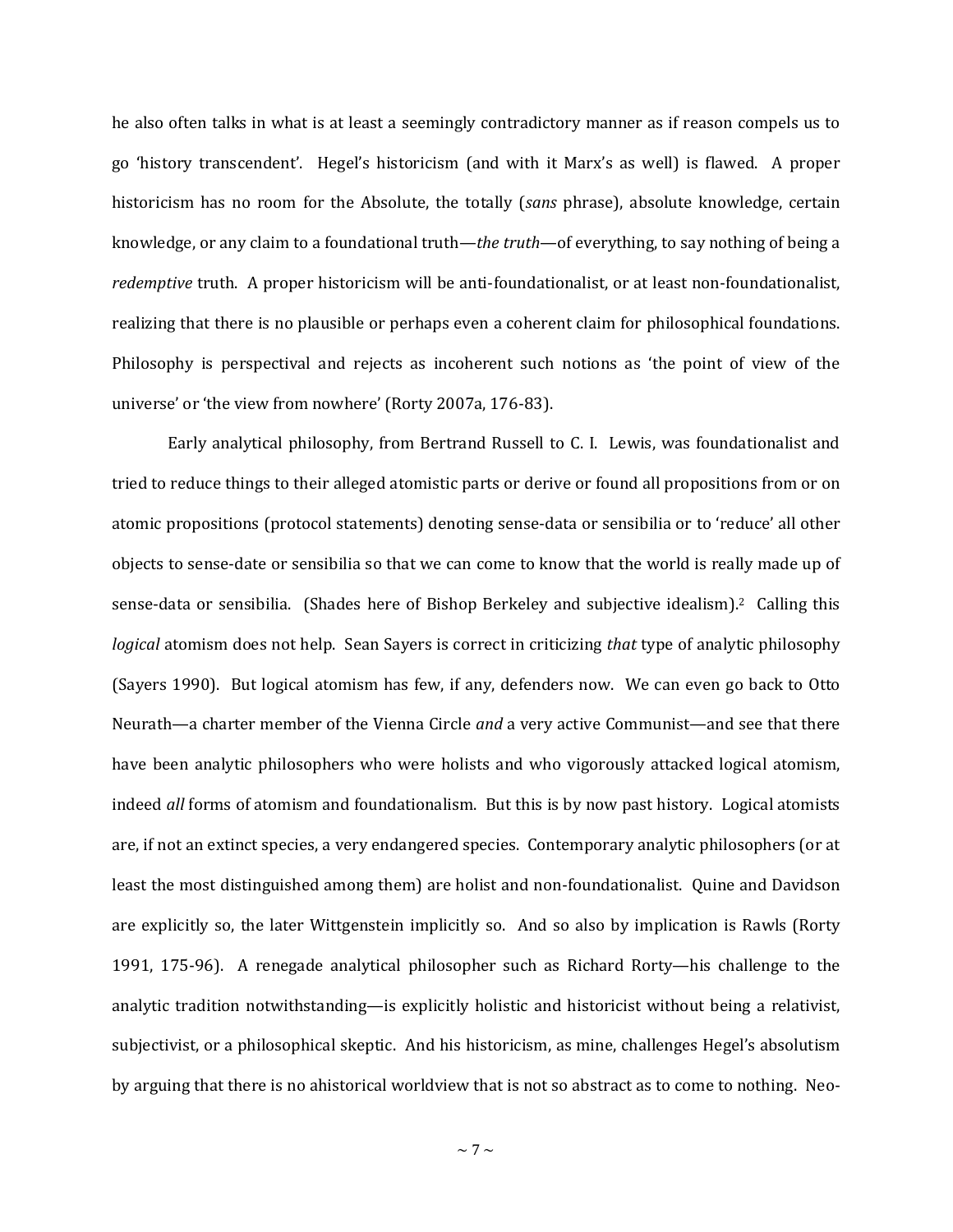pragmatists such as Rorty reject, as do analytical Marxists, any appeal to something so obscure as dialectics and to the making of obscure claims about the Absolute, the totality and claims to 'absolute knowledge'. For neo-pragmatists, historicism (with its holism) tells us to expect things to be interconnected and to look for these interconnections without making the metaphysically extravagant claim that everything in the universe is connected to everything else and that that yields a cosmic unity. Most analytic Marxists without explicitly embracing foundationalism reject historicism. I shall examine and critique their claim in Lecture 3 and, in contrast, set forth my maverick holistic and historicist analytical Marxism in Lecture 4 and show how it meshes well with an emancipatory socialist social science. I shall also argue that this does not result in a relativism. I shall do this while sturdily disavowing, as sturdily as standard analytical Marxists do, Hegelian type holism and historicism.

For Hegelians, including McCarney, to attain genuine philosophical knowledge is to become aware of the unity of this alleged totality and to realize that reason shows us that this *must* be so that there is a reason—a 'rule of reason'—which governs the universe. Hegelian historicist Marxists claim there is and must be a historical process to be identified with the achievement of history's end, goal or aim, that is, by history's *telos*. As Andrew Levine puts it in characterizing Hegelian Marxism: "Whatever is entirely self-realized ought to be" (Levine 2003, 72). Indeed, Hegelian Marxists have it that what will become actual is not something that just happens to be but is something that must be. In the fullness of time human beings will be—indeed, must be—entirely self-realized and free (autonomous). Actuality must escape all contingencies. It must be something that is through and through rational and in being so it compels agents to advance history to the point that all teleologically given destinies are realized. Humankind's teleological destiny is to make the actual rational thereby undoing the difference between the apparent and the real.

However, this cannot be for there is no such historical teleology or ends (goals or aims) of history. We don't understand what it means to say something is entirely self-realized or *perhaps* 

 $\sim$  8  $\sim$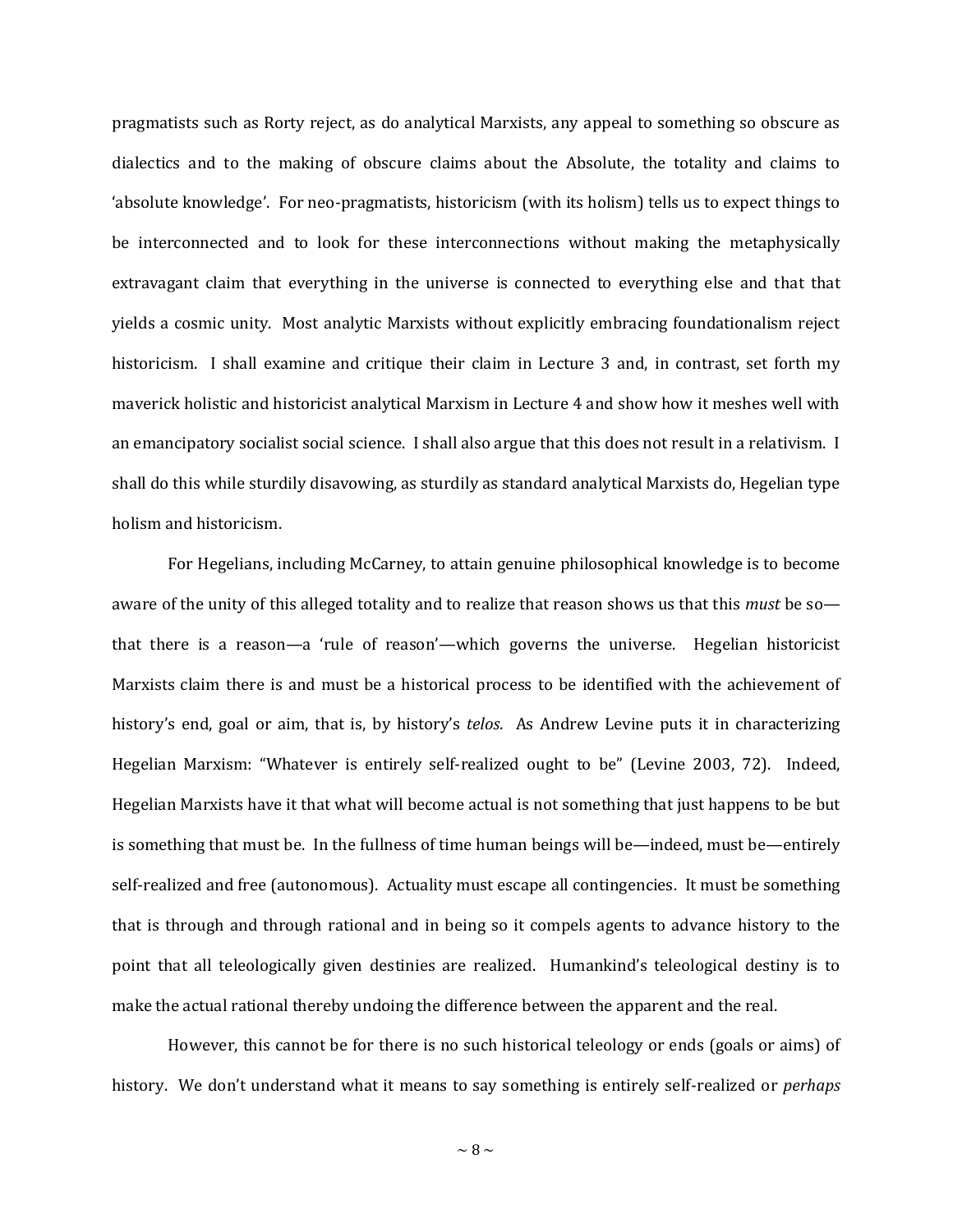even self-realized, period. There are no teleological destinies to be realized. History has no such destiny or indeed any destiny. In such a Hegelian Marxist characterizing of history, we have at least in effect reified history and treated it incoherently as some kind of person or agent—some kind of 'super-person'. But there is no such thing. There is no coherent general contrast between 'the apparent' and 'the real' (Rorty 1982, xiii-xlvii). We have to know the real *what*? Just talking about 'the real' (as even Levine does who is no Hegelian) is vapid (Levine 2003, 68). In doing so, philosophy has gone on holiday. Indeed, clear thinking has gone on holiday. Unless such remarks can be radically demythologized or decoded these 'claims' are not even false but incoherent. They are not even genuine claims or claimables. It is difficult for me to believe that such a careful thinker as McCarney can believe these things but he at least seems to and he does very little to decode or demythologize them.

I now go, albeit initially indirectly, toward making the case that a social science could be emancipatory without being normative. Levine is correct in saying (following Hume and a host of others) that there is a *distinction* between what is the case and what ought to be the case. However, Hilary Putnam is also correct in saying that there is no *dichotomy* between the is and the ought—a *distinction*, yes; a *dichotomy*, no (Putnam 2002). Our language is pervaded by sentences that are inextricably both descriptive and evaluative. If I say 'Cheney is fanatical', 'Bush is both fanatical and stupid', and 'Obama is both charismatic and brilliant', I surely have evaluated the Cheney-Bush team harshly and Obama perhaps extravagantly. I have also surely described them, though perhaps falsely and perhaps in a *parti-pris* manner. But such talk—fanatical or not, false or not, extravagant or not—is still *descriptive as well as evaluative*. There a description is also an evaluation. Our language is redolent with such examples. Just go back to Phillipa Foot's example of 'That's rude'.

If Hegel's and Marx's way of viewing things is right, to make such negative evaluations or extravagantly positive evaluations is something that is perhaps unreasonable for us to do. Moreover, they are theoretically and practically (except as hype) useless. What I should do instead

 $\sim$  9  $\sim$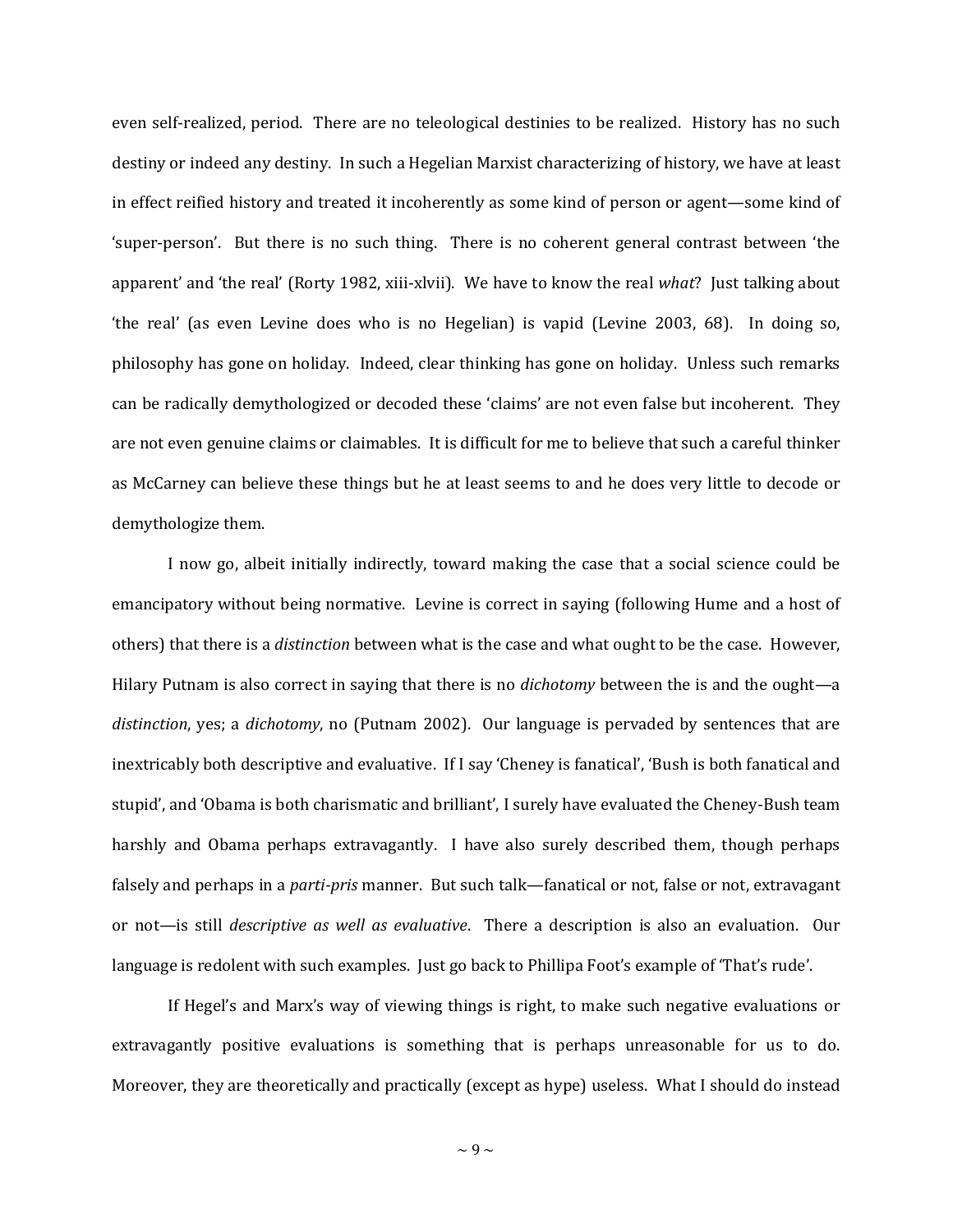is explain why such people get into the power situations they do, retain for some time that power in a capitalist society and how damaging that is to working people and to the underclass as a whole and how it is that so many of the underclass can be Bushians: how even reasonable working class people can do so and not see how much it is against their interests. I should also explain what Bush and Cheney do and why they do it. If this is well done the negative evaluation will just result from that. (I did not say that the evaluation was *entailed* by the description but that they run together.) But it is the descriptions *and* the evaluations together (inseparably together) that are doing the work or are principally doing so. There is no way, *pace* R. M. Hare, of separating the normative from the descriptive here. It is thick concepts that we are relying on here. If the claims made with them are convincing, they will result in an evaluative response from most people and indeed usually the same one. Moralizing here has little use or point, let alone moral philosophy (Nielsen 2009). It is the effective deployment of the thick conceptions that do the work. We can reasonably say—indeed justifiably say—that the exploitation and domination of the working class obtains under capitalism, but if we see also that exploitation and domination must obtain in some measure under capitalism and usually extensively, we will also recognize that it makes no sense to say that it ought not to be under *capitalism*, though we could see that the exploitation and domination caused by it are reasons (though perhaps not decisive ones) for bringing, where we can, capitalism to an end (Wood 2004, xxi-xxxvii, 242-64). But if we see, let us assume counterfactually, that capitalism can never be brought to an end or be without exploitation, as I think Hegel thought, we, if we are rational, will stop saying it ought to be brought to an end or be without exploitation. We will regret that but we will stop saying capitalist exploitation is irrational—another normative but also descriptive word—if it must be: if it is inescapable within capitalism and *if* there is no alternative to capitalism it is irrational to say it should be ended in a capitalist society. But *pace* Hegelians, *we will not go on to say, alternatively, that it therefore must be rational*. It may, *pace* the Hegelians, not be rational, but since what must be must be—*que sera, sera—*then, rational or not, there is no sense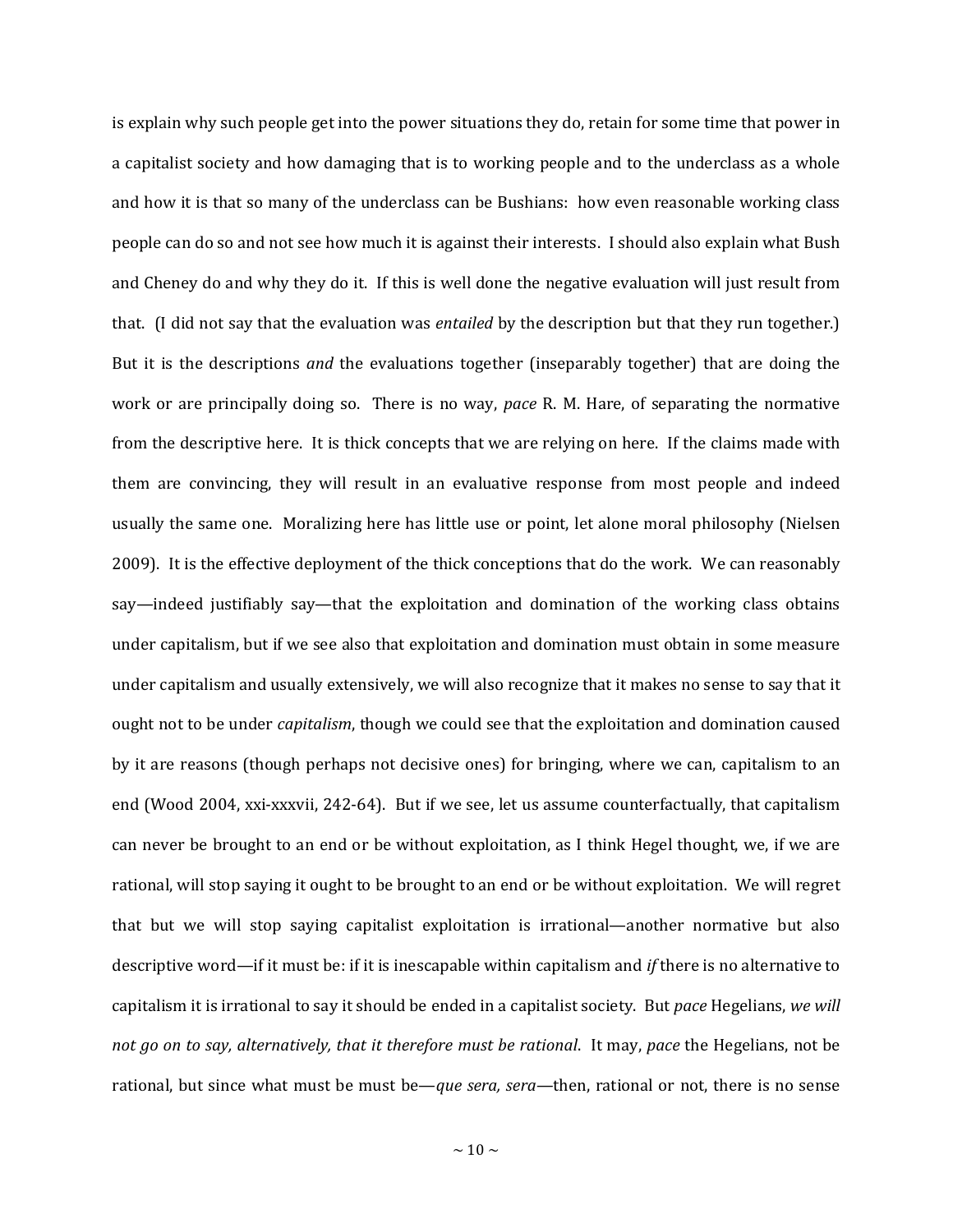opposing it. Indeed, there is no sense in saying it is either rational or irrational. We can now *begin* to see how a social science can be non-normative but still emancipatory, though the kind of emancipation we will get if such a world is unavoidable will be minimal. But we will realize that is the best we can get and, if we are rational, be resigned.

When we clearly see this, we will also see that moralizing will be (or at least should be to the extent we are rational) conceived of very differently than the way it has traditionally been conceived. There is no point in saying that exploitation or domination *under capitalism* is evil if we think that capitalism is unavoidable. That is like saying that death is evil. The crucial thing to consider is whether there are any such necessities, as Classical Marxists and Hegelian historicist Marxists believe there are, that are relevant to their account or whether there are any such *ontological* necessities at all.

I believe Marxianism needs to be reconstructed into saying that such alleged ontological necessities (if they are not *ersatz*) will be empirical necessities or, more probably, reasonable possibilities that are not necessary at all. This takes away from us the claim of the strong necessity of Classical Marxism or Hegelian Marxism and in historical materialism as Marx developed it and as Cohen initially reconstructed it. *It takes away Hegel's and Marx's attempt to escape contingency to gain any guarantees*. We cannot show that socialism or anything else social is in the cards; that history necessities it. We can only reasonably say, and perhaps show, that socialism, resting on a weaker conception of historical materialism that G. A. Cohen and Andrew Levine have come to defend, is a reasonable possibility and that it should be struggled for. But the latter part of the above sentence—or so it seems—takes us to ethical socialism—to what Classical Marxists call contemptuously utopian socialism—with all its defects. Defects that Marx, and McCarney following him, point to.

I should point out, following Levine here, that Hegelian Marxists (dialectical and historicist) claim an allegedly strong necessity for the advent of socialism—what, they say, is an *ontological*

 $\sim$  11  $\sim$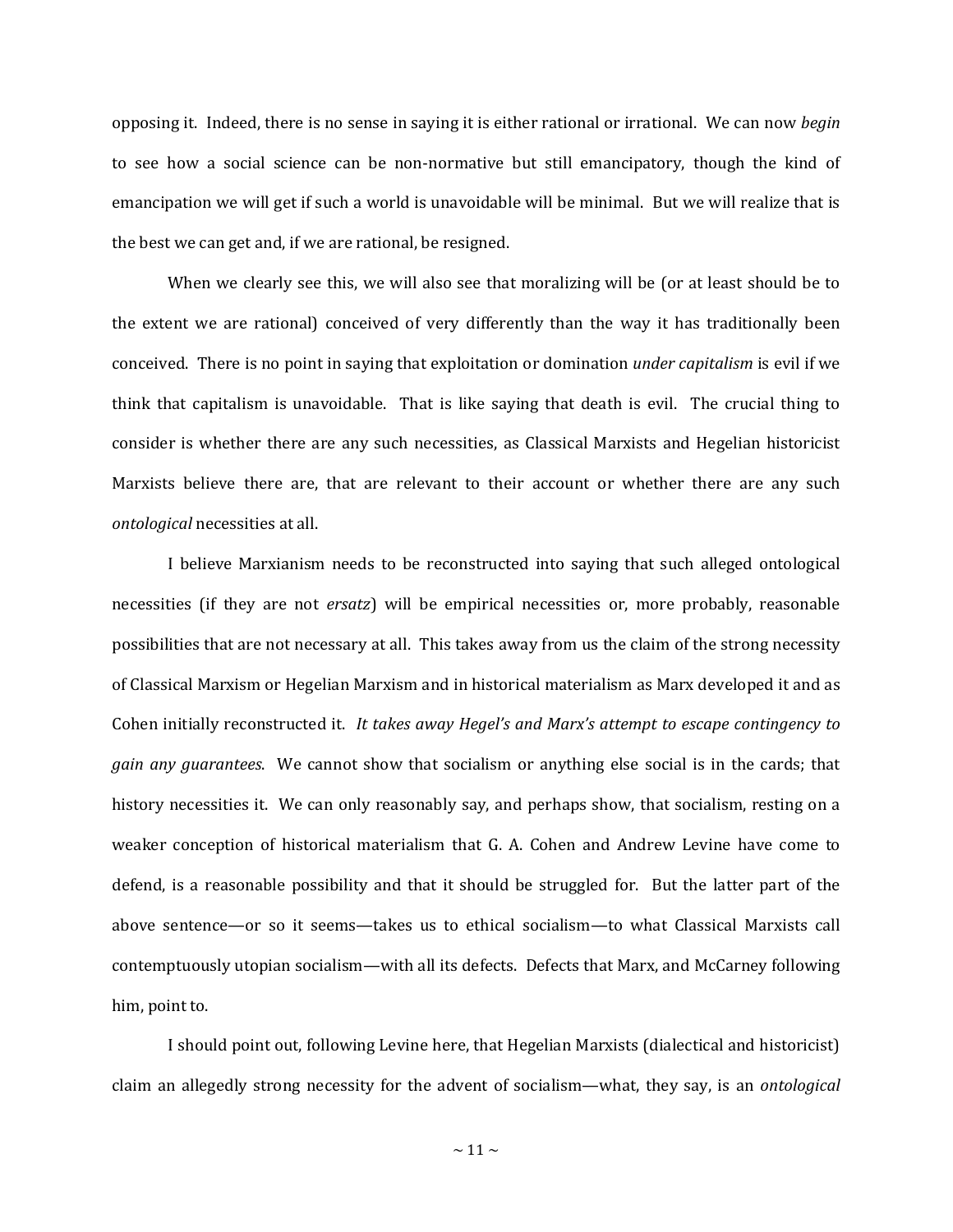necessity. These alleged 'ontological necessities' are neither logical necessities nor merely empirical necessities. However, even if we can only get empirical necessities, McCarney's point about the normative and the moral might (reasonably might) still hold. If it is an empirical necessity that I must die there is no point in railing against it or trying to escape it or saying it ought not to occur or for that matter in saying it ought to occur. We again began to see how a social science can be non-normative but still emancipatory, functioning in some contexts to reconcile ourselves to what must be so, with what by action—revolutionary or not—cannot be brought to an end. While the process itself may be neither rational nor irrational, a reconciliation to it surely is. Railing against such necessities is irrational. Here we have a very Hegelian point and, I think, a sound one.

Moreover, I raised questions above about whether, in the relevant Hegelian Marxist examples, we can even get such empirical necessities, e.g., law-like empirical generalizations sustaining counterfactuals. I do not think we can. But there being such empirical necessities, if indeed there are any such, is compatible with my fallibilism and my type holism and historicism as is their absence. But Classical Marxists and Hegelian Marxists, as I have remarked, want something stronger; something that science—at least as normally construed—cannot yield. I think Levine gives good reasons for believing they can't get this. As Levine points out their holism and historicism commits them to the view, derived from Hegel, that "to explain anything it is necessary somehow to invoke everything—because everything is related to everything else in a way, they claim, that explanations must acknowledge. Adequate explanations therefore make reference not only to parts but also to wholes by implying the reality of the interconnectedness of all things. So understood holism follows from the ontological claim "that, in the final analysis, all is One—that everything that exists *expresses* a fundamental, underlying unity" (Levine 2003, 67-8). (A small aside: to say 'in the final analysis' is to give up the ghost. Nothing, except sometimes contextually and for certain ends, is in the final analysis. Argument concerning anything substantive never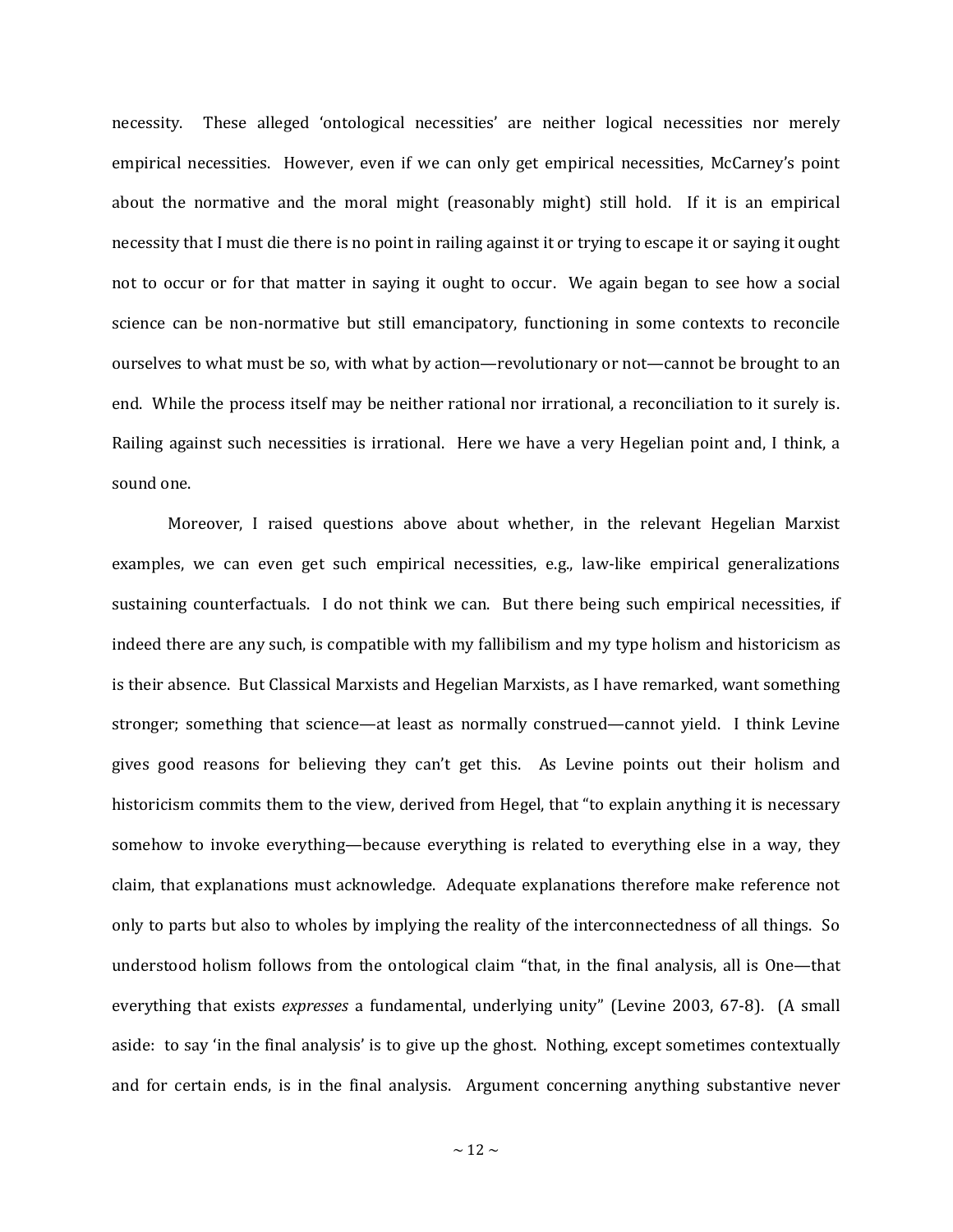comes to an end, *full stop*. We say "in the final analysis" for pragmatic reasons.) Be that as it may, Levine goes on to say:

> Hegelian historicists therefore take issue, at least implicitly, with the Aristotelian idea, assumed by positivists, that the world consists of discrete parts, 'natural kind' divisions, that are each explainable in their own right, without reference to larger wholes. Positivism dispenses with any notion of the whole or, as historicist Marxists usually say, the *totality*. For positivists, a theory of *X*, where *X* is a natural kind division of the real, can be adequate and complete without in any way taking *Y* into account, where *Y* is distinct from *X*. For historicists, on the other hand, explanations must deploy a notion of totality, if they are to succeed. A theory of *X* that does not connect *X* to everything else, including *Y* – if only by revealing *X*'s connection to an underlying unity that somehow encompasses both *X* and *Y* – can never be adequate or complete (Levine 2003, 68).

Levine thinks, as I do, that this Hegelian claim is at best false. Suppose the *X*s are giraffes and the *Y*s are salmon. And suppose one wants to know why giraffes developed such long necks. We explain it by natural selection. Giraffes with the longer necks get leaves from tall trees that are pervasive in giraffe habitats that shorter necked giraffes cannot get. So more of the long necked giraffes survive than giraffes with shorter necks who have less stable and abundant food sources. And the long necked giraffes breed mostly with other long necked giraffes since they were the ones extensively around and thus more readily available while the giraffes with shorter necks, having less access to leaves and having fewer breeding opportunities, do not survive as well and eventually over generations die out. Salmon as well as trees are connected with giraffes, though distantly, for they are—what else is new?—in the same world and they are also connected biologically because way back they both evolved from the same simpler organisms. But do we need to refer to salmon to explain adequately and completely how giraffes got their long necks? We do not. Maybe it makes some sense to say or think that all things in the world (indeed the universe) are connected. But even so, there is no point in invoking it or even thinking it when we are making such explanations or indeed any explanations. We do not need, to be specific, an explanation of why and how all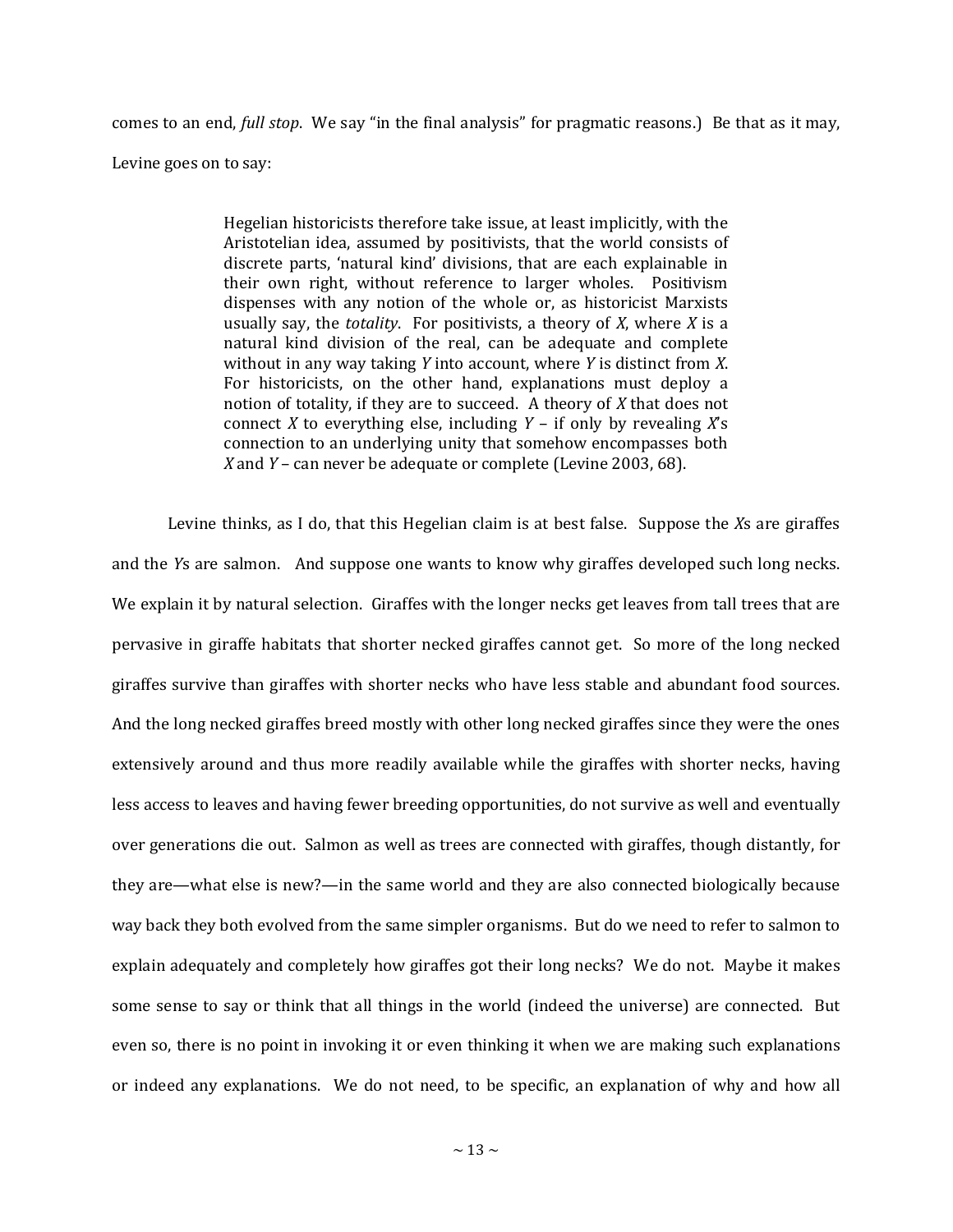things are connected in order to have a full and adequate explanation of how giraffes got their long necks. Giraffes are at a certain distance, in several ways, from salmon and they are both animals. But so what? We do not need to refer to salmon and a host of other things to explain completely and adequately how and why giraffes came to have long necks. Even if we did and we go on to try to refer to everything to explain that fact about giraffes we should not because trying to 'refer to everything ubiquitously' is a notion of very questionable intelligibility, as is the notion of referring to the *totality* of everything and thinking of it as somehow a unified whole. We do not know in this context what talk of 'a *unified* whole' comes to. Moreover, we do not need to do such things or even be able to make sense of trying to do so, with such a putative ubiquitous reference, so that with it we finally would get a complete explanation of why giraffes have long necks. At least for practical purposes we get on quite well with Darwinian explanations of their long necks. And what is the point of or the rationale, if any, for trying to go beyond practical purposes here? (Note that I said 'at least' and also that I am not claiming that *my* Darwinian explanation is airtight or even very good. It was given for illustrative purposes only. But I am claiming that for biologists in giving their Darwinian explanations that they need not, and indeed should not, go Hegelian. Their explanations can be perfectly complete without such dialectical dances or cosmic holism.)

Even if we talk Hegelish and we think the universe must be a whole that we can comprehend, why must we think it has to be a *unified* whole? Indeed what is it that we are thinking when we try to think either of those two things? A star, by now possibly extinct, whose light took thousands of years to come to us may in some sense be connected with us and our planet. It is or was a certain distance from us. But what sense, if any, is there in saying our planet and the star are part of a unified totality or for that matter of an un-unified totality? What sense is there in saying we have here a foundational underlying unity? Do we even understand what we are talking about here? I at least for one do not think so.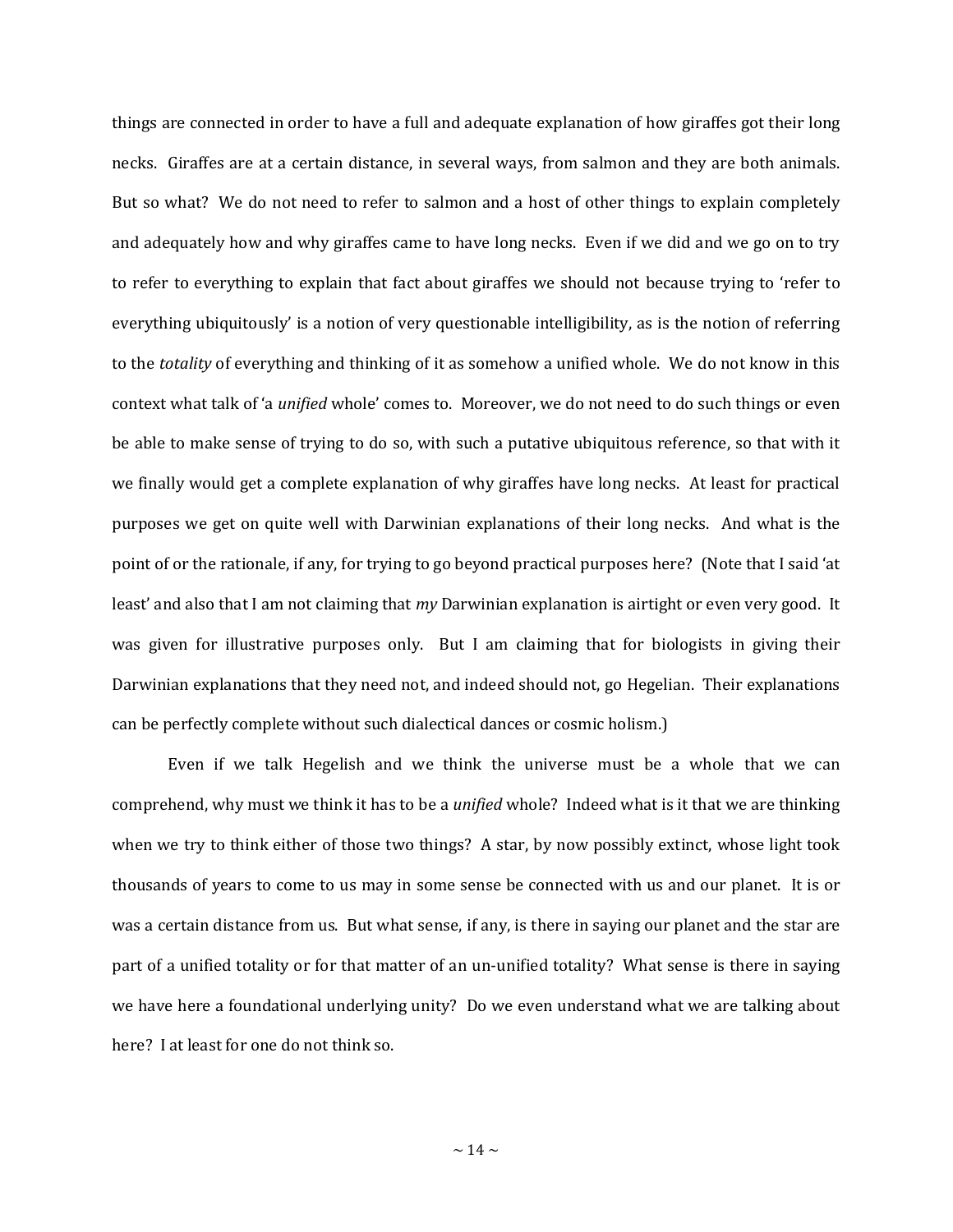It is even less coherent to say that the universe forms an *organic* unity and still less so to say that it forms a hierarchical organic unity. There are places where the notion of an organic unity makes sense. A human being is in an organic unity. Human beings could not survive--could not even be human beings—without a heart and blood and a lot of other connected bodily things. But a human being also could not survive without oxygen. Oxygen and being a live human being are importantly connected but they are not in an *organic unity*. A human being also could not survive for long without having been in a society either, but certainly there is no *organic unity* here. We just need a little common sense here—some of Peirce's critical commonsensism.

Moreover, it is not a matter of choosing between mechanical explanations and organic explanations. A society, state, the world, or even the universe is not in any relevant sense either like a frog or a clock. The development of a tadpole into a frog is explained one way; the working of a clock is explained in another. One needs a mechanical explanation for one and for the other an organic explanation. But those are not the only kind of explanations there are. Societies, kinship, states, classes, let alone worlds or the universe, to the extent they can be explained at all, are not explained in either of those ways. Philosophers' penchant for using organic, obstetric or mechanical metaphors has hurt our understanding of these things and it does not aid our understanding of a totality at all (assuming that there is anything intelligible to understand here).

This dismissive turn on Hegelianism does not commit us to positivism (though it is, of course, compatible with it). All we need is a dose of critical commonsensism with its technique of translation into the concrete, e.g., I put on my socks before I put on my shoes, so no matter what some philosophers and even some scientists say or might say time cannot be unreal. G. E. Moore *may* have been provincial in certain ways as Gilbert Ryle certainly was being provincial and ethnocentric when he was asked about Eastern philosophy and replied, "The only light that comes from the East is the sun." (At least this has been attributed to Ryle but it sounds like something he would say.) Moore's and some ordinary language philosophers' insistence on translating into the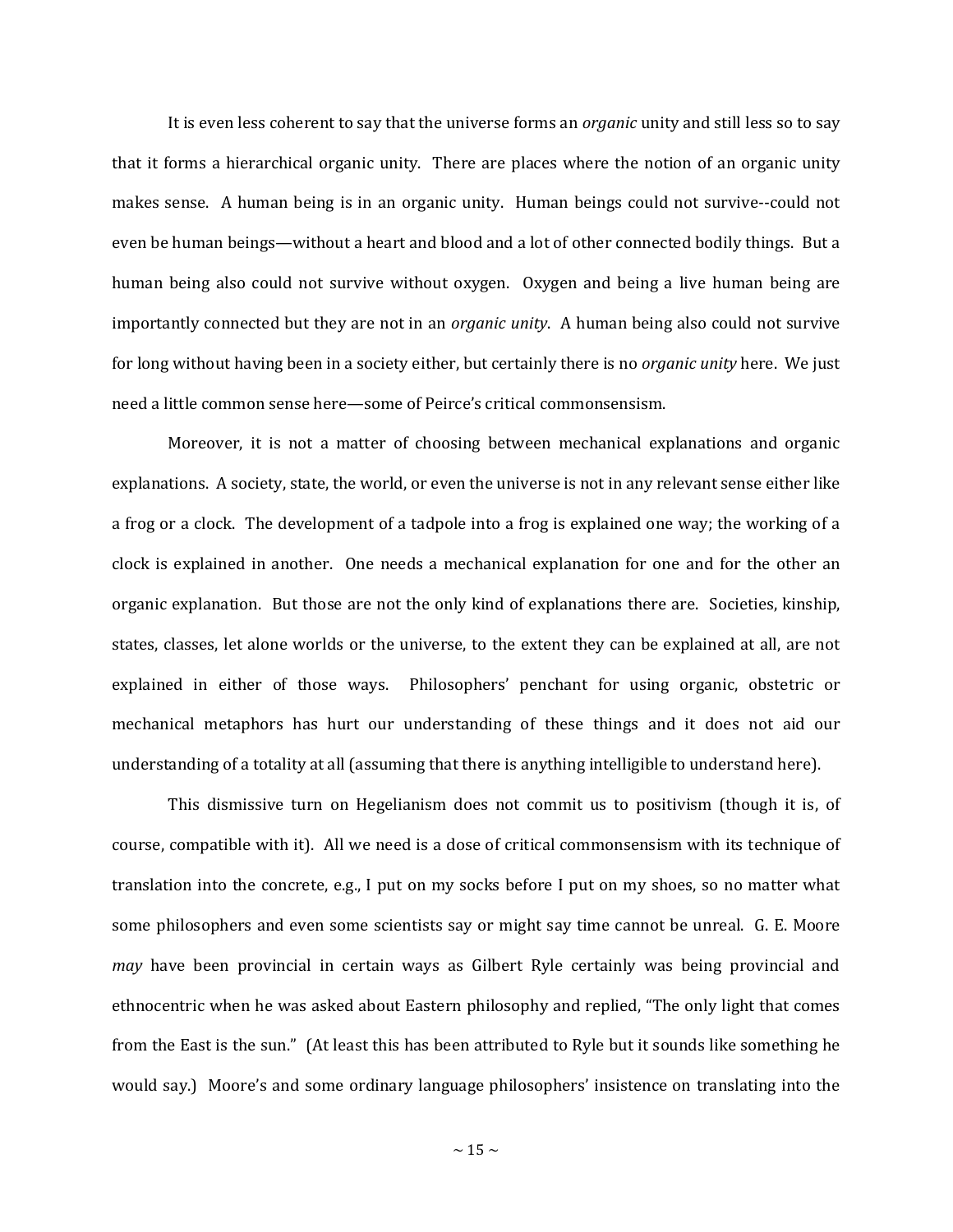concrete is something different than Ryle's ethnocentric remark just mentioned. The Moorean or ordinary language philosophy technique need not be at all provincial. Moreover, it should be noted that when Ryle was doing philosophy Ryle was very adept at practicing translation into the concrete. This insistence on translating into the concrete has been very salutary in philosophy.

It might be thought that my rejecting such Hegelian interconnectedness is incompatible with my holism but it is not. Holism is not identical with or dependent on Hegelian or classical Marxist holism. Levine puts this very well:

There is another sense of 'holism' that should not be confused with the holism of its historicists. I have in mind claims that are advanced within particular sciences and in philosophical theories of various kinds that expressly or implicitly accept the division of the whole into discrete natural kinds. Holism, in this sense, is the view that, for particular explanatory purposes, it is best (or perhaps even necessary) not to decompose particular wholes into their constituent parts. It was in this sense, for example, that Quine famously maintained that there is no simple correspondence between words and objects. To understand the connections between them, it is necessary, he argued, to look to links between entire theories or even conceptual schemes, on the one hand, and sensory experiences, on the other. This sort of holism is compatible with the denial of the metaphysical notion that, ultimately, all is One. One can therefore be a holist in this sense without also being a holist in the historicist's sense. But even this nonhistoricist form of holism is incompatible with extreme positivist views, according to which there is – or must be – a one-to-one correspondence between words and objects or between facts, however identified, and the real (Levine 2003, 69). [Note here that Levine is identifying historicism with 'Hegelian historicism', something I do not do.]

The above note by me notwithstanding, I am in general in sympathy with what Levine says here. But I want to point, perhaps pedantically, to a few additional differences between us here that might have some significance. Levine is a holist in the sense just explained but not a historicist. I am both, though I am neither a Hegelian historicist nor a Hegelian holist (what some analytical Marxists call a radical holism). Most analytical philosophers who are holists are not historicists in any sense. Quine and Davidson, for example, are holists but not historicists. However, while a Quinean or Davidsonian holist need not be a historicist still she could be a historicist, though not a Hegelian one. Quine, as I have said, isn't a historicist in any sense and neither is Davidson. But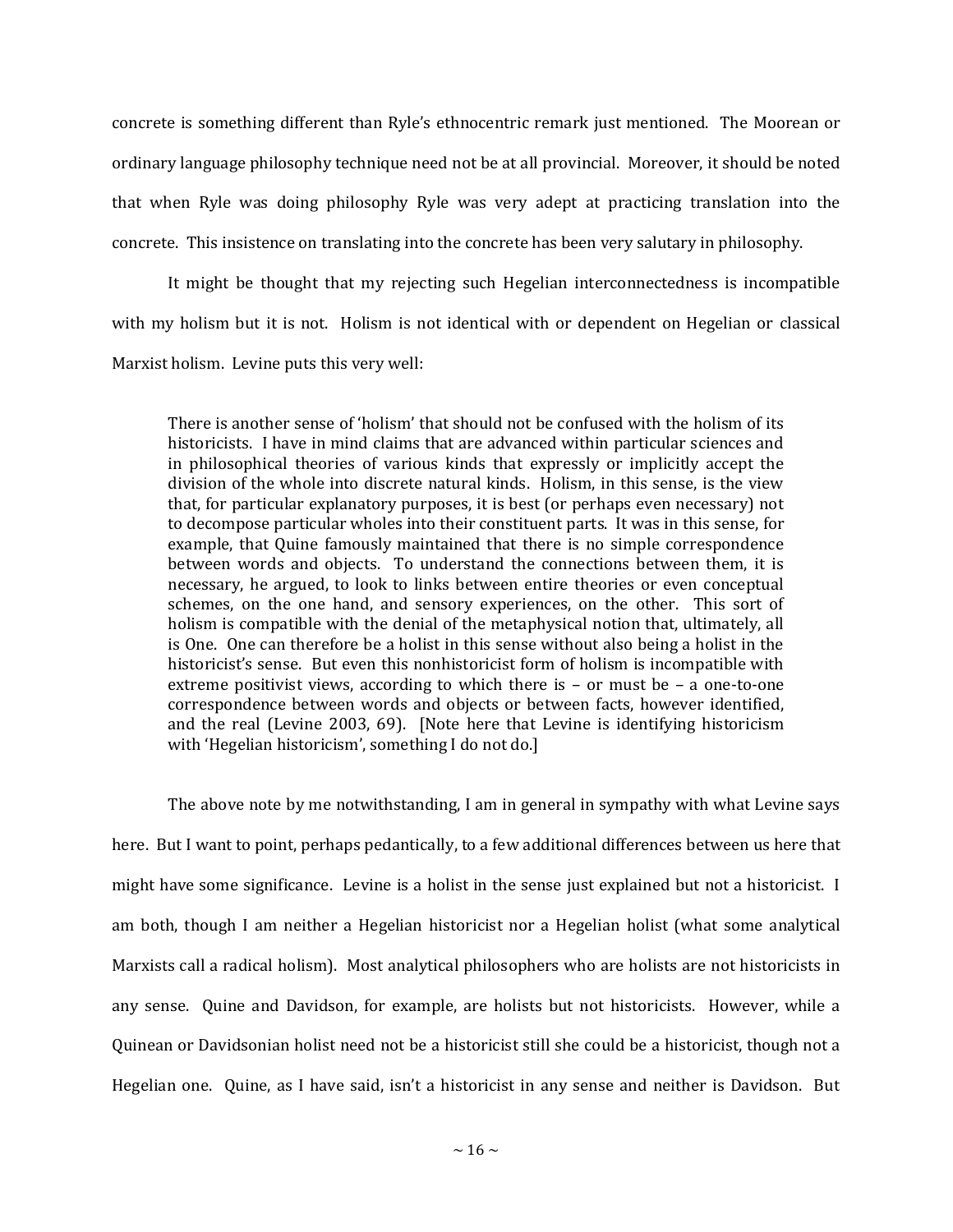some generally in sympathy, as I am, with either of their views might also consistently be a historicist. I think, as does Rorty, that (though this is controversial) the later Rawls was also a historicist, though not a Hegelian historicist. He was also a holist as was the very late Wittgenstein (principally in *On Certainty*) but both Rawls and Wittgenstein were also historicists, though not Hegelian historicists in the sense that I shall explicate and defend in Lecture 4. (But neither Rawls nor Wittgenstein would have been caught dead making such self-ascriptions. So labeling them as I just did is controversial and *perhaps* mistaken (though Rorty very plausibly attributes this to Rawls; see Rorty 1991, 175-96). Rawls and Wittgenstein would probably think that such labeling was oversimplifying. Labels were in that way invariably libels. But I think they sometimes can be useful markers and guides. Isaiah Berlin often usefully deploys them.)

Rorty is both a non-Hegelian historicist and a non-Hegelian holist as I am as well and it fits with Quinean holism as does our fallibilism, contextualism, anti-essentialism, perspectivism, and finitism. A natural kinds conceptualization in the way that Levine characterized it is, I think, fine for at least part of the natural sciences and for biology and botany, but I am much less confident that it works in the social sciences or for talk of society or history in general or even specifically. Even if it does, it does not require a dialectical conception of science going *Geistwissenschaftish*.

McCarney rightly points out that '*Wissenschaft'* has a wider use than 'science' characteristically has. '*Wissenschaft'* does not carry the strong tendency as 'science' does to take only the paradigmatic, utterly secure sciences such as physics and chemistry as models for what constitutes a genuine science. So construed there is a tendency towards scientism. '*Wissenschaft',* according to McCarney, "involves no such partiality. Rather it signifys quite impartially the organized pursuit of knowledge" (McCarney 1990, 121). But while this opens up what counts as science more widely and avoids scientism, namely the claim that what the natural and biological sciences cannot tell us, humankind cannot know, it comes to have the opposite misfortune of being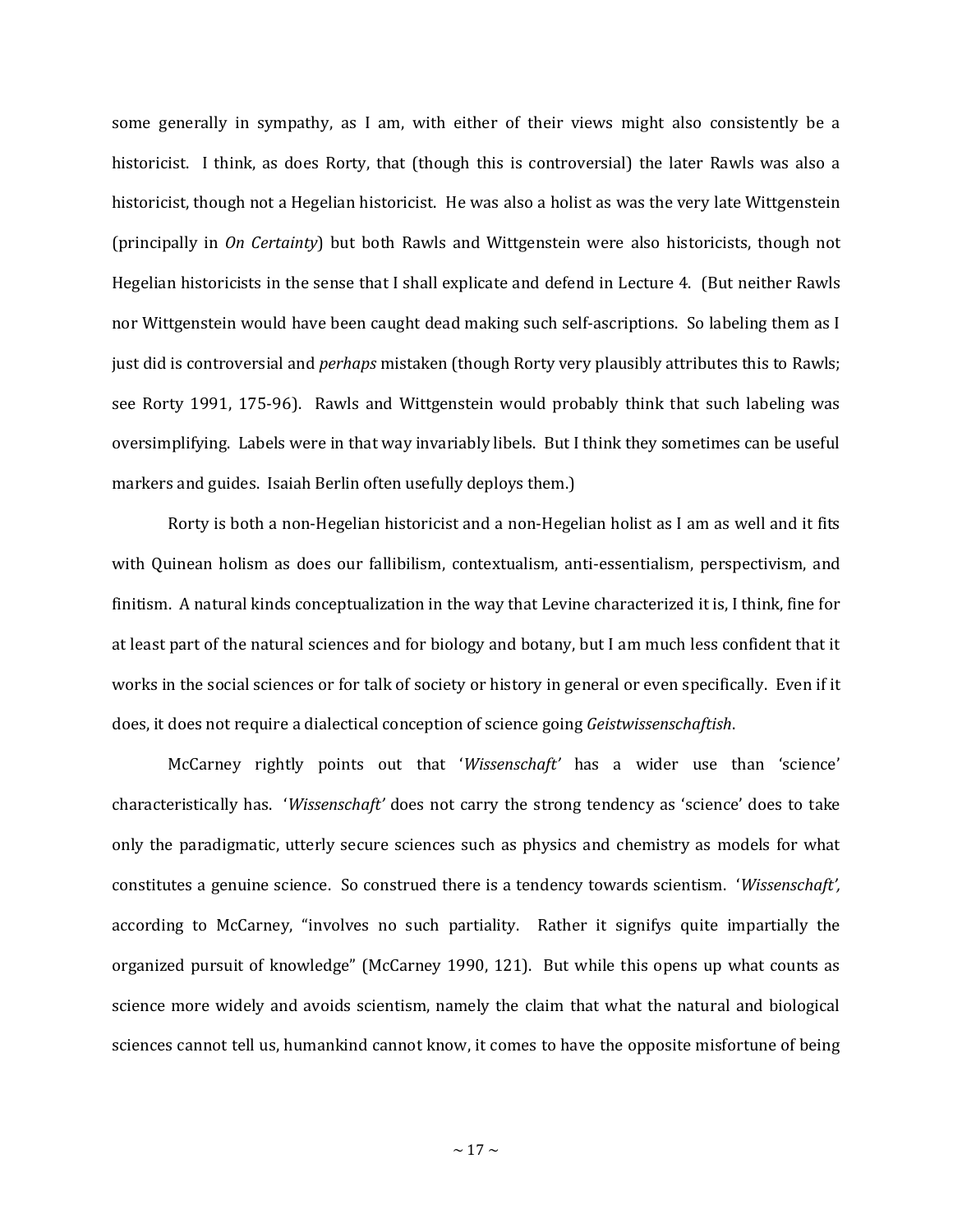so wide that theology or perhaps even Christian Science becomes a science unless (*somewhat* controversially but perhaps correctly) we rule out by stipulation that there can be knowledge there.

The German term—'*Wissenschaft'—*is more amenable to the conception of a 'proletarian science', a conception which postulates that the scientific orientation and attitude may come to "permeate the worldview of class subjects" (McCarney 1990, 121). But this looks at least as if it is too wide a conception for perhaps what most English speakers and reflective and informed people, including German speakers, would call 'science'. Not anything that permeates the worldview of the proletariat or anyone else need or perhaps even should count as science. At a certain stage of the proletariat's evolution metaphysical or religious views or both may have been a part of their worldview. Perhaps it still is? But these are plainly not scientific worldviews. And workers' views about personal relations and more generally about how they should live their lives, though perhaps in certain respects are affected by science, are not scientific views. Nor is anyone else's. However, they *may* in some considerable measure be largely justified, if justified at all, by science or at the very least not be in conflict with science. Moreover, a worldview may not be a scientific one without being anti-scientific or unscientific as my non-scientific naturalism is not, though I hope and trust it is compatible with science (Nielsen 1996, 25-77).

I think it a mistake to speak of 'a proletarian science' as distinct from speaking of 'a form of scientific activity in the service of the proletariat'. Science itself is not proletarian, liberal, fascist, capitalist, or post-capitalist technological authoritarianism. Science has at various times been a handmaiden to many things. But 'socialist science'—if we persist in talking that way—should be a science that is used (I do not say exclusively) in the service of the proletariat. But that itself is not a scientific judgment but a economic-political-moral judgment: a value judgment in short. And it needs to be justified in the way value judgments are. We do not find out whether a scientific claim is true or warranted by finding out whether it serves the proletariat or any class or group, including all of humanity, but by finding out if it is adequately empirically confirmed. This sometimes is a

 $\sim$  18  $\sim$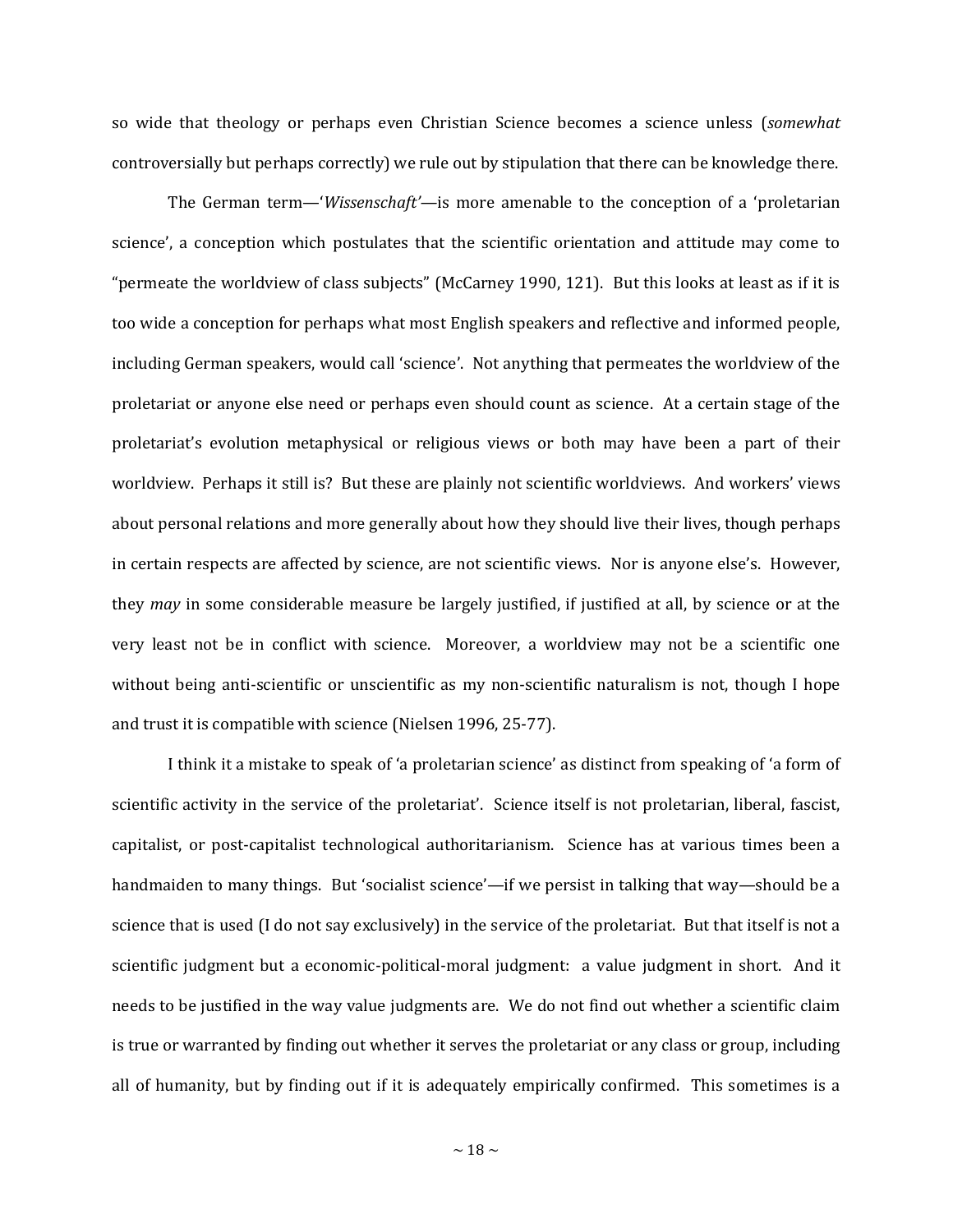very indirect process but it cannot be bypassed (at least for whole scientific theories) and being in the interests of one or another class cannot be relevant to its claim to be true. We cannot properly say 'scientifically true from the capitalist point of view, but scientifically false from the proletarian view' or vice versa. (*If* perspecctivism entails this then there is something wrong with perspectivism.) Moreover, we can have a scientific account of socialism without socialism itself being scientific (something I shall argue extensively in Lecture 4). When we speak of scientific socialism that is what we should mean. We mean that socialism is backed up by systematically structured empirical claims.

Alternatively, if a Marxist means by 'proletarian science' that the proletariat in its maturity will come to have scientific attitudes and a science-friendly materialist (naturalist) worldview, then this *may* be alright, but it is a misleading way to put the point by saying there is such a thing as a proletarian science. Moreover, it is unclear whether all working people who are *in but not of* the capitalist order and thus proletarians and are ready, when the occasion is ripe, to make a revolution actually have, let alone *must* have, a scientific worldview. There are priests, some very high ranking, who are liberation theologians and who are firmly socialist-oriented. I would see them as comrades and struggle shoulder to shoulder with them without hesitation. At a certain stage of our evolution metaphysical or religious views may become part of a socialist worldview for some people but they are plainly not scientific worldviews and a worldview, to repeat, may not be a scientific one without being anti-scientific (Nielsen 1996, 25-77). I wish all of us would become naturalists, but it is dogmatism to think this is necessary for us to be genuinely a socialist or even a Marxist, one. To claim that such proletarians have no revolutionary potential until they come to have a scientific world view is, to understate it, not warranted.

McCarney, rather conventionally, claims that the possibility of science for Marx arises "whenever the appearance of things fails to correspond to their reality" (McCarney 1990, 122-23). But this itself is a metaphysical conception and a very problematic one at that as Rorty well argues

 $\sim$  19  $\sim$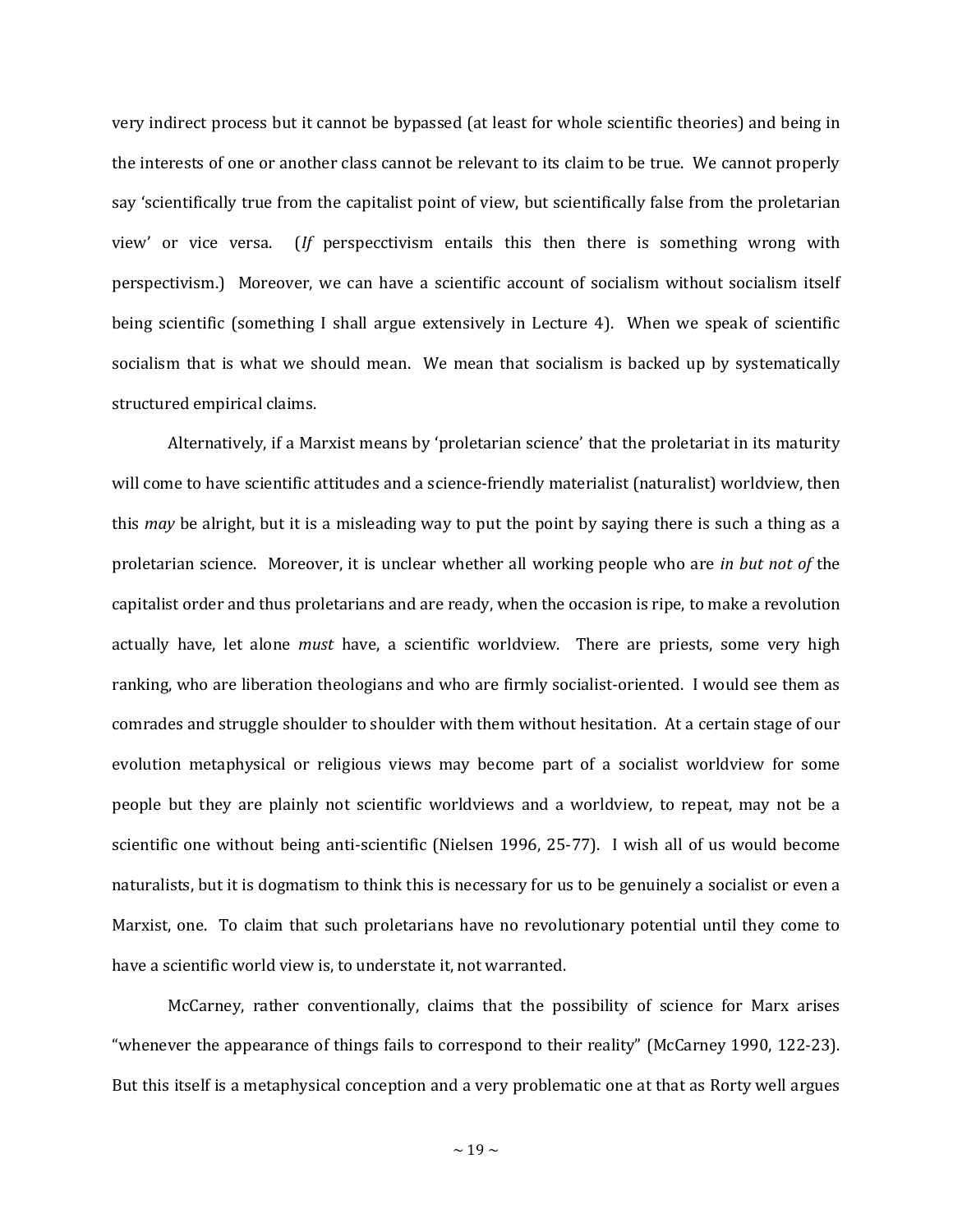(Rorty 1982, xiv-xvii). There is no *general* notion of the distinction between appearance and reality but only *contextual* ones. We have no reasonable understanding of what we mean by *the real* without some context. There is real wine as distinct from wine without alcohol. There is real cream as distinct from dairy creamer. There is real solidarity as distinct from pseudo-solidarity. And there is genuine scientific socialism as distinct from merely a misleading faint image of one calling, as was common in the Soviet Union, itself a scientific socialism. The last two examples are perhaps somewhat controversial. But all the examples illustrate (*pace* both Levine and McCarney) how 'real' is used as distinct from the lack of a coherent use for 'the real' *sans phrase*. (It is not used that way outside of philosophy and the use in philosophy is opaque.) We have no coherent conception of 'the real', *full stop*.

'Science' is an honorific term and there are very different things legitimately called science, for example astrophysics and social anthropology. It is ludicrously partisan to try to rule out either of those activities as sciences or as (for that matter) legitimate activities. Yet they are radically different—I do not say completely different—in their content, procedures, methods, manner of explanation, and the type of theories they have. The classical pragmatists tried to identify what was scientific or not by their method rather than their subject matter. They tried to characterize something as *the* scientific method. But Kuhn, Bachlard, Toulmin, and Feyerabend have put paid to that. There is no such thing as *the* scientific method but only scientific methods often greatly different between disciplines and sometimes even within disciplines. When we look at the characterizations of the scientific method given by John Dewey, Sidney Hook, and Ernest Nagel—all classical pragmatists—we get something very vague and platitudinous. It has to be to cover all the range of things they wanted it to cover. We can, of course, give a more specific characterization of what 'scientific method' is but it will then turn out to rest on a partisan definition of what 'real science' is, but that is to give a *persuasive* definition that settles nothing. Remember my remark about 'science' being an honorific term and Wittgenstein's remarks about the use of stipulations.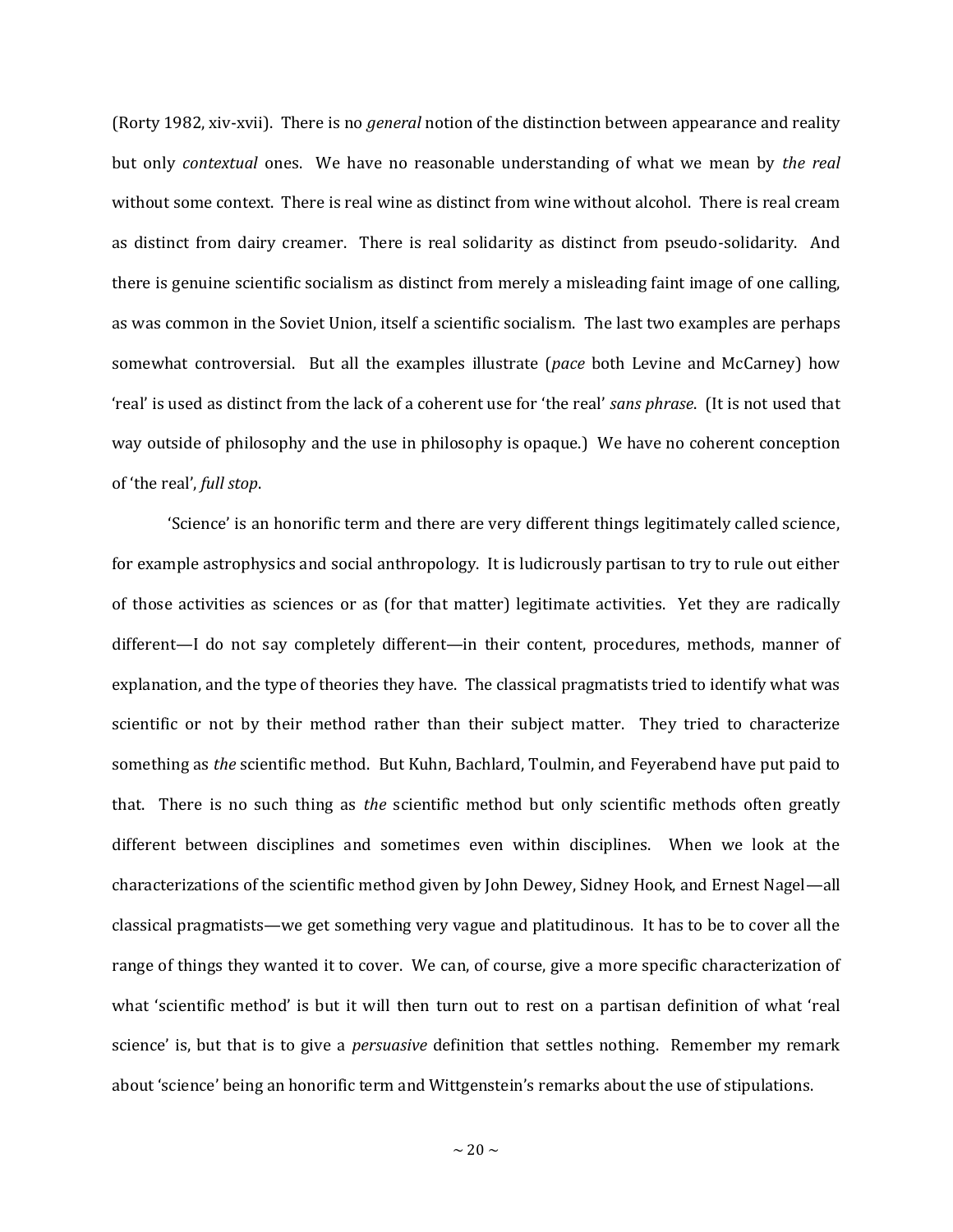III

Before I turn to the considerations with which I wish to engage McCarney's work in Section IV, I think, given what I will argue there and the way in which I argue it, it would be useful at this point to tell you something of where I am coming from (to put it in what was once the idiom of radical Californian students). I do this not out of a self-indulgence but to alert you to what may on my part be a certain blindness to Hegel and to parts of McCarney's work. McCarney's Marxism, as I have remarked, is an Hegelian one and, as far as I can make out, a deeply informed one. But for me as an analytic philosopher (though also rather atypically formed as well by pragmatism), Hegel as well as Heidegger, Derrida, Althusser, and Adorno are black boxes. But I am not a Searle. I do not say they are black boxes for me with either arrogance, pride, or with what in effect is a patronizing sneer. I just can make little out of them except for a few striking sayings, e.g., 'Philosophy is our time held in thought' (Hegel) or 'After Auschwitz moral philosophy is impossible' (Adorno) or 'We cannot overleap history' (Hegel again). I am tempted to say I can make nothing of them, but that would be an exaggeration. But I find them very opaque and frustrating. I think that if anyone is going to write as they did I am not going to read them. They may have some deep and sound things to say but they wrapped them in wool and they have to be painstakingly unwrapped (Findlay 1958; 1964). There are many others who write in reasonably accessible ways that also have some deep and sound things to say, e.g., Hobbes, Hume, Wittgenstein, Rawls, sometimes Habermas, Foucault, and G. A. Cohen. If some commentators of the above to me offending collection of philosophers could show me that there was something insightful there that is not otherwise available, then the effort to come to grips with them might be well worth it. But commentators either fail to do so or in interpreting them write intelligible things that other aficionados of these to me offending philosophers claim to be oversimplified and to have missed the deepest insight of their heroes' thought. So I remain stuck. All that aside, it seems to me that the way these allegedly, and perhaps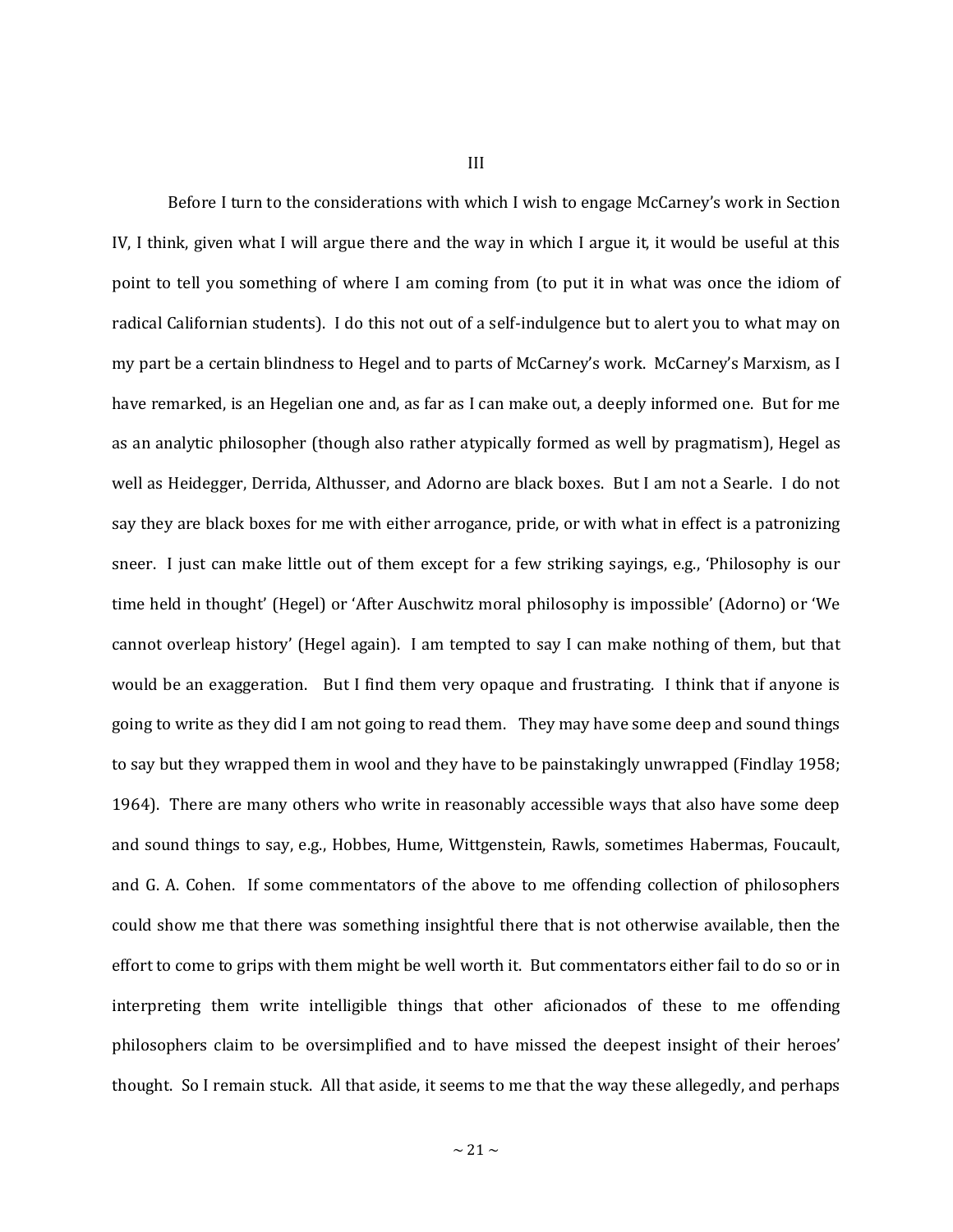actually, deep and insightful philosophers write violates every norm of what good philosophy and good reasoning or reflective thought should respect. It is hard for me to resist the thought, to echo but deliberately modify Wittgenstein's remark that what can be said can be said plainly and reasonably clearly and what cannot should be passed over in silence.

I have also read McCarney's writings on Hegel and I can see from them that Hegel is not at all the buffoon that I took him to be as a smart-assed undergraduate. I thought as did many of my fellow students that Hegel was the guy who said the real was the rational and the rational was the real and that the Prussian state was the best thing since white truffles. The last was just ignorance on our part. McCarney has shown (as have others) how crudely false that is. Moreover, Hegel was anything but an uncritical statist; and to call him a reactionary reveals extensive ignorance of his writings or of what he was. He was not uncritical of the Prussian state or of other authoritarian states. For him freedom, including political freedom, was of paramount importance. Here he had complicated and nuanced views, though, after his youth, in some ways his views were deeply conservative, thought not reactionary. In that respect he was like Edmund Burke or Michael Oakshott, not Ronald Reagan or George W. Bush.

As for the rational is the real and real is the rational, McCarney in several places has made a painstaking and careful interpretations of it (McCarney 2000, 96-9, 189, 194, 214-17; 2007, 225- 35). While what he says is not entirely satisfactory to me, he has at least given us something that, surface appearances to the contrary notwithstanding, is not implausible let alone irrational to say or even a Panglosian optimistic thing to say. Indeed (to me at least) it challenges without being convincing. If I were 20 or perhaps even 30 with some of the understanding I have now, and I were to start again in philosophy, I would try seriously to study Hegel. But not at the expense of many of the philosophers I have studied, e.g., Hobbes, Hume, Rawls, Habermas, Dewey, Wittgenstein, Charles Stevenson, and Axel Hägerström. But there are other things I could have well done without, e.g., Alonzo Church on logic and Roderick Chisholm or H. H. Price on perception come readily to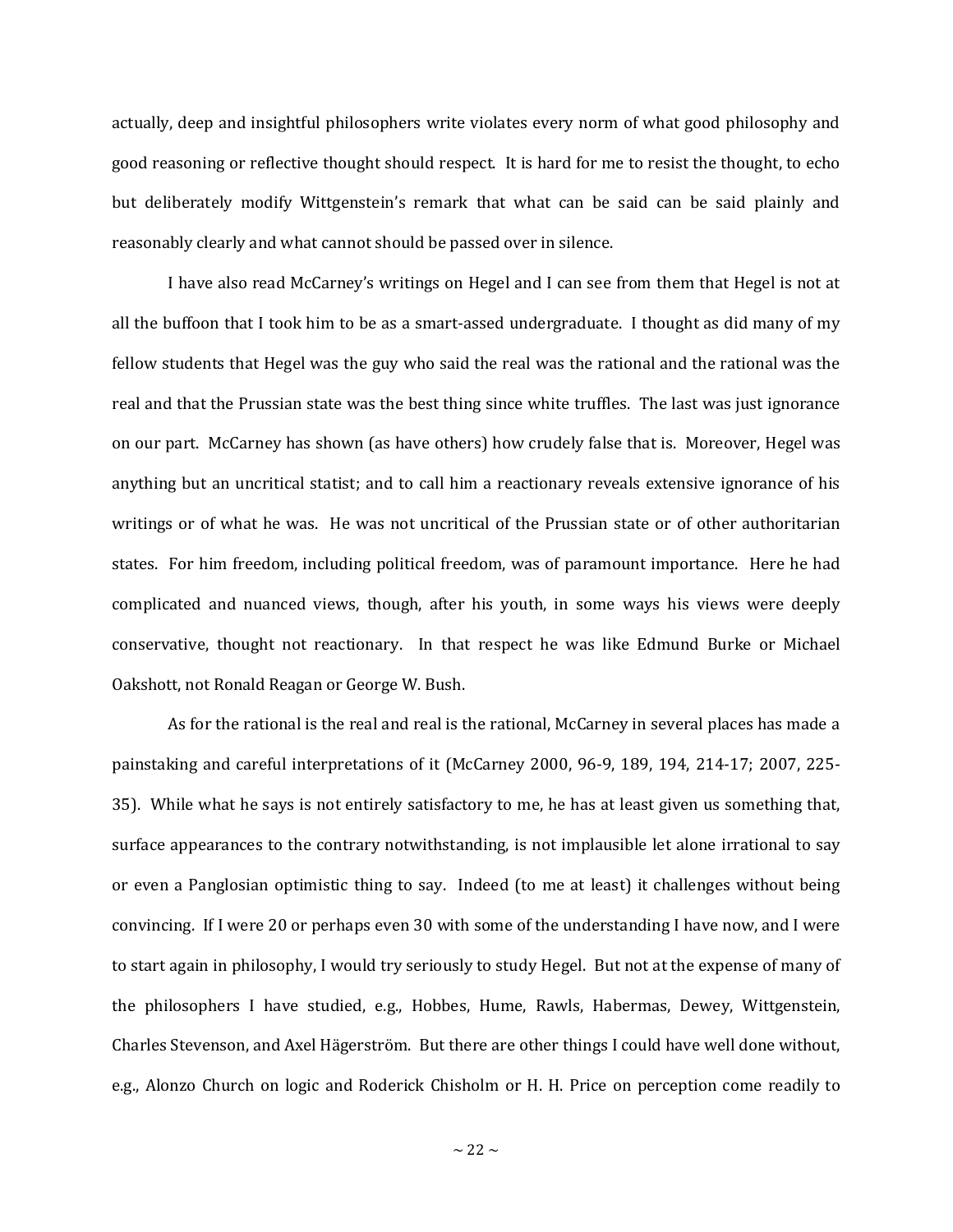mind as does Alvin Plantinga on God and modal logic. But it is not because those philosophers were obscure. *Perhaps* this attitude of mine is just a matter of the contingency of interests. Different people are interested in different things. But this was not at all the case with the, for me, 'black box' philosophers I have mentioned. Many of their interests are mine. It is their way of doing philosophy that is so off putting to me. Still, there *may* be a lot more to Hegel, as well as the others, than what meets my eye, or indeed the eye.

However, given my formation, I remain blocked about them. What formed me not only blinds me to Hegel but made me (and still makes me) anti-Hegelian. This blocking formation (a distinctive philosophical enculturation with a certain vintage) was the following: First, pragmatism (though it is important to remember that Dewey—the pragmatist who influenced me the most—wrote his PhD dissertation on Hegel and was initially a Hegelian), logical positivism along with Charles Stevenson and Axel Hägerström on ethics, Pascal, Kierkegaard and Feuerbach (perhaps these three are out of synch with the others that influenced me), ordinary language philosophy, Wittgenstein, Ryle, Austin, and the early Cavell, Hart, Rawls, Foucault, and Habermas and later—indeed too much so—Quine and Davidson (very much Davidson) and still later Rorty and to some extent Putnam. This mix—some might think it a lethal cocktail for me—and my utilizing of these diverse influences in forging my own ideas made of me a fallibilist, a non-Hegelian holist, a non-Hegelian historicist, a finitist (not a relativist or subjectivist), a contextualist, a perspectivist, an anti-essentialist and what Peirce called a critical commonsensist, something that not only linked me to Peirce but to certain parts of Moore. (The role that Marx played in this will be discussed later.)

I do not mean to suggest that I at all adequately portray much of my thought or its orientation by rattling off such matters all subject to various understandings and misunderstandings. It certainly cannot replace hard thought and in describing such a development in some ways explaining and detailing what I have gestured at above. And indeed in some ways

 $\sim$  23  $\sim$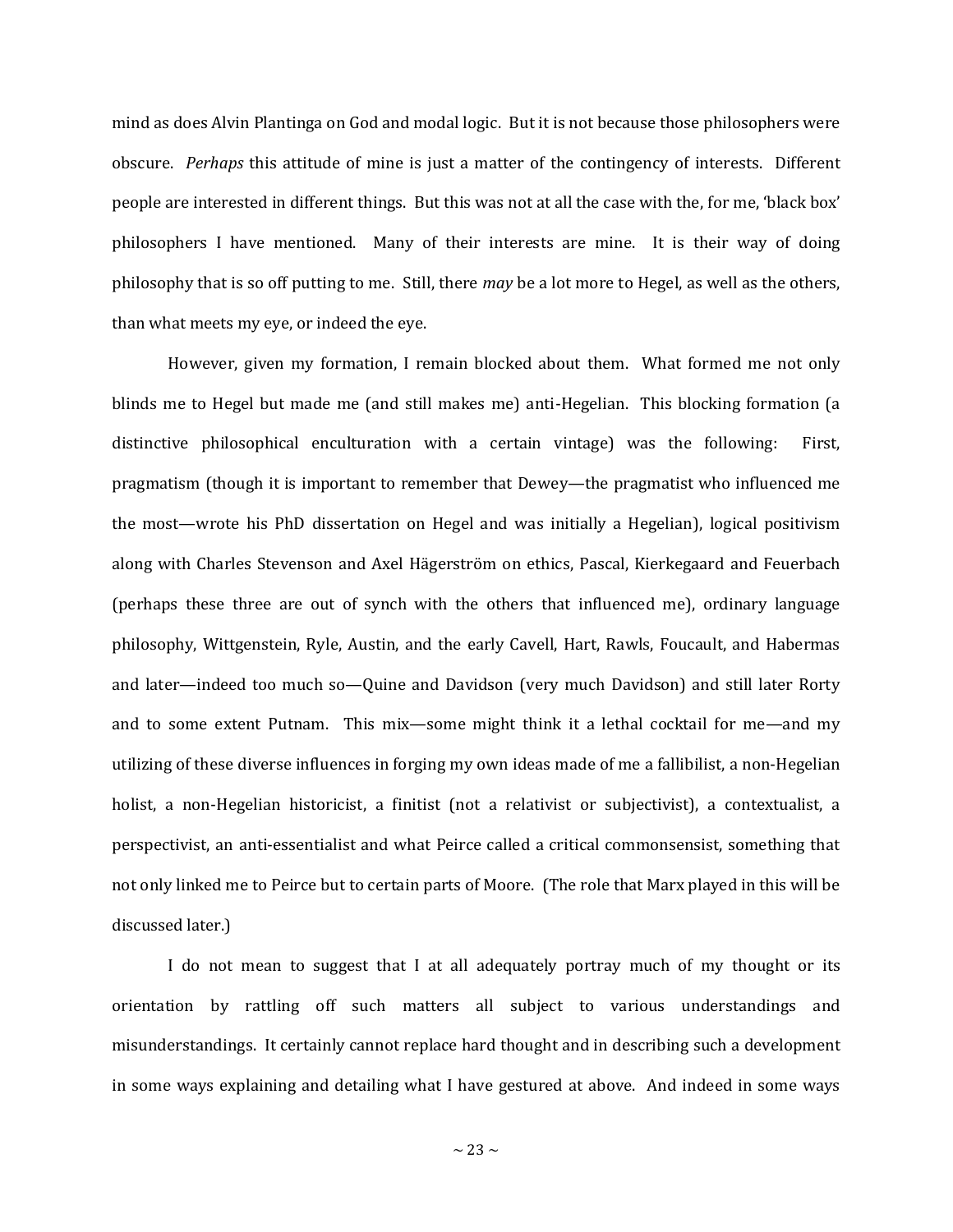justifying it. I agree with Hilary Putnam's remark that any philosophy that can be put in a nutshell belongs in a nutshell. I have no time and it is not the appropriate occasion to articulate the evolution of my own thinking here: to provide the necessary rationale, exposition and justification if indeed I could. I only rattle off these items to attempt to give you some sense of where I am coming from so that you can at least grasp some of the *causes* of why I am so blocked by McCarney's *Hegelian* Marxism and more generally by Hegelian thought.

However, I am sure that McCarney and I would be on the same side of the barricades and I think that is the most important thing (more on this later). Moreover, we both see ourselves as and are Marxists and aim to be scientific socialists. What divides us is Hegel and his (and indeed Marx's as well) dialectical thinking and cosmic holism replete with cosmic teleological explanations as well as about whether I should have sympathy with the conviction on McCarney's part that there is something called ontology that is believed by him to be essential in trying to get a proper grip on history, society and political and economic life and how we should proceed philosophically.<sup>3</sup> He thinks the things I have just mentioned are vital for our philosophical understanding and with that vital for our understanding of socialism; but I think they are free spinning wheels that turn no machinery. Ontology, metaphysics and something called dialectical method are all, McCarney believes, essential to Marxism, to a proper understanding of socialism, and to what it would be to have an emancipatory social science. I think there is incoherence here or at best matters that can be and should be benignly set aside as useless for the theory and practice of socialism, including, of course, a revolutionary socialism. I believe that we can and should do our Marxian thinking without such ontological and dialectical baggage. We should, that is, travel philosophically light. This inclines me toward analytical Marxism, though not to the rational-choice theory or the methodological individualist theory branch of analytical Marxism (Kumar 2008, 185-211). <sup>4</sup> Like both Andrew Levine and Joseph McCarney, being a Marxist or, as I would prefer to call it being a Marxian (on analogy with being a Darwinian rather than being a Darwinist), I defend a scientific

 $\sim$  24  $\sim$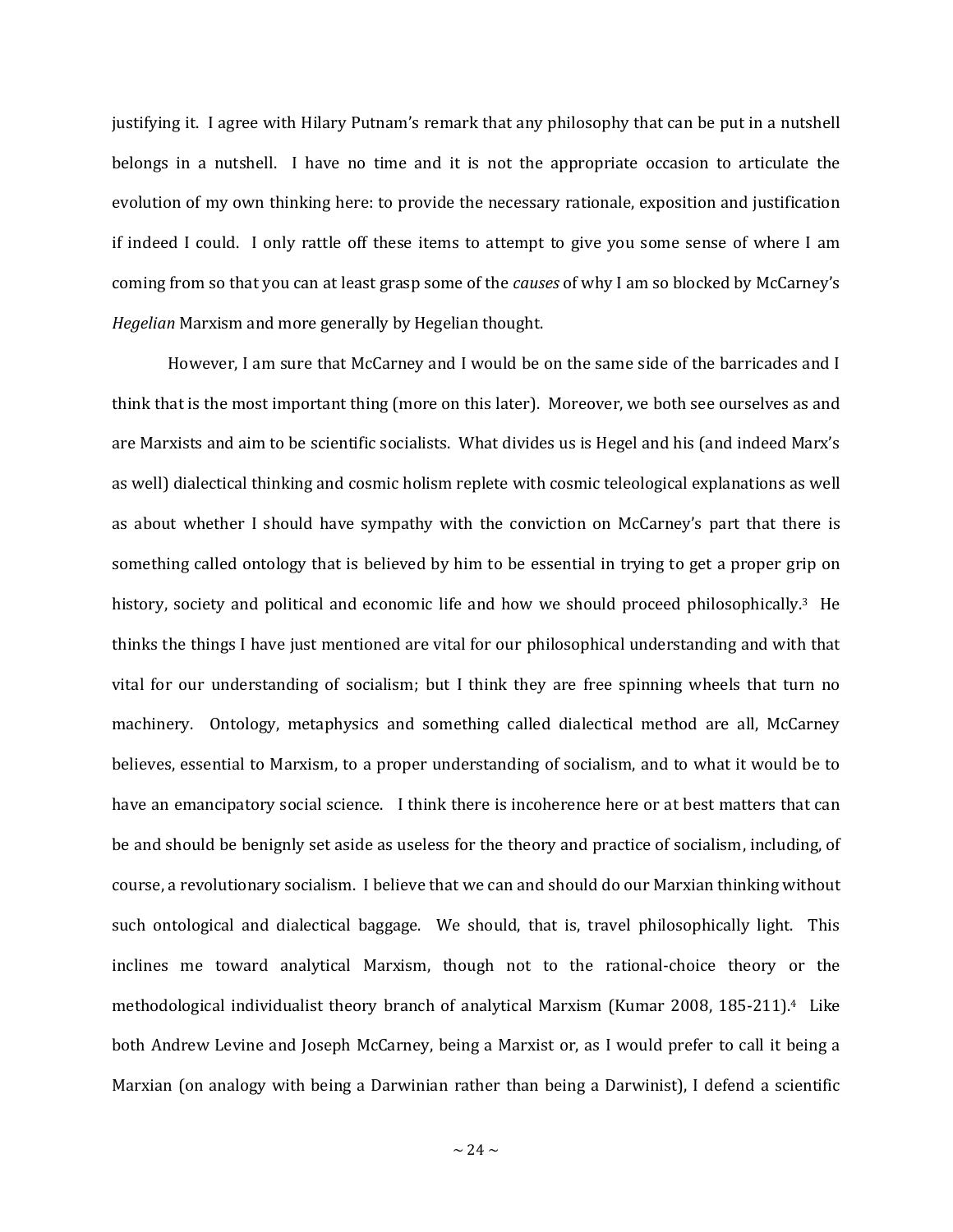socialism and not what has come to be called an ethical socialism or, as Marx and Engels called it, a utopian socialism. (But I do not deny that scientific socialism has an indirect normative aspect but I also believe its scientificity is absolutely essential and can be assessed, if not understood, independently of this normative aspect.) More of this in Lecture 2.

Analytical Marxism, that is, should be both scientific and normative and indeed should also have in the background a moral point of view (Cohen 1996; Nielsen 1989). But analytical Marxism, Levine argues, threatens to self-destruct, collapsing into ethical (utopian) socialism. And in doing so, he claims, it gives us an analytic version of what Western Marxism generally has become and in doing so collapses even further into liberalism (Levine 2003, 122-66). But this does not square with G. A. Cohen's unequivocal remark "I did not say that liberal egalitarianism carries Marxism's normative commitment. Liberals do not believe that capitalism is a system of exploitation which should be overthrown in favor of a socialist society which is both possible and desirable. I believe all that, which certainly distinguishes my normative commitments from liberals'…" (Cohen 1996, 13).

However, what is to count as 'scientific' is contested and scientific socialism, as it was *characterized* by the Soviets and the Second and Third Internationales and somewhat differently by Althusser was a bad joke. Scientific socialism characterized as it is either by Levine and his collaborators or by McCarney is not a joke (Levine *et al.*, 1992). But they do characterize it *differently* than did the Marxists of the Second and Third Internationales. Yet Levine and McCarney do not agree on the proper characterization of its scientificity either. But both think, as I do, that it is essential that socialism be genuinely scientific. But they do not agree concerning what counts as 'genuinely scientific'. Here is something that needs working on. (I will return to that later.)

Given what I have said about my philosophical orientation (e.g., its fallibilism, historicism, holism, perspectivism, etc.), I could not possibly accept Hegel's claim (and supposedly Marx's as well) that (as Hegel puts it) the sole aim of philosophical inquiry is "to eliminate the contingent"

 $\sim$  25  $\sim$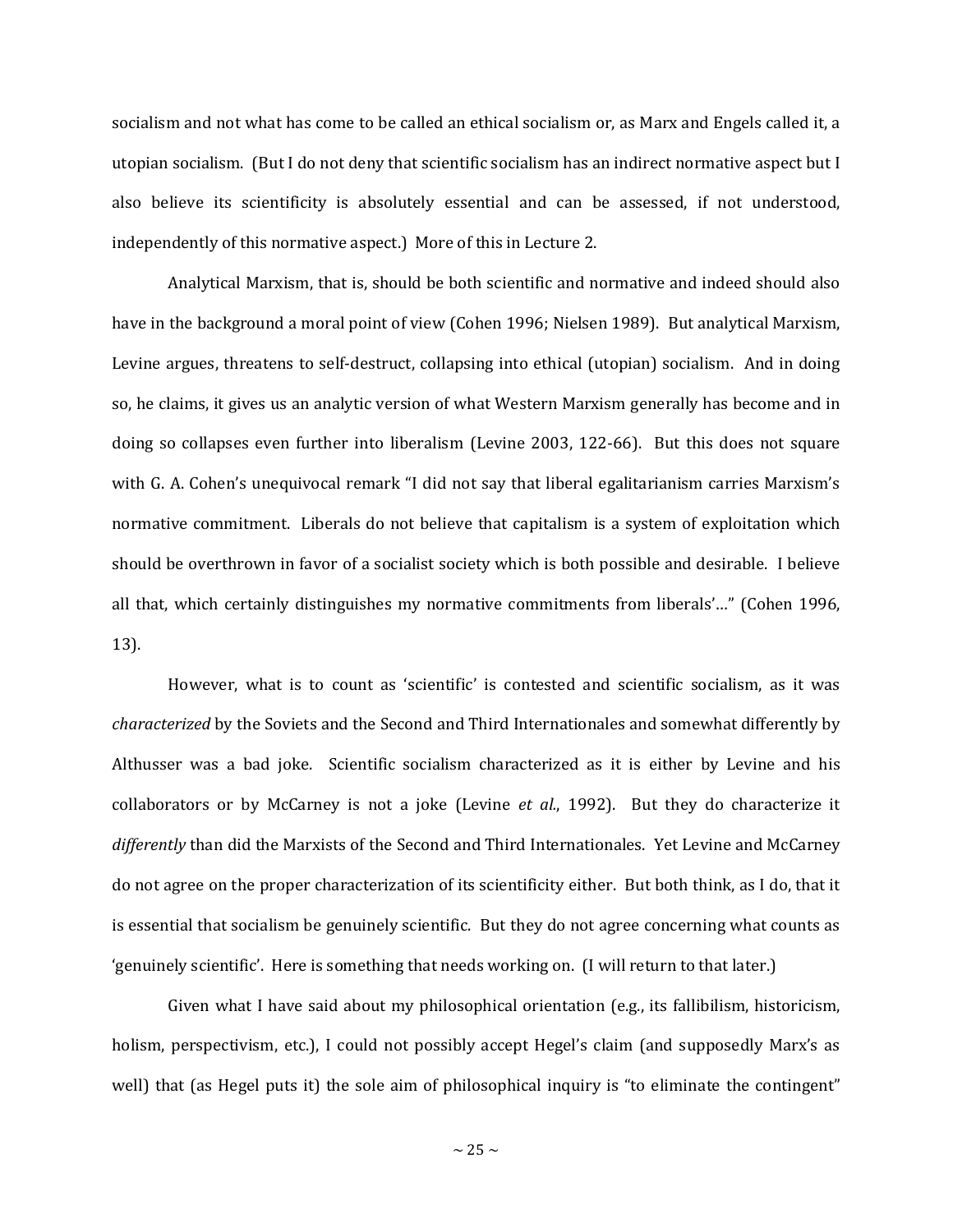(McCarney 2000, 163). I think it is fair enough to recognize, if one drops 'sole', that this conception has been a part of the rationalist philosophical tradition and has even wider coinage in philosophy. There is a deep urge among philosophers to go on what Dewey called the quest for certainty and, where they become convinced that that cannot be had, to go into a deep scepticism. The pragmatists—most prominently Dewey—gave up this quest and sought, without dismay or philosophical nostalgia or *angst*, to live with a thorough acceptance of the inescapability of contingency. (Peirce sometimes was in some ways an exception to this.) Moreover, they had no tendency to slip into scepticism and this is importantly true as well of Rawls, Quine, Rorty, and Davidson. They would simply take contingency as pervasive and inescapable. That they take to be obvious. Both Wittgenstein and Rorty share that attitude but Wittgenstein as well takes it with *angst* and Rorty *happily.* Both attempt to theraphize away the very idea that there is any coherent alternative to contingency or at least a substantive non-contingency. (See my last lecture.) Contemporary tough-minded philosophical sensibilities have, or so I believe, no room for noncontingency. *Some* may be a bit nostalgic about that. Others will, thinking it a good thing too, sometimes glory in it—Quine for example—or at least welcome it as an intellectual step forward. Not so Hegel, Marx, McCarney or even in some ways Levine. They still see it as essential and a crucial aim of philosophy to eliminate the contingent. Non-contingency—some kind of ontology underpins Hegel's claim (accepted by Marx) "that world history is the progress of the consciousness of freedom" and that this is the "progress we must come to know" in its necessity (McCarney 2000, 169). Moreover, it partially explains their optimism that the rational will come in time to be; to be, that is, an actuality.<sup>5</sup> I share the rather common scepticism about such cosmic optimism while remaining steadfastly and robustly socialist and Marxian. But mine is a *Marxianism without guarantees.*

With the eliminating of contingency, *assuming* it can be done or even intelligibly conceived, it will perhaps still be possible to make sense of and see the warrant for McCarney's key claim that

 $\sim$  26  $\sim$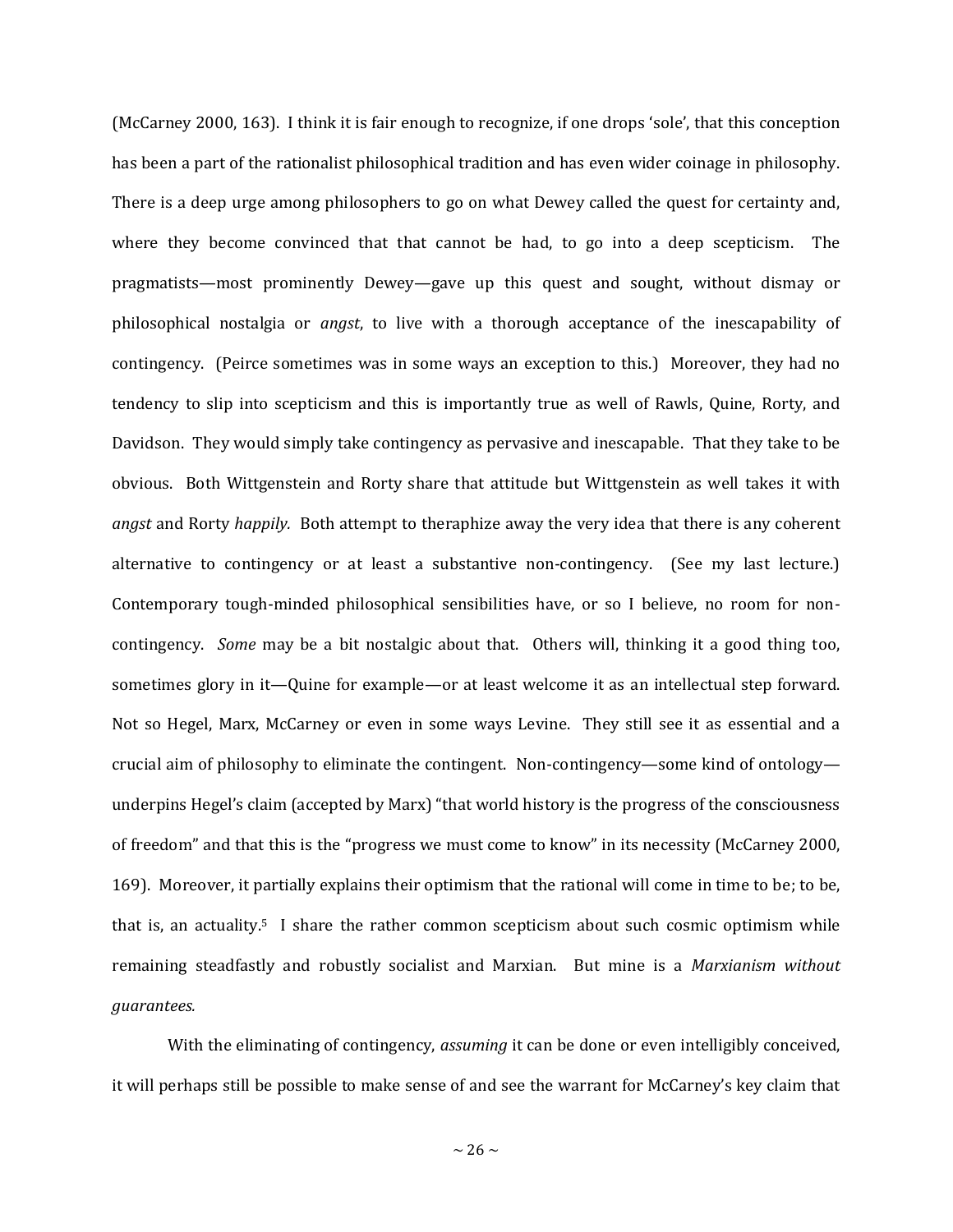history has an 'internal necessity' which "originates in causes inherent in the material itself, in some imminent power binding its successive moments" (McCarney 2000, 162-63). McCarney goes on to say: "This is the necessity that belongs to what Hegel standardly refers to…as the dialectical movement… [where] history may be conceived as an internally necessary, dialectical progress" (McCarney 2000, 167). (See how Levine handles that without the dialectic. Levine 2003, 145-54.)

This is all (unfortunately I believe) accepted by Marx and by Hegelian Marxists (including McCarney). It is best articulated, they take it, by the dialectical method, a method common to Hegel and Marx and distinct from the methodology of our standard scientific culture. But I, like the other analytical Marxists or pragmatist Marxists, have difficulties, to put it mildly, with the dialectical method, and with its cosmic claims to necessity. I shall set them out in the next section.

I now want to remark that it is the *manner* and perhaps not (or at least I hope not) the *matter* that bugs me. The manner is at times so obscure—or at least I find it so—that I become frustrated by and completely alienated from such a way of proceeding. Hegel is said to be some sort of historicist, but no historicist, at least as I take the notion, would or could consistently speak of the Absolute, absolute knowledge, the ultimate grounding of things, of totality or of reason just flat out, though they do speak of rationality or reasonableness or intelligence (Dewey's favorite phrase) something that people (individuals) can be or have and collective agents can have. By 'collective agents' I refer here to peoples who make up a state, nation, class, community and the like at some determinate time and place. But historicists of my sort would not speak—hypothesizing and reifying it—of reason in history (or for that matter unreason in history) or of reason as driving history or peoples or nations, enabling them to grasp the goal or the end of history. History cannot have a goal though individual people and collective agents—say, a people—can. But history is not a collective agent or any kind of agent. And reason is not a collective agent—or any kind of agent and it cannot have a goal or an end, except as a termination. It makes no sense to say these Hegelian things. Rational and reasonable agents can have an end in both the sense of a goal and a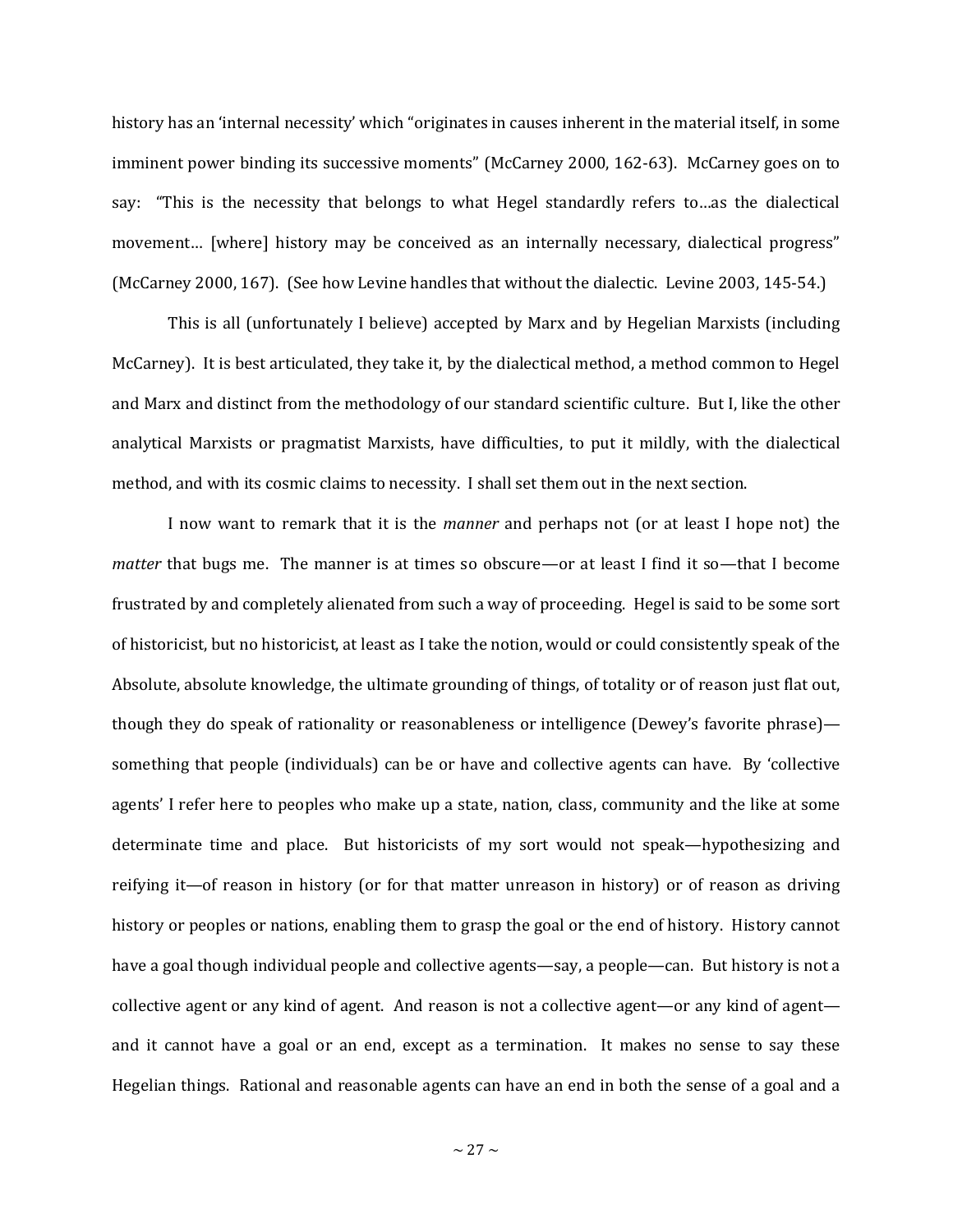terminus, though not in the same sense of 'end'. History for them, taken as individuals, has a terminus: this happens when they die or grow so incapacitated that they are permanently no longer capable of thought at all. And human history has a terminus. (Someday human life will die out.) But it cannot have a goal—an end to be aimed at. History cannot aim or fail to aim at anything. But people and peoples can.

People can come to recognize that they have class interests and that they are agents whose intentions are deeply conditioned, and indeed constrained, by their history and their class. They can also realize that they can act together as members of that class. They can, as a class, act just as we say corporations can act. Where they are members of the dominated class, people can, though it is typically as a matter of struggle and fighting off an imposed ideology, understand and realize something of their class interests and come to understand that in a socialist society they would be realized more fully. But this is not something reason or the rule of reason so hypothesized and reified can achieve or fail to achieve any more than it can march through history. Indeed reason cannot march at all or rule at all except in the sense that people can come to govern themselves more rationally, intelligently and reasonably. If we want to call this latter 'the rule of reason' we can, but this way of talking runs the risk of obscurantism and reification. (We will see in the second lecture that G. A. Cohen, in the name of rejecting such an obscurantism, entangles himself in it.)

We do not understand what is being said when it is said the 'pure idea' is dialectical or what it is to have a historical teleology or what it is to speak of the cosmic spirit or of the cosmic idea or of absolute knowledge yielding the whole truth or what it is for history to have a *telos*. We do not understand what it is for there to be *purposiveness without purposers*. We have only a dim understanding of what it is to say 'World history in general is the exposition of spirit in time' or 'the Idea is the proper philosophical meaning of reason'. Such sentences frequently occur in Hegel. And these sentences, to understate it, certainly do not wear their meaning on their sleeves. All of them are opaque. Some of them are very opaque. Indeed, they may be nonsensical—not obvious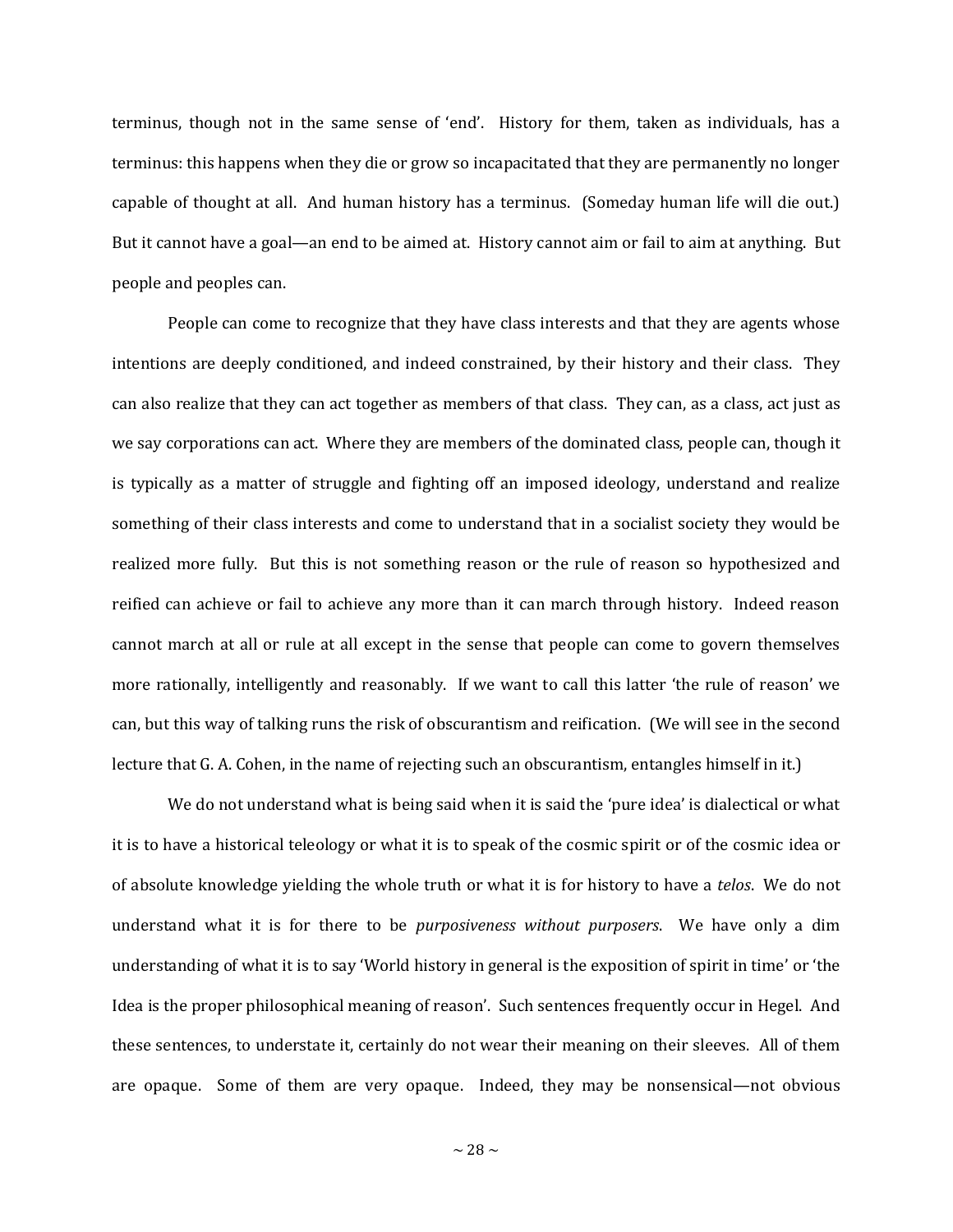nonsense as 'Blair sleeps faster than Brown' (which anyone who knows English knows to be nonsense except when seen as something like a metaphor). The Hegelian sentences are instead disguised nonsense which leaves us at sea with the sense for some of us (but not for me) that there may be something deep here to grasp. (Remember Stanley Cavell.)

However, is it also not unreasonable to ask someone with the relevant expertise (say, a scholar of Hegel or Plotinus) to elucidate such remarks making plain or at least plainer the meaning they have for the author they are commenting on? When I say that 'Blair sleeps faster than Brown' has no meaning, I recognize that we could always *stipulate* a meaning. 'Sleeps faster', for example, could be taken as metaphorical for 'wakes earlier rested'. An author can do that with his own work (though sometimes it is a cheap way out in philosophy) but a commentator cannot. *Stipulations are not elucidations*. Hegel seldom (if ever) does much in the way of elucidation of his obscure remarks and McCarney does not do much of that either in stating or paraphrasing them or even in attempting to show their rationale. <sup>6</sup> But they often are remarks that McCarney takes to be central in Hegel's account. And they cry out for elucidation. But we do not get it, either from Hegel himself or from McCarney.

Still, McCarney for the most part does a good job, as far as I can ascertain, at explaining Hegel. However, at key points his account often affects the reader analogously to the experience of looking up a word she doesn't know in the dictionary and finding it defined in terms of another word she doesn't understand and then finds herself continuing around in the dictionary lost, the same thing being repeated. Take, for example, Hegel's term 'reason' that unlike 'rationality' or 'reasonably' or 'intelligently' is a term we do not understand well if at all particularly in Hegel's work. And given our knowledge of the history of philosophy, we might well be suspicious. But McCarney doesn't explain such troubling terms by any clearer terms or give us, translating into the concrete, a context where the uses of these terms are reasonably clear and point to what McCarney takes to be Hegel's meaning.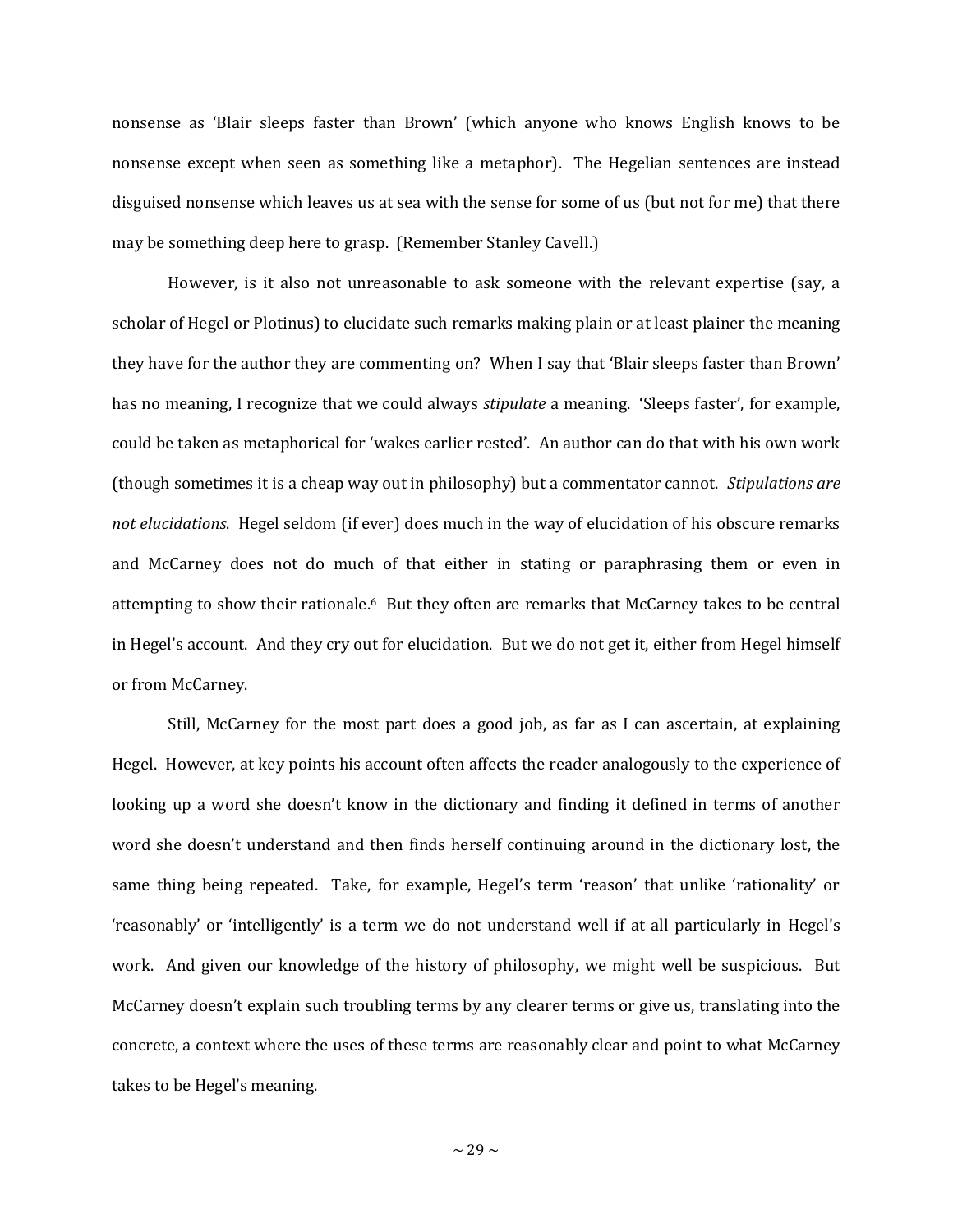Sometimes it is fruitful and not just a positivist dogma to ask for truth conditions or assertability conditions, the testability (confirmability or infirmability) of a putatively factual candidate for a truth apt claim (Sober 1999; Nielsen 2008). I take it that the Hegelian sentences made above are those sorts of claims, though presumably Hegelians would take them to be claims about some kind of 'dialectical ontological fact' or set of facts. But do we have the faintest idea of how to confirm or infirm them? I think not. Nor are they disguised conceptual truths like 'What is eternal cannot not exist' whose truth or falsity we can in our armchairs either easily or with some difficulty ascertain. We can, that is, ascertain the truth or falsity of them by reflecting on their use in our language or their lack of use in our language. But when we try to do this with Hegel's puzzling remarks we usually come up with a blank. They are like a lot, perhaps all, of theology (Nielsen 2008). (Is this just to deny there are any synthetic *a priori* claims? Well, if so, so be it.)

## IV

So it is plainly Hegelian Marxism—what Levine calls historicist Marxism—and not Marxianism *sans phrase* that I want to reject. I had originally intended to try to show how we could 'translate' or 'decode' the Hegelian side of McCarney's thought and thereby show how McCarney could say everything he wanted to say without his Hegelianism. But I can't do that for I would first have to understand these Hegelian matters well enough to decode, translate or rationally reconstruct them. I can't for I find them at best too obscure to make anything intelligible out of them and I think that is Hegel's fault, not mine. Of course, the shoe may be on the other foot. The fault may be mine. But I wonder? McCarney, when not on a Hegelian dialectical key, writes and argues clearly, forcefully, and often convincingly. But when he talks Hegelish, this (for me at least) is not so. Why does Hegel express things so obscurely? If he *must* it would be of help if someone would explain why. If it is not necessary then it should be possible to put Hegel's claims less obscurely.7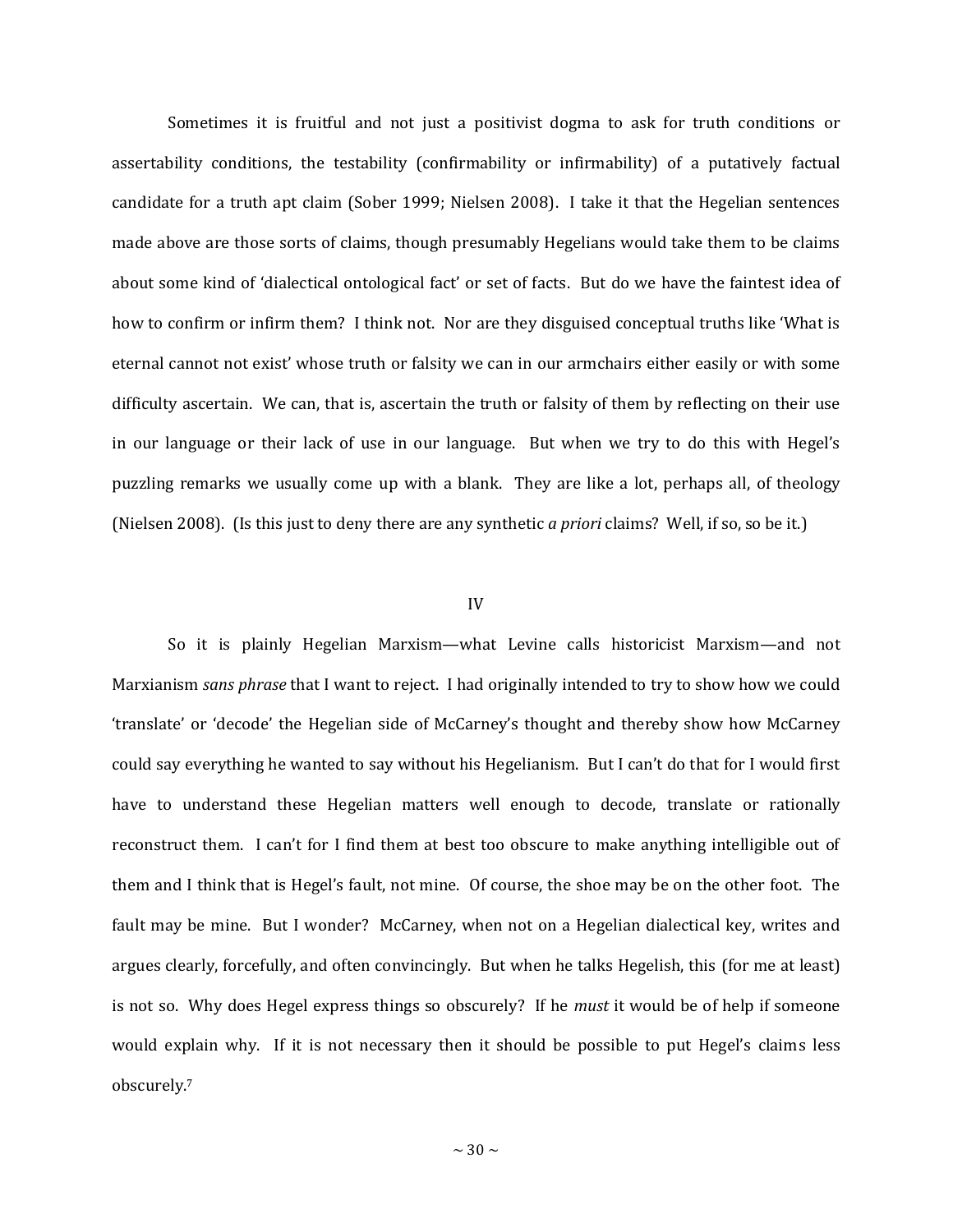Rather than following this out I want instead to turn to a further examination of where McCarney's work has turned my head around, or largely so, and to push the elucidation (perhaps it is a rational reconstruction) a little further to reveal something of its importance and to see if it requires a Hegelian or somewhat Hegelian turn.

But first I want to briefly say something different that may shock. I do not take Marx as a philosopher. Or, if you insist on stressing that side of him, a side he genuinely had (his degree, after all, was in philosophy), I would respond by saying he was a bad philosopher, philosophically formed in an unfortunate *philosophical* environment by an unfortunate philosophical tradition. I prick my graduate philosophy students and advanced majors a bit—but what I prick them with is what I really think—by saying that Marx was better than a philosopher. He was incredibly all the following rolled into one: a revolutionary, a theorist of revolution, a sociologist, a critic of political economy, an economist, a great economic historian, more broadly a historian, and a radical public intellectual. In short, Marx was a social scientist and a public intellectual forging, or at least attempting to, a scientific socialism and not a utopian one—though this did not keep him from having a vision of how life should be and powerful moral convictions motivating him, his antimoralism notwithstanding (Nielsen 1988; Wood 2004, 127-61). He did not *just* want to describe, interpret, explain the world, or certain salient parts of the world, accurately and perspicuously. He had, and compellingly, a practical intent as well. He wanted to change the world in certain determinate ways, but not without understanding it. And he wanted to change it in the light of his understanding. This is why I dubbed his social science an emancipatory social science. But, for it to be an adequate science at all, he had to describe, interpret, and explain the portions of the world he turned his attention to as accurately and perspicuously as possible. He was not a Luddite out to change the world without bothering to try to understand it.

With one exception, in my view an unfortunate one, Marx's central canonical conceptions were social science conceptions and not philosophical ones. Consider the things that make him a

 $\sim$  31  $\sim$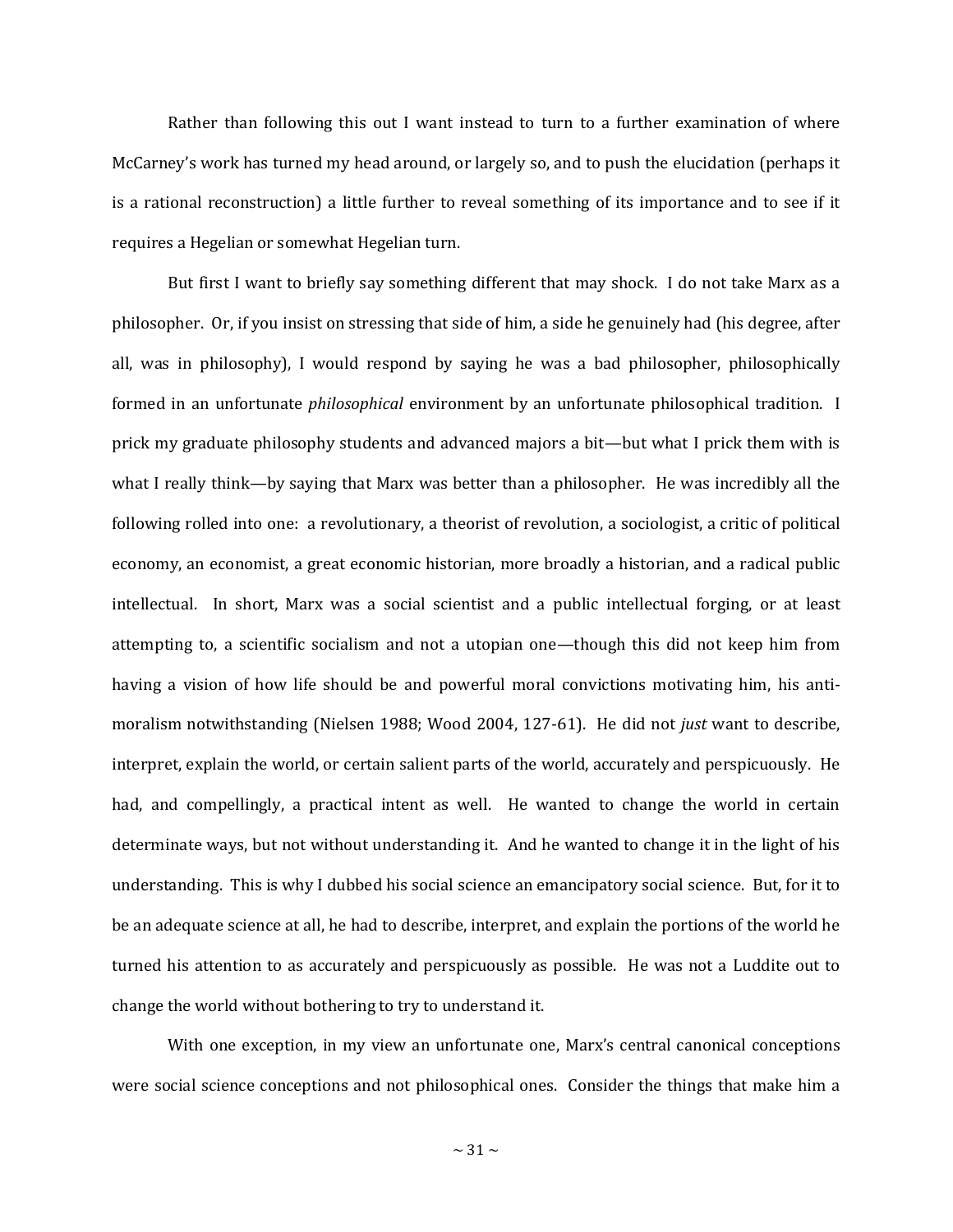towering intellectual giant: his historical materialism, his class theory and theory of class conflict and class contradiction, his labor theory of value and account of exploitation derived from it, his account of how capitalism will collapse, how it will be followed by socialism, and his conception of how without economic democracy political democracy fails yielding a plutocracy. The only exception was his conception of dialectics. That is a methodological and philosophical conception and as well, as McCarney and many others mysteriously have it, an ontological doctrine. It is these last two conceptions—or so I would argue, perhaps mistakenly—that are of problematic intelligibility and do more harm than good to Marxist thought and practice. And they are his distinctively *philosophical* conceptions. What they set out, though in an incredibly cumbersome and obscure way, is a methodological directive about how we should try to understand the world. If such a dialectical procedure only came to telling us to view events diachronically as well as synchronically and in doing so to pay careful attention to their history, noting how it reveals class conflicts, noting their effects and the dynamism of such matters and how in a plain sense things connect+, then his dialectics would not take us down the garden path. His account would be empirical and broadly scientific in a standard sense and not lean on the philosophy of history or require an ontology of history or an ontological dialectics, whatever (if anything) those things mean.

All accounts of history are interpretive. We cannot treat history as if it were a grocery or laundry list. What we need, at least for a Marxian account, is good scientific theory, something that will make observations, theory-laden as they or at least certain crucial ones will be. Being so, there will be a not inconsiderable number of theoretical accounts that will be equally compatible with the available evidence. We need evidence, of course, to have a scientific theory. We cannot just make up scientific theory out of nothing. But by itself the evidence will never be decisive in determining the warranted assertability of a theory and Marxian theory is no exception. What we do not need is, as we have with Hegel, a *philosophical* theory of history: a set of speculative claims without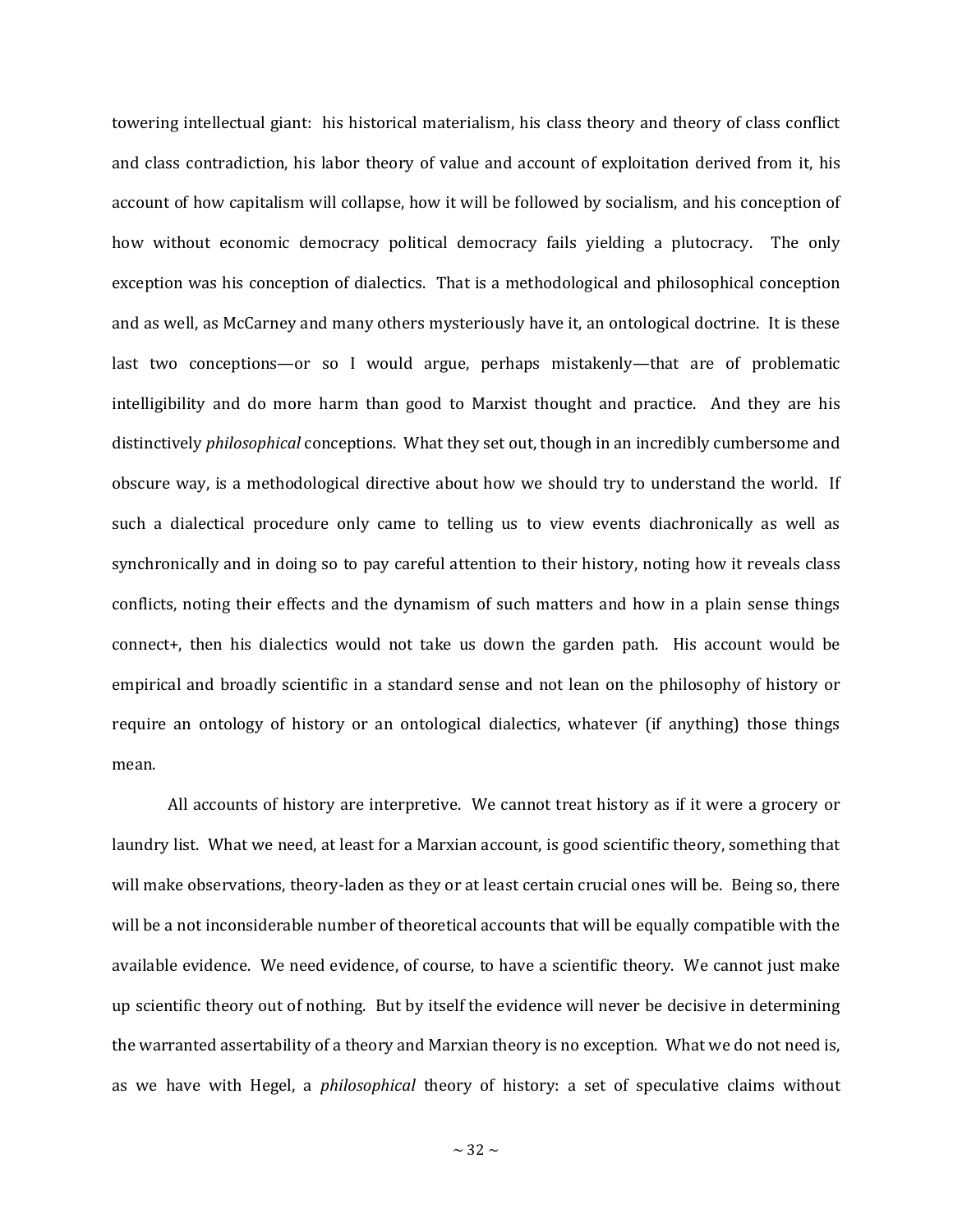empirical constraints. We need instead causal explanations grounded on observations theoretically arranged. We need to have in giving historical accounts causal explanations of what has been described. ('Linear causation' if you must.) They may be functional ones but to have scientific creditability these functional ones must also be straightforwardly causal. Functional explanations that are not also causal are just arm waving. (This was something that Cohen well recognized though not all his reviewers did.)

The dialectical method does not meet such scientific criteria and cannot be a grounding for historical accounts and narratives or be a method to be followed in giving such accounts or narratives. It is a philosophical theory alright, but an ontological or metaphysical and speculative one up for Wittgensteinian therapeutic dissolution. If we, Wittgenstein to the contrary notwithstanding, are stuck with a dialectical method of describing things, it will be a method of describing which is cumbersome and useless at best. It is better if it is dropped from the Marxist canon.

I think McCarney has well shown how deeply Hegelian Marx was. I think that in doing this he has given us a painstaking and excellent exegesis, intellectual historians should be grateful to him. (I do not sniff at intellectual history, though I do not practice it myself.) Like McCarney and Levine as well, I am interested, as of course Marx was, in pushing the socialist project along. I want to try to help sustain it and develop it. I don't just want to be a historian of it. Even though in these days its present prospect is bleak, I am, as McCarney and Levine are as well, concerned to help establish it as a sound scientific social theory that will be, directly or indirectly, of use to the struggling masses if some come on stream. (If the working class will become genuinely proletarian: people *in* capitalist society but not *of* it.) I want to be one of the spokespersons for these masses or, as McCarney put it, their mouthpiece. To put it just this way is, while I think correct and Marxian, nevertheless it is still in some ways worrisome and perhaps unfortunate. Are we to become the propagandists and 'sweet singers' for the causes of the masses? Are we to become a kind of secular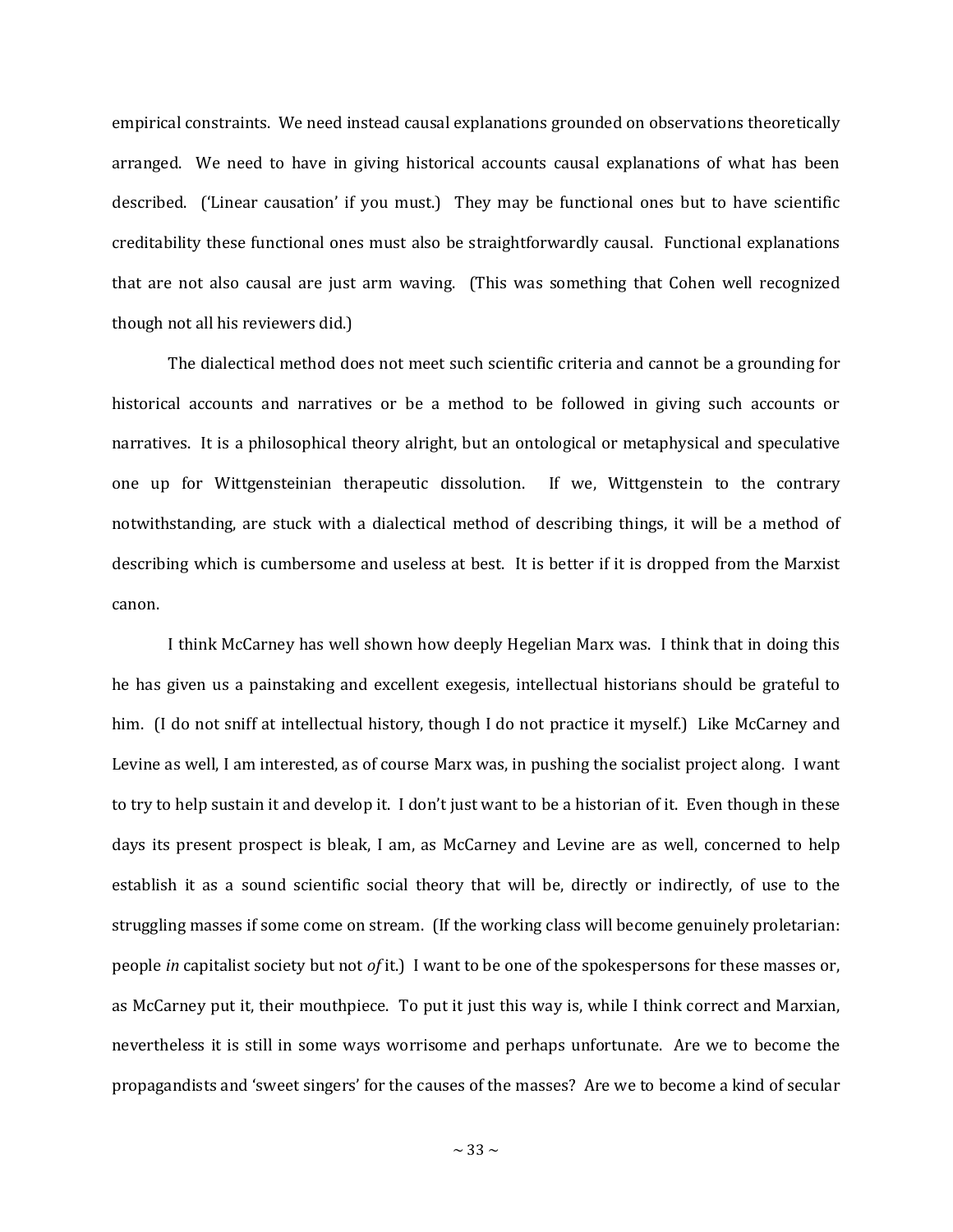preacher? This, of course, must be avoided. We must instead both serve them *and* keep our critical faculties, intellectual integrity and seek to develop an emancipatory social science on sound scientific grounds. Indeed, that is the only way we Marxian intellectuals, in our role as intellectuals, can properly serve the masses.

However, are we again to become critical theorists (something that McCarney well criticizes)? Are we to tell the masses what their needs really are and what they must do? We can and should, particularly when our place in the division of labor has given us some at least putative insight in such contexts, tell our comrades what we think and why. But we certainly must not become a kind of Grand Inquisitor propagating a royal lie or even *knowingly* propounding that we know could not withstand critical examination. That is plainly something we must not do and not just because it is patronizing, arrogant and dishonest. We must to keep our integrity say what we honestly think and, where there is a live issue about it, try to justify it. But if our comrades think otherwise concerning some issue of political interest, then, after discussion and a vote, if we are defeated we must still stand unequivocally with them or, where there is no chance of voting, do something that is a near equivalent expressing our own beliefs but also showing respect for and solidarity with our comrades and with what they have agreed on even when we are convinced it is mistaken. Where we can, and that is what they wish, we must serve as one of their spokespersons, or (if you will) their mouthpieces, though we should not crucify our intellects in doing so. We should not say that the policy adopted is the policy we personally think is best to adopt. Though we should not go out of our way to express our dissent after a vote or some near equivalent has taken place. We should, if asked, say what we honestly think. But we should also say that the policy adopted has been democratically decided on and that is the one we, as one of the cadres, and the other cadres as well, should support. But, if asked, we should say it is not the policy that we personally think best. When rebuffed in this democratic way, we must not take our marbles and go home no matter what our misgivings. And we should not throw dissention into the ranks by going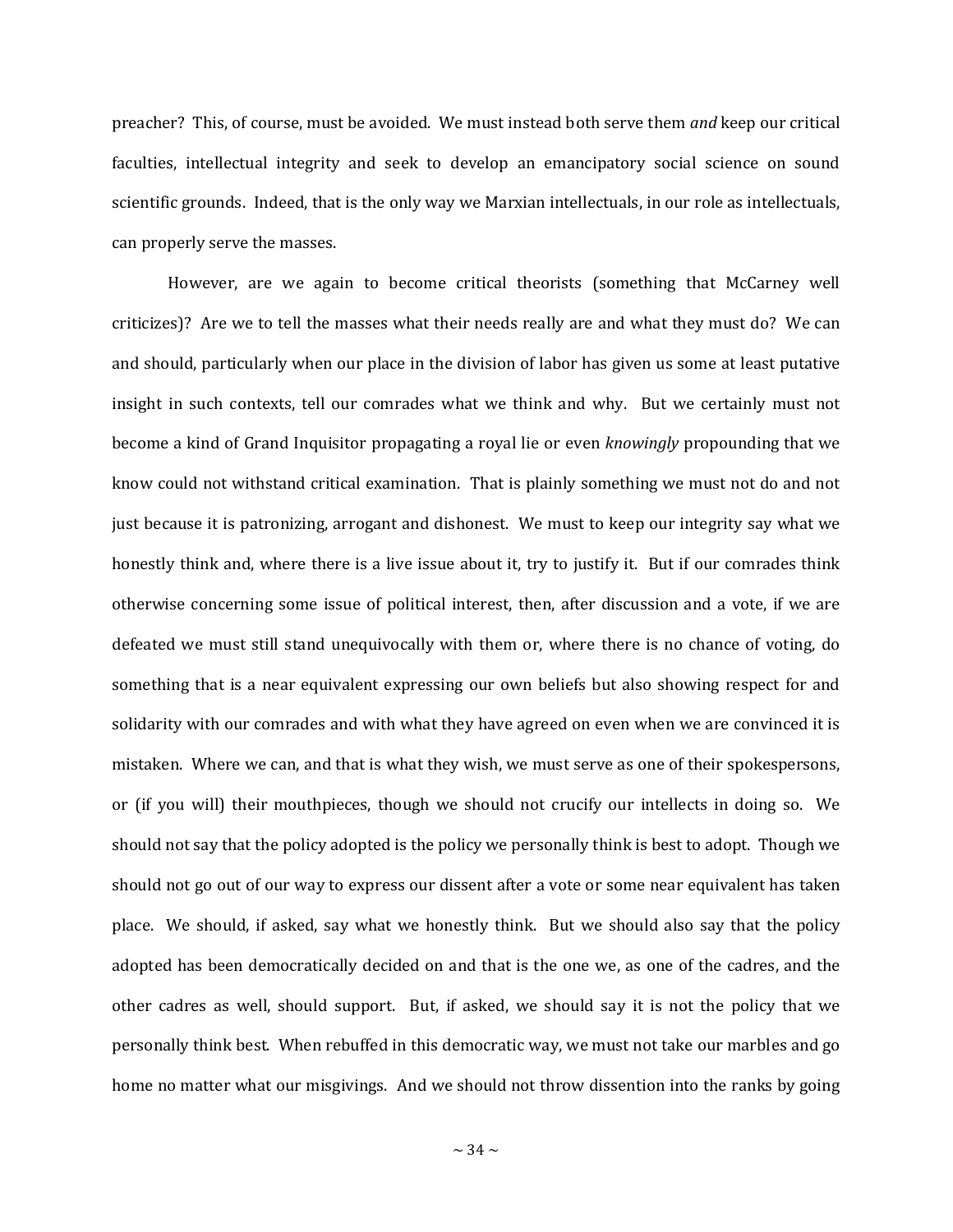out of our way to criticize what was democratically decided on. Sometimes so proceeding can be tragic for ourselves and our comrades. Rosa Luxembourg so acted in solidarity with a policy with which she disagreed that her comrades had voted to accept, though not without discussion and her dissenting vote. Acting on this policy in good democratic form resulted in her death and the crushing of the movement of which she was a part. Still, this is a lesson in democratic centralism or, if you will, just plain democracy. When a workers' council (what the Russian Communists called a 'soviet') of which we are a part democratically decides on something, we must go along with it unless it violates some very fundamental human rights not in conflict with other equally fundamental human rights. (Where such rights conflict we have what is indeed a tragic situation. Still there, our misgivings notwithstanding, we should go along with the democratic vote.) One who does not understand that does not understand what collective action comes to or its rationale and does not understand what it is to be democratic or to be committed to a political movement.

McCarney may well be right: a scientific socialism will not, as I thought for most of my life, be a critical theory of society. It will be a scientific social theory which will be emancipatory in another way. It will not tell the mass of people what their needs are, or really are, but will help them to recognize what these human needs are and also help them and ourselves to see what their and our needs are behind their alienated form. But—and there is a fine line to draw here—this should not come finally to on the part of Marxian intellectuals just to a *telling to* but our role as public intellectuals could help us and our comrades to see, for example, what our consumerist orientation, so dear and so necessary for capitalism, does to us. People can come to see that shopping until they drop is not a way of meeting their genuine needs or a way to live nor is going into a cycle of painful indebtedness because we just come compulsively to feel we need more things and can't keep our credit cards in our pockets. They will see, and we will see, that there is no need or point or lasting satisfaction in satisfying those media-instilled artificial needs and in seeing this they and we may come to begin to see that we need a very different kind of society than a capitalist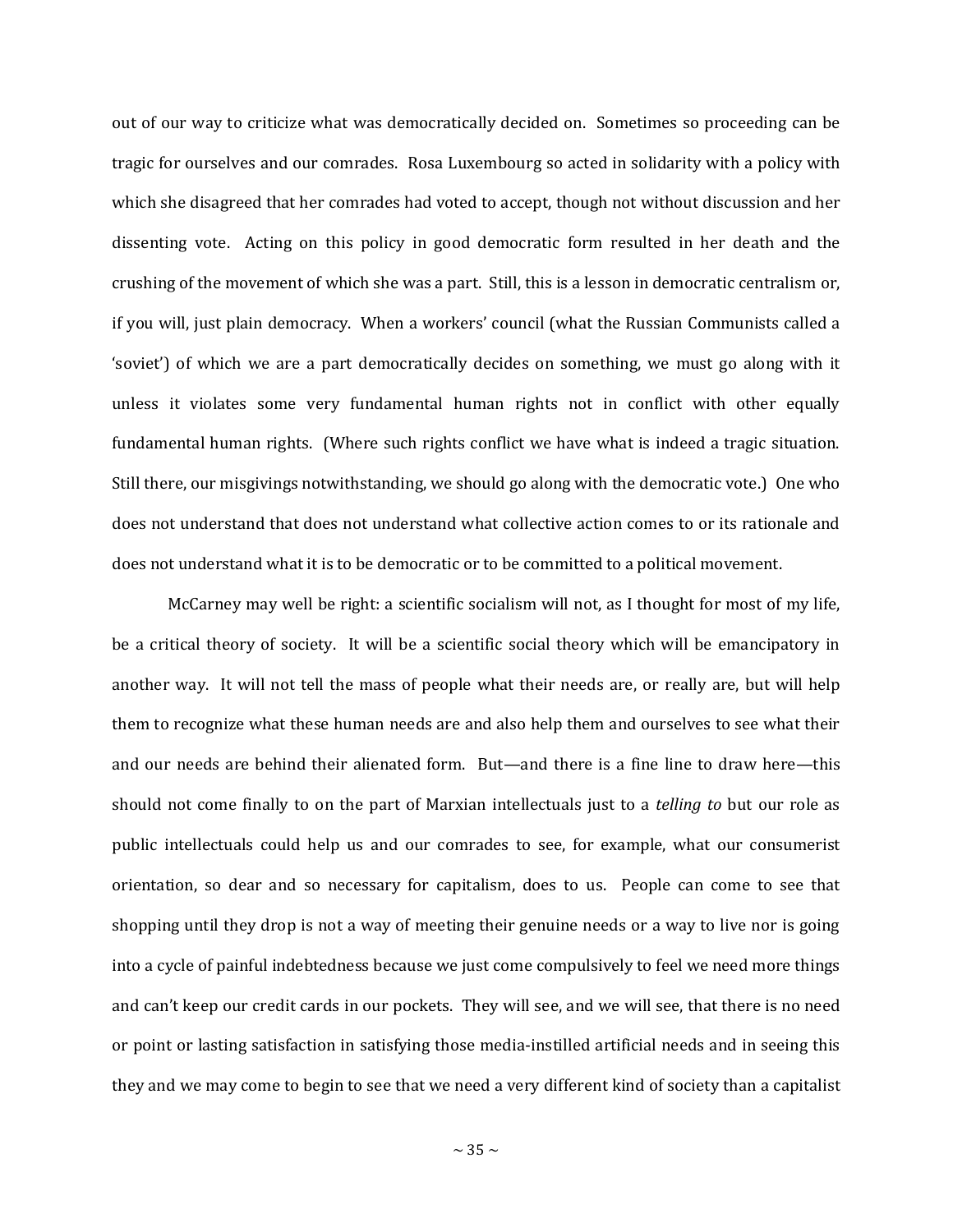one. They, and we, may come to have a better understanding of a realized or self-fulfilling life. We may thus come to see what an emancipatory thrust is for them and for us.

However, we do not need moral theory or any kind of philosophical theory or moralizing for that (Nielsen 2009). Rather, we need a talking straight—as difficult as that is—about what our lives are like and what they could be like. Here we need more than just description but causal explanations as well. An emancipatory social science will endeavor to do those things. But we must not turn our social science into what Max Weber detested, namely, a *moralizing* social science. That would be a pseudo-science. But we must also remember (*pace* Weber) that we can't have a normatively neutral social science either if it is to be emancipatory or even *adequately descriptive and interpretive*. We can't have it anyway given the blending of the descriptive and the evaluative in our everyday discourse (Putnam 2002, 28-45). Also 'emancipatory', of course, is not a normatively neutral word. But how then could an emancipatory social science be non-normative? This poses a problem for us that McCarney helps us resolve. I want to follow how he does it out and give it my own twist.

McCarney comes to grips with this in several places as I have indicated. I shall now concentrate on his "An Emancipatory Science of Society" (McCarney 2007. See also Nielsen 2007). McCarney correctly remarks that Marx "rather conspicuously fails to characterize his own work as a critique of capitalism, or of society more generally, though such a form of description was readily available to him" (McCarney 2007, 226). McCarney, again correctly, goes on to remark:

The situation is even more troubling than this suggests. For we encounter not just silence in this area but a systematic hostility toward the kind of evaluative or normative language that seems indispensable for any social critique. This hostility is most marked in the case of moral evaluation in particular but the point holds quite generally. The attitude in question may readily be illustrated from all phases of Marx's intellectual career. Thus, quite early in it he asserts that "the communists do not preach *morality* at all," and that the rise of their views "shattered the basis of all morality." At the other end he attacks the "ideological nonsense about right and other trash so common among the democrats and French socialists." The young Marx insists that communism "is not an *ideal* to which reality would have to adjust itself but rather the real movement that abolishes the present state of things." Many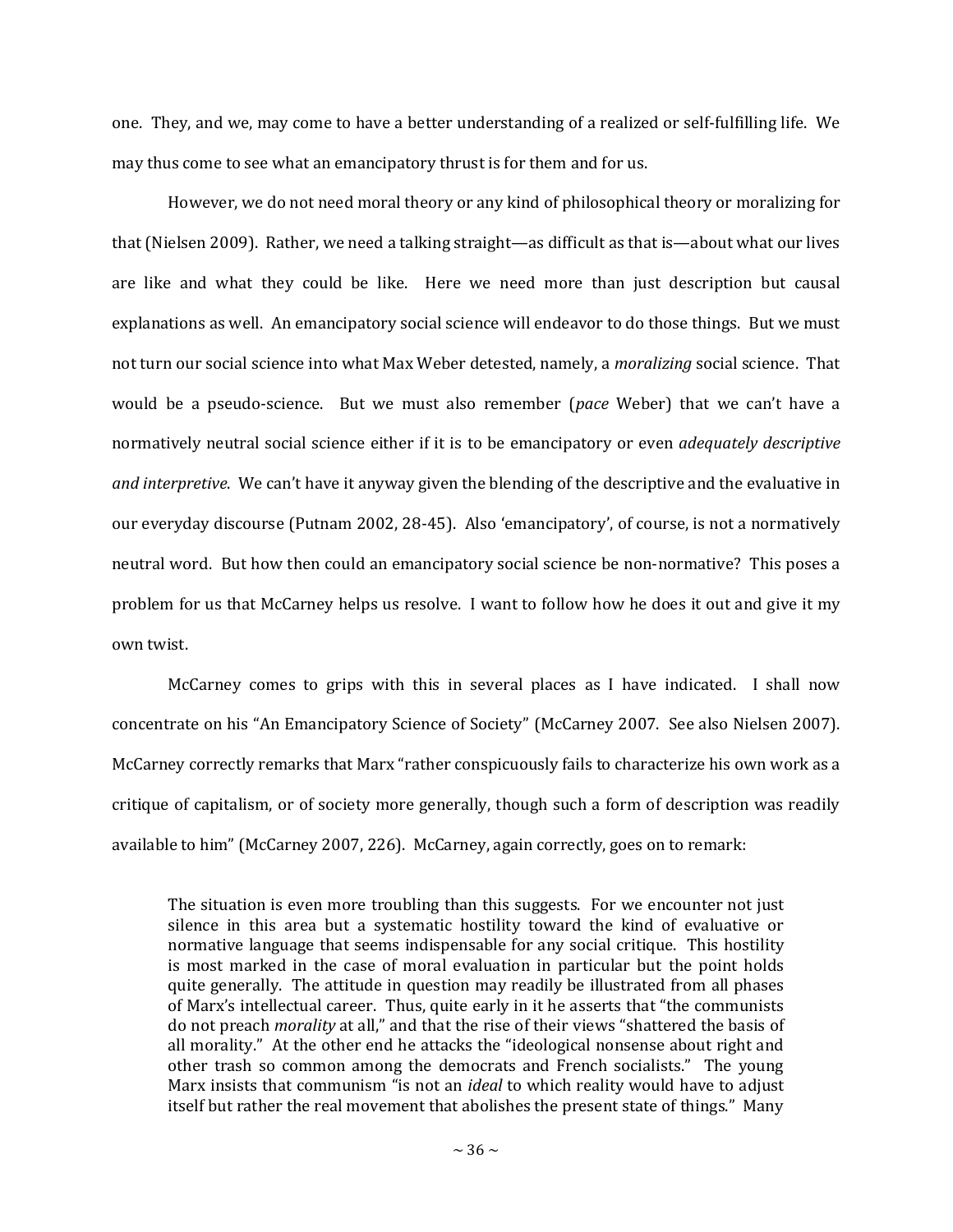years later he assures us that "the workers have no ideals to realize, but to set free the elements of the new society with which old collapsing bourgeois society itself is pregnant." It would be easy but scarcely fruitful to multiply such declarations. The lesson they enforce is in any case very widely recognized. It is that whenever Marx addresses in any self-conscious way the question of the theoretical needs of the workers' movement, and, by implication, the character of his own theoretical contribution to that movement, his chief concern is to repudiate any moral, or more generally normative, dimension. This kind of consistency has surely to be respected (McCarney 2007, 226).

Marx, as we have seen, realizes that what is ideological is meant to serve the interests of one or another class or classes. It may do so deceptively or distortingly or it may do so without deception or distortion. But always an ideology is intended to answer to the class interests of some class or classes. He does not limit ideology to serving the capitalists, landowners, and feudal lords. Socialists and Communists have ideologies too. But an ideology *may* have *no cognitive defect* (*pace*  what is generally thought). Science—genuine science—may also be ideological. Marx treats classical political economy as having both an ideological and scientific character and being none the worse for that. David Ricardo is portrayed by Marx as at the one and the same time "a great scientist and a pillar of bourgeois ideology" (McCarney 2007, 227). McCarney sees ideology—all ideology—as answering to class interests, or at least trying to. And it answers to class interests most paradigmatically by having a *legitimating* role in a society. It attempts to confer "legitimacy on the social practices and institutions that constitute those interests and denying it to whatever is opposed to them" (McCarney 2007, 228). But this legitimating operation, Marx recognizes, is a normative one but it need not to be a distorting legitimation though it usually is. But Marx insists that his own work cannot be normative for he has explicitly repudiated in his theoretical work the taking of a normative approach or stance (Nielsen 1988). (But, if what we have just said about ideology is what he thinks, why does he engage in such a self-restriction?)

This raises a puzzle about Marx's work. How could he have thought of it consistently and coherently as "having a practical significance without being a critical evaluation of its object" (McCarney 2007, 228)? It is not unreasonable for people to think the very idea is oxymoronic. It is

 $\sim$  37  $\sim$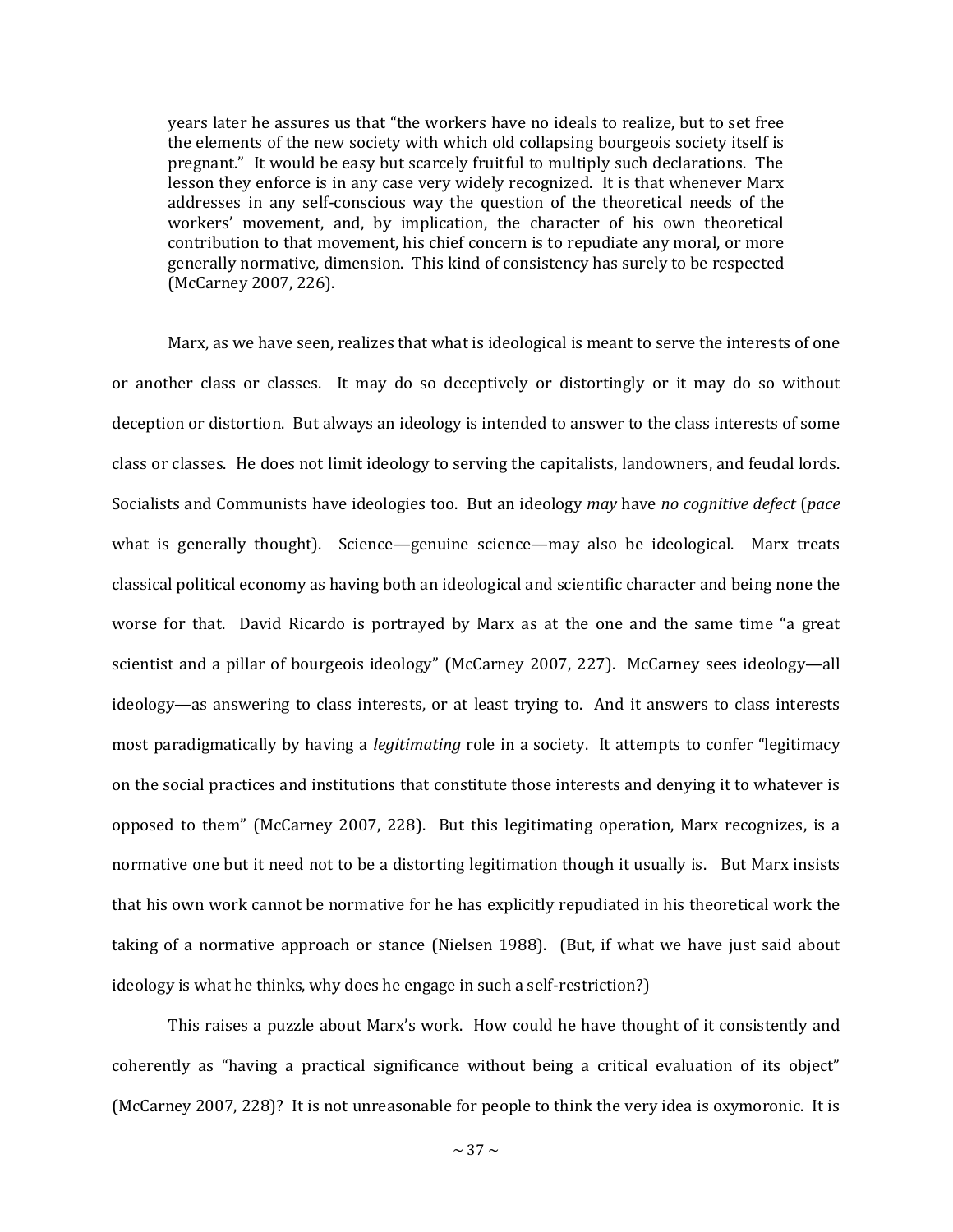natural to think that 'emancipatory but not normative' is contradiction in terms. Moreover, if ideology crucially has a legitimating role and if, as Marx has it, that is a normative matter, how could an *emancipatory* social science avoid it? How could it not but be normative?

McCarney, going against the grain, argues that it is not oxymoronic and that Marx's way of viewing things has a good claim to being correct. Here Marx, McCarney has it, owes a debt to Hegel. McCarney claims "that a certain conception of the theory-practice relationship constitutes the core of his [Marx's] Hegelianism and embodies the sense in which he remains all his life a faithful Hegelian" (McCarney 2007, 228).

What is this conception and how plausible is it? First note what *may* be simply a personal idiosyncrasy of both Hegel and Marx but one which McCarney claims turns out to have a significant theoretical ground. Both had a kind of aristocratic disdain for the habit of complaining and faultfinding, of despising the world and retreating into idealistic dreams. They had a kind of proto-Nietzschean antipathy towards the spirit of criticism in the sense of negative evaluation. The kind of criticism, as Marx put it in *Capital,* "that knows how to judge and condemn the present but not how to comprehend it" (Marx 1976, 174). This betokens an inability on the part of these critics to do justice to the situation at hand. It is a failure of insight that never gets to the heart of the matter. Scientific understanding requires a deep and probing understanding of the matter being inquired into. (Indeed that may be a grammatical remark in Wittgenstein's specialized sense.)

But with the *Wissenschaft*ish way of characterizing science in the manner in which McCarney does, he goes on to characterize the dialectical character of such a science. If in his judgment science is to be properly done in such contexts it must be a dialectical scientific theory, a *Wissenschaft*ish way "insofar as it surrenders to the life of its object and seeks to bring that life into the life of consciousness" (McCarney 2007, 246). But this science, whether aptly described or not, is not normative. We "must not seek to supply a normative commentary [Hegel has it] but to mediate the stages of the life of the object" (McCarney 2007, 230). Marx, McCarney continues, thoroughly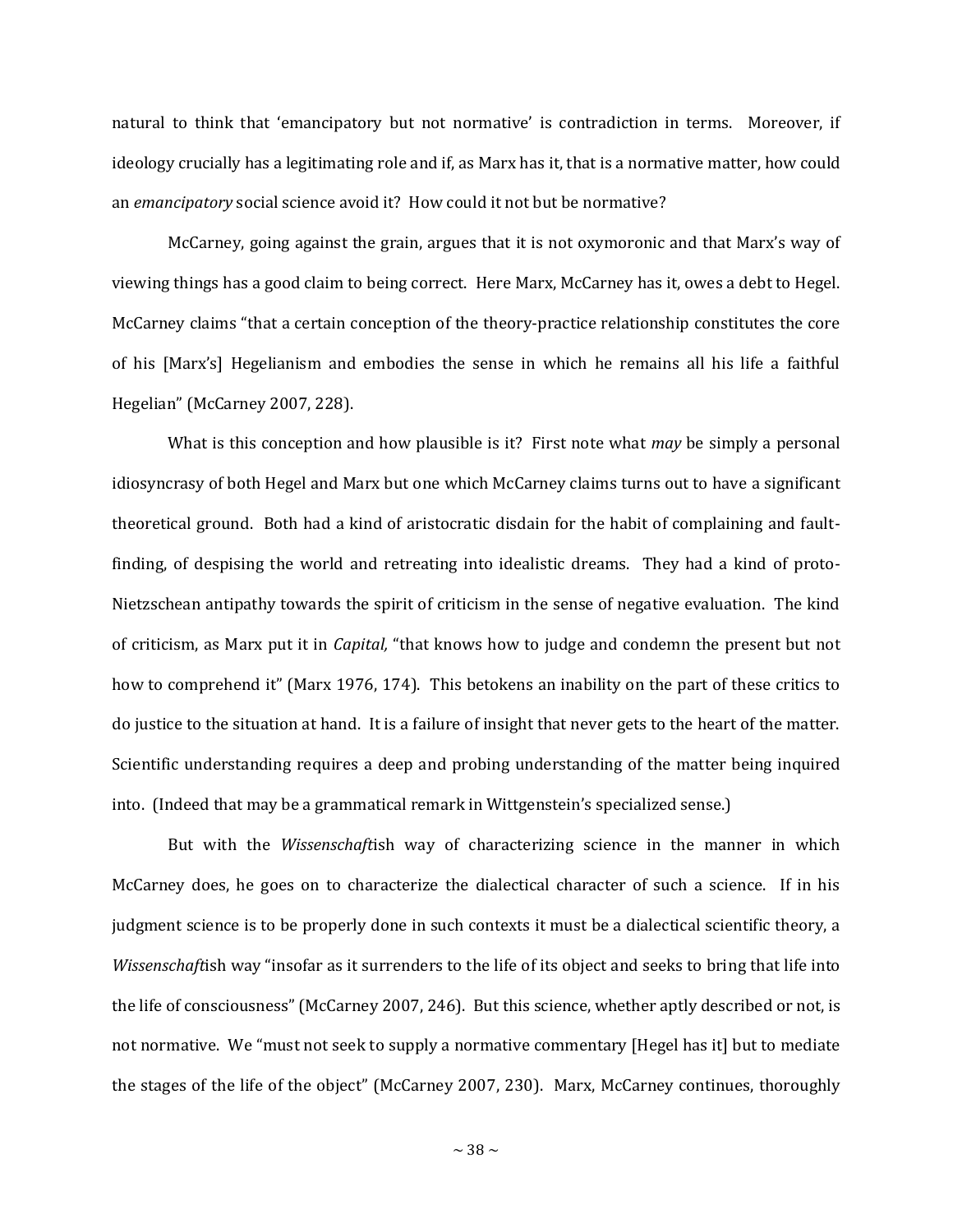grasped, ingested and clearly expressed that side of Hegel's dialectic. Moreover, Marx had himself such a conception of science. This made for him the very idea of critique very different than the one usually accepted and practiced.

In Marx's 'critique of critical criticism', as Marx called it, he employs this Hegelian conception of what he regards as a genuine dialectical science. Let's try to see what this comes to by proceeding indirectly. McCarney, quoting Marx, contends that the "proletariat is necessarily driven to rebellion by the contradictions of its existence. But it is not a question of what a particular proletarian or even the whole of the proletariat regards as the proletariat's aim" (McCarney 2007, 230). Rather, as Marx puts it, it "is a question of *what the proletariat* is, and what in accordance with this being it will historically be compelled to do" (McCarney 2007, 230). Marx views all this—the very condition of the proletariat—as somehow historically necessary. In fact, his talk here sounds very essentialist and perhaps Marx was in this sense an essentialist. (Wood so reads Marx. Wood 2004.) McCarney obscurely claims it has an ontological necessity. Ontological or not, he is taking it as historically necessary: as something, whether we like it or not, that will just come to be. With this necessitation (or supposed necessitation) of what the proletariat's condition of life is, then, if it is so understood, it is easy to understand why someone who believes it, as Marx did, will reject, and rationally so, moralistic beliefs in that domain. What is the use—indeed even the very intelligibility—of saying that something ought to be different when it can't be otherwise? If such necessitation obtains, ought-talk is without sense or at least application. It has no practical use.

What is needed instead is a "certain cognitive achievement on the part of the proletariat, its becoming aware of its own nature and the nature of the situation in which it finds itself" (McCarney 2007, 230) and then for it to act in accordance with this recognition and to hurry along the inevitable, which is also emancipatory for the proletariat—the vast mass of the people including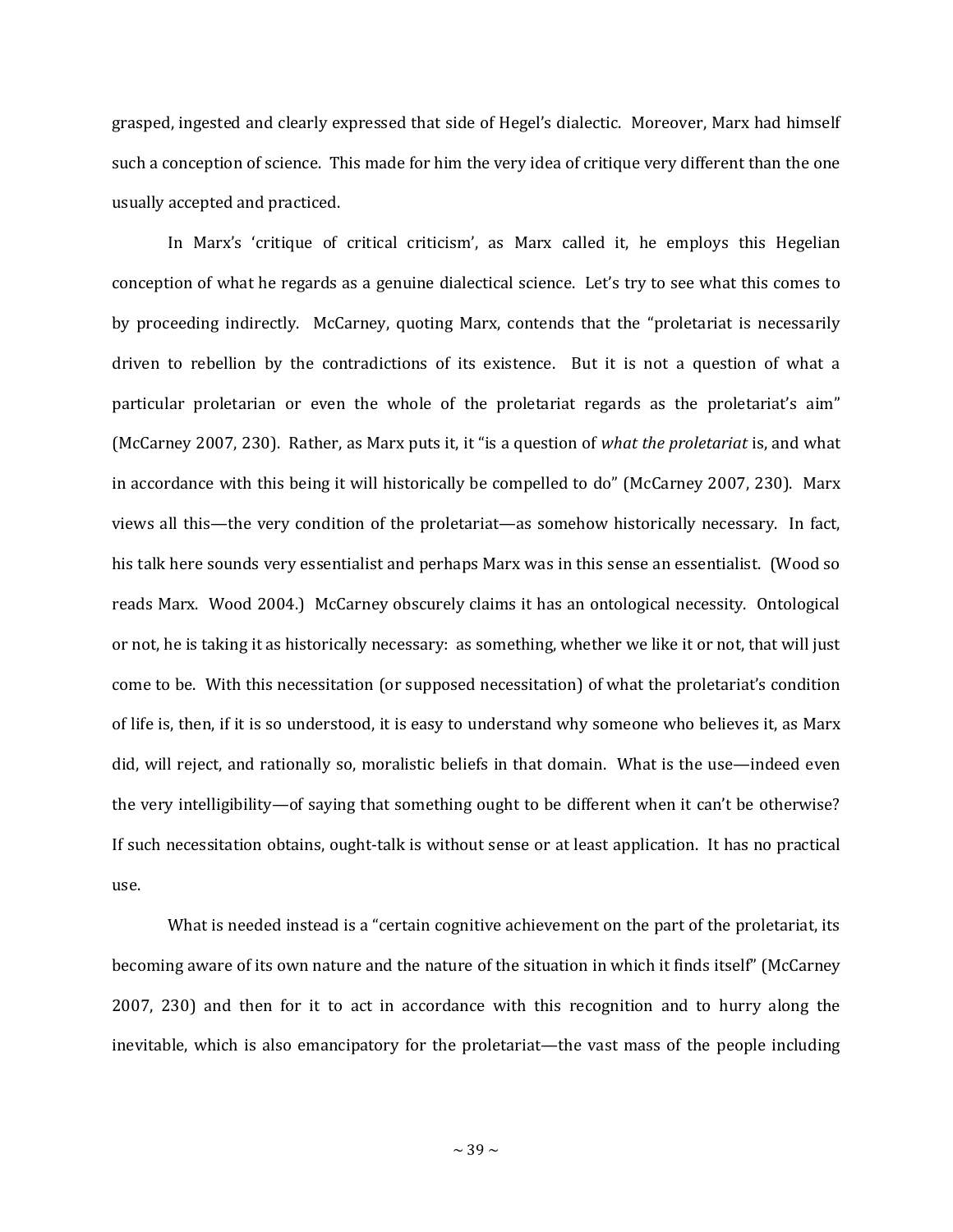what was once called the *lumpen proletariat* and now is more commonly called the rest of the underclass.

I have argued that the necessities that Marx portrays are, if necessities at all, *empirical* necessities—empirical in their logical status like all human beings are mortal or all sugar dissolves in water. They are neither logical necessities nor 'ontological necessities'—and they don't require *essentialism*—but rather are deeply entrenched empirical necessities. Indeed, they are historical empirical necessities—or, more accurately, candidate ones which may actually be empirical necessities (Nielsen 2007).

Still, recognizing they are such necessities or purported necessities, we should also realize that it is pointless, if they really are such necessities, to make a moral or any kind of normative critique of them. It is too much like making a moral critique of the fact that we must die. The thing to do, as both Hegel and Marx argue, is to try to understand why these at least alleged historical necessities (if they really are empirical necessities) are necessary and how this will play out in our social lives and with what effects. Moral theory or moral critique and a critical theory of society is at best an irrelevancy in such a situation and at worst an encumbrance. Of course, this claim could and should be challenged as to whether, empirical or not, these claimed Marxian necessities are necessities at all. But this is to challenge, perhaps legitimately, a key part of the classical Marxian framework itself. Again, this can and should be done, but this is not to imply or to give to understand that it can be done successfully. And it is not—directly at least—a moral challenge. And this last point is the most central consideration here.

However, as McCarney notes, this is exactly what Western Marxists and analytical Marxists do. They have critically examined classical Marxism and in the light of that have given up on the revolutionary role of the proletariat. It is not, they claim, the agency that will lead us to a change in the productive forces and the productive relations in such a way that it will lead to socialism. Even more broadly, they will deny, as Levine denies, that there is any longer a proletariat or say, as

 $\sim$  40  $\sim$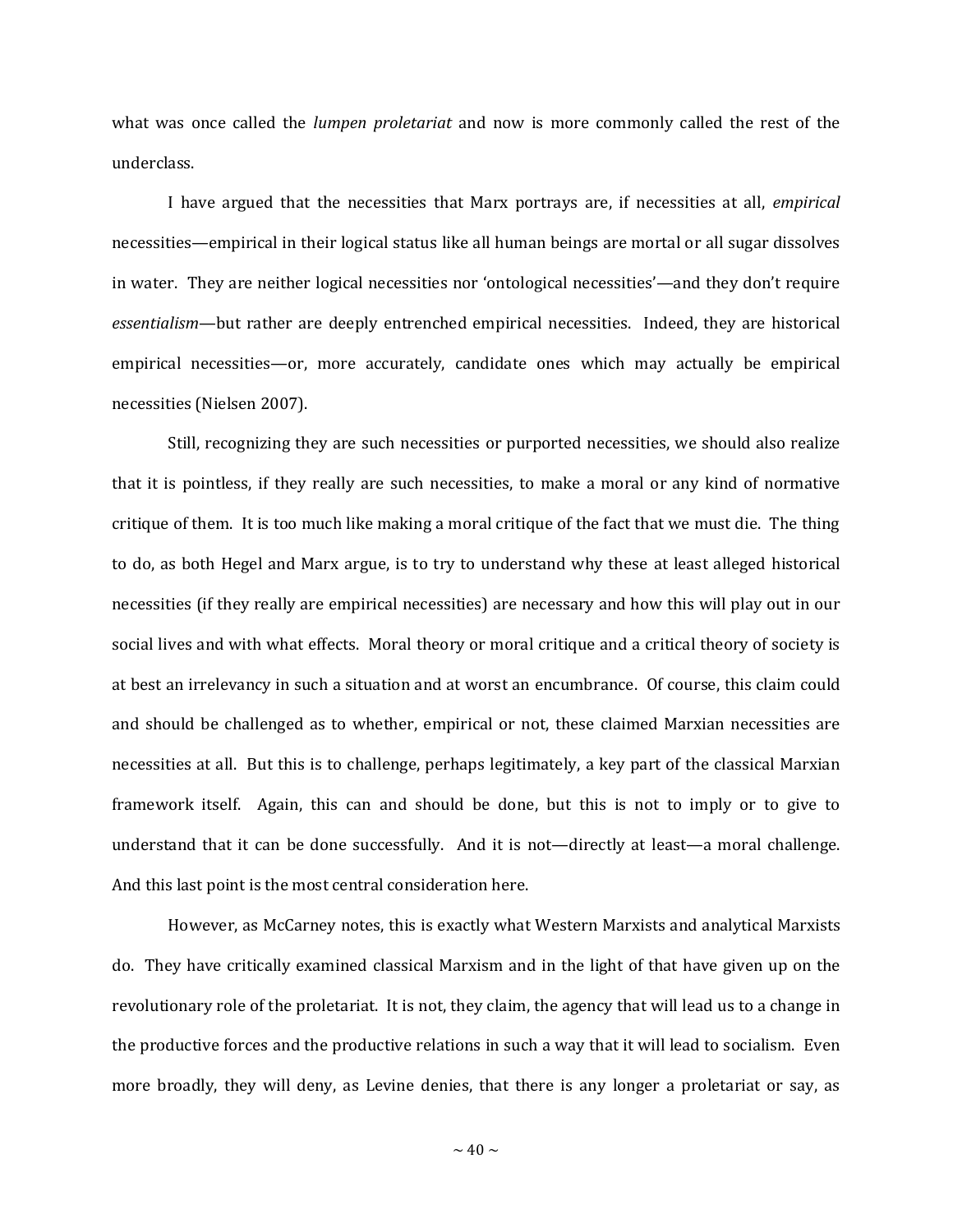McCarney says, that there is a proletariat but, following István Mészáros, he argues that it is a fragmented and divided one (more on this later). This, of course, is a different problem than the more exegetically internal theory-practice problem we discussed above. But if there is no proletariat or no proletariat like the old industrial proletariat that can and will carry out the transformation from capitalism to socialism, still McCarney's turn—and I have come to follow him here—is to make the non-normative move that I have just described as the only kind of critique available to those making Marxian assumptions. (Whether those assumptions should be made is still another matter.)<sup>8</sup>

What McCarney has been talking about in articulating an account of how a practically oriented emancipatory theory can and should be non-normative is on the mark only if the necessities that he and I (following Marx) claim to be necessities really are necessities. But if there is no proletariat (no working class that is *in* but not *of* the society in which they are enmeshed) or no working class that will become revolutionary, then McCarney's solution is merely one for another possible world where such necessities obtain. But it is intended not as philosophical speculation but as a real world solution. But, true or false, it shows us, in a logically coherent way, how an emancipatory theory could be, and should be, *if certain conditions obtain*, emancipatory without being normative. My problem here is that there are no adequately good reasons for thinking those conditions obtain: that those alleged necessities—claimed empirical necessities or otherwise necessities—obtain.

V

This leads us to a consideration of that matter. I think, like Levine, that the most important challenge to Marxians (analytical or not) is to face this ramified challenge concerning the proletariat, or, *sans* the proletariat, what else can take us (if anything can) to socialism. It is to this problem that I now turn.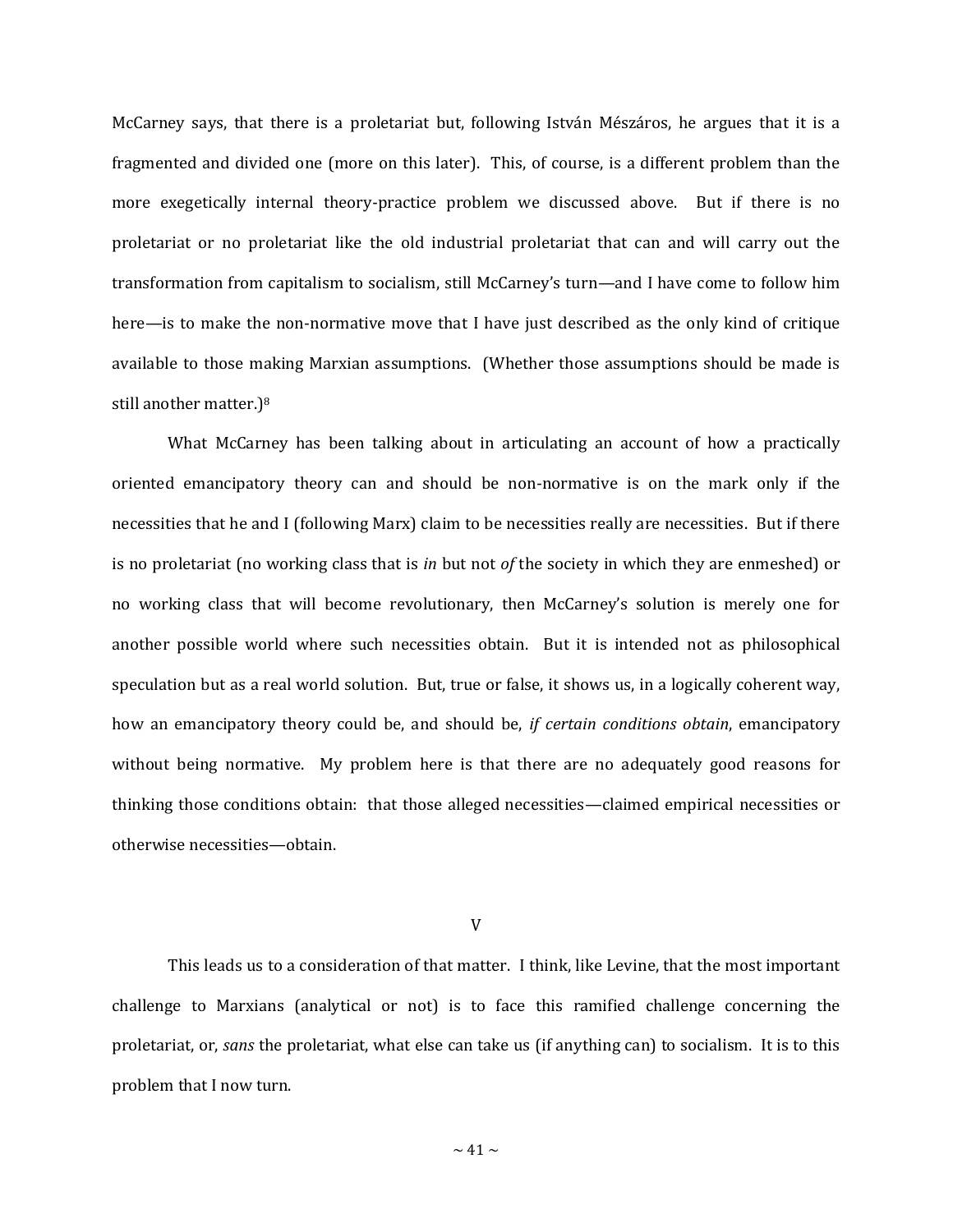Levine correctly sees this problem as one of great significance for the future of Marxism. He introduces this problem as follows:

It was the idea, also consistent with mainstream thinking, that the working class, the agent of radical social transformation in traditional socialist theory, had become 'integrated' into the existing order. Partly thanks to victories won by the labor movement, and partly due to changes in the nature of work itself, it had *dropped in* – inserting itself into the existing order, thereby gaining a stake in its perpetuation. That the working class in the West was not revolutionary was beyond dispute. For all but the most doctrinaire, it was no longer even, strictly speaking, a proletariat, a class with 'nothing to lost but its chains'. As remarked, this stubborn fact posed a challenge to the socialist project, and especially to Marxism. It rendered the notion that the agent of social change must be in civil society but not of it – that, like the bourgeoisie in the French Revolution, it must take control at a political level of a society it already effectively constitutes – increasingly untenable. In these circumstances, the move that Marcuse and others made was a last desperate attempt at finding a revolutionary agent in Western societies. If the existing order no longer produced its own 'gravediggers' in the way that Marx thought it did, then its gravediggers must be willed into being. Otherwise, an indefinite capitalist future awaits – a future of totalitarian repression, if all goes badly, or of 'the American dream' turned nightmare, if all goes better; of barbarism or inauthenticity and pervasive alienation (Levine 2003, 54-5).

A few pages later Levine asks, "How much of 'classical' Marxism can survive the absence of a genuine proletariat" (Levine 2003, 60)? Without such a working class—a proletariat that is a class *in* civil society and *not* of it—is there any hope of so transforming society and moving to socialism? Levine remarks, "The New Left effectively accepted the fact of the proletariat's absence, but without relinquishing the revolutionary impulse emblematic of the socialist tradition, and without giving up other socialist goals either" (Levine 2003, 60). Herbert Marcuse is the central and paradigmatic intellectual figure here. Levine remarks of the New Left that its efforts were "based mostly on wishful thinking and were ultimately in vain" (Levine 2003, 60). The New Left apart, is it the case that absent a proletariat—*such* a working class—that the task of establishing socialism is in vain?

However, before we turn to that crucial question I will cite two more comments from Levine to round out his thinking about the proletariat. He says of both analytical Marxists and Althusserian ones, both coming after Hegelian historicist Marxism—the Marxism that is clearly the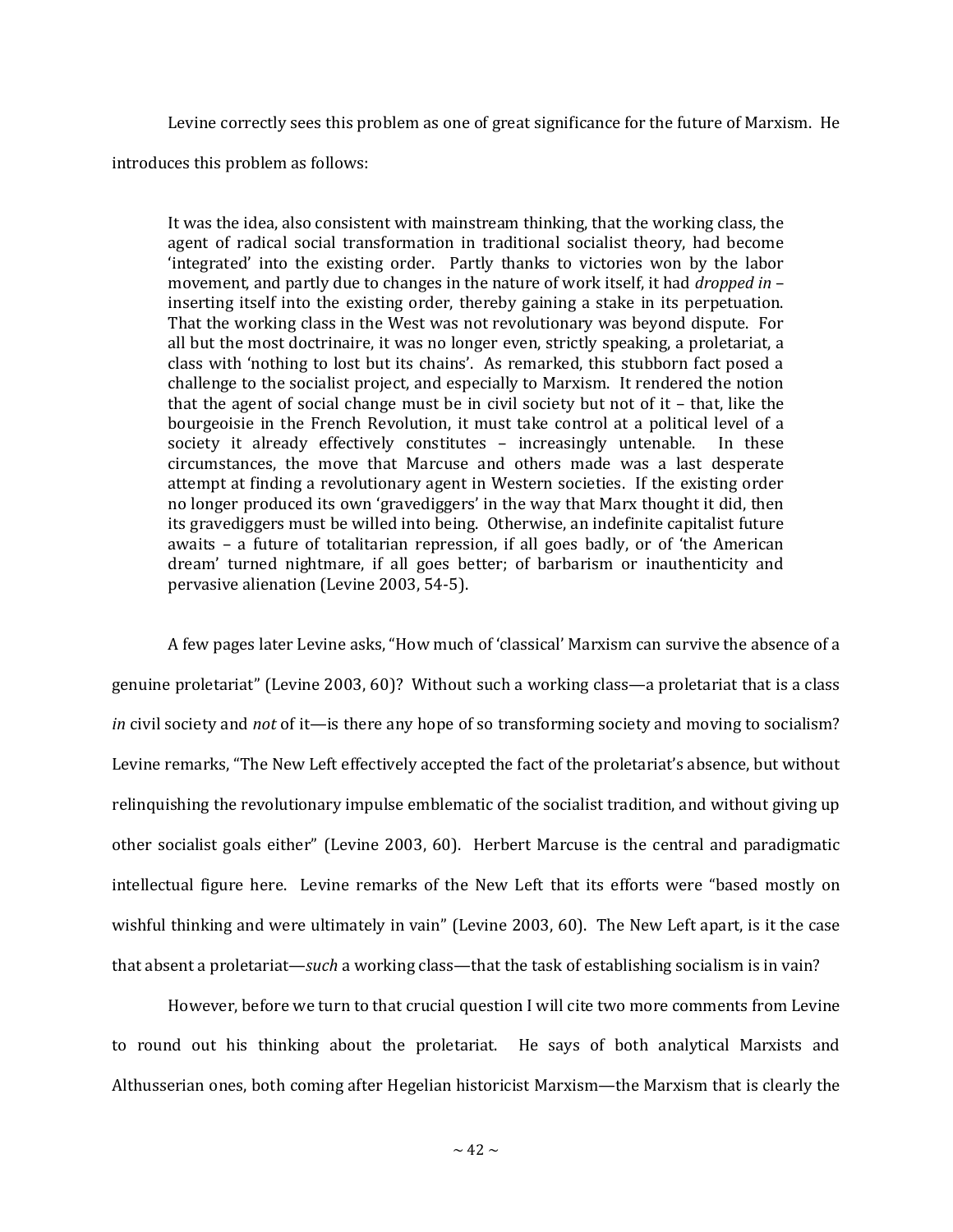continuator of Classical Marxism—that "they were…accommodations to a world without a proletariat or its functional equivalent—without agents with interests and capacities sufficient for constructing a socialist and then communist order" (Levine 2003, 72). He says later in his *A Future for Marxism?* that "both historicist and Althusserian Marxists had to grapple with the problems caused by the all-too-evident loss of an agent" (Levine 2003, 119-20). Levine adds, "If a proletariat had ever existed in the way that Marx and his immediate co-thinkers envisioned, by the midtwentieth century it was gone" (Levine 2003, 120).

A working class, of course, exists and neither McCarney nor Levine is going to deny that. It would be idiotic to do so. There is a great mass of people, the vast majority of people, who own little or no means of production—certainly not enough to live on—and who must and do sell (when they can) their labor on a capitalist labor market. But just from this, which defines the working class, they are, as Levine clearly shows they are, still not a proletariat in the sense that Marx had in mind. To be what Marx and Marxists mean by a proletariat they must also be, as we have seen, *in* but not *of* capitalist society. That is the proletariat that at least seems to have disappeared and it was a proletariat that was crucial for achieving socialism.

The working class, as McCarney argues, is fragmented and large remnants of it, perhaps all of it, has been integrated in one way or another into the capitalist order. Most working class people now at least in the North have some stock in capitalist society. (I don't mean by this that they have stocks.) They no longer have nothing to lose but their chains. They may lose their houses or jobs or both. Moreover, to return to the notion of their fragmentation, within the working class, the number of industrial workers—those among workers the best situated to carry through a revolution—has declined and the number of service workers has increased and there is as well an increasing number of agricultural workers, now increasingly relieved of any individual ownership of the land they work on. (They are for the most part not even like medieval serfs who at least had their own little patches.) These different contemporary workers often have different interests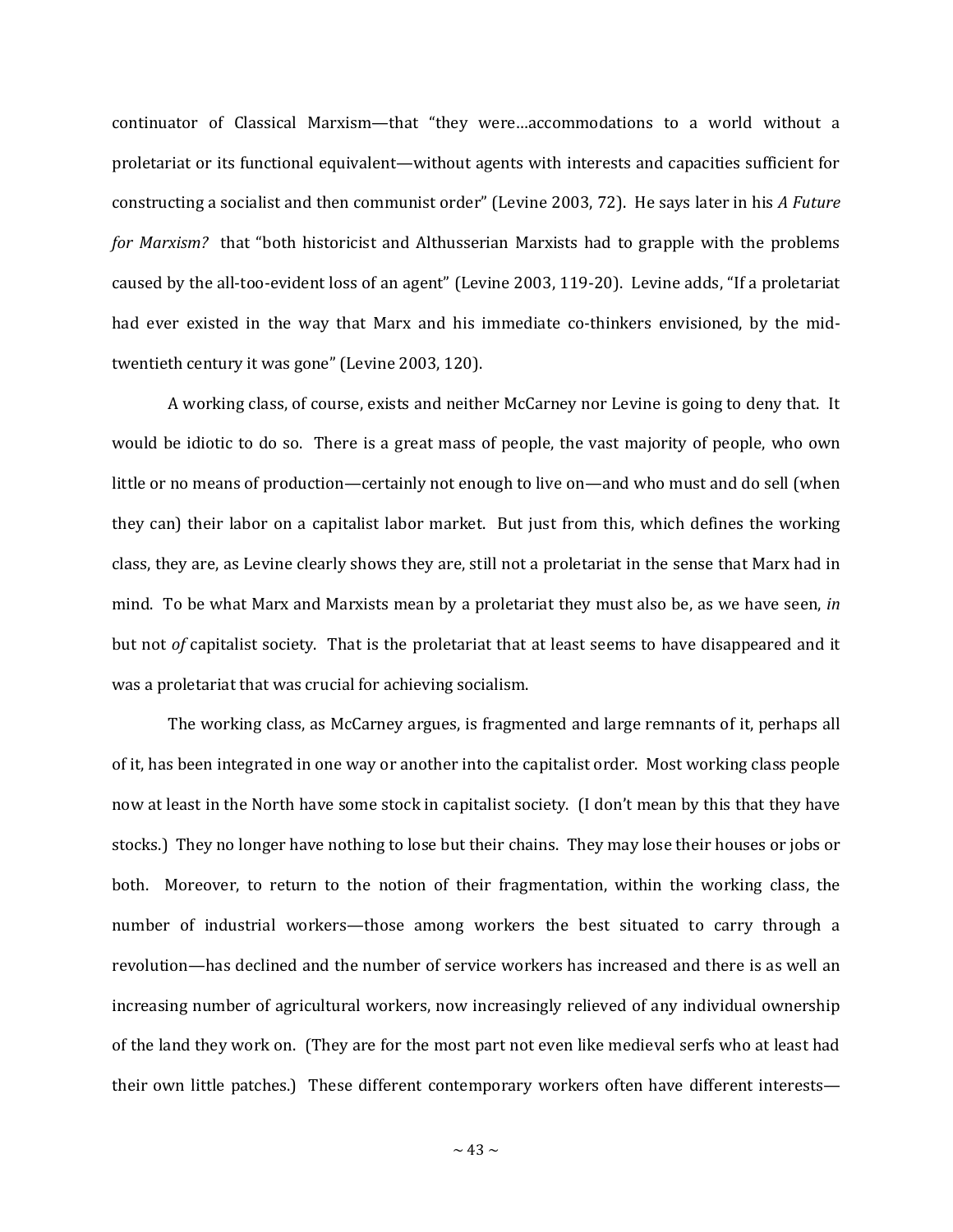interests that sometimes conflict. It is not easy for them to form a common front. Moreover, there is a large and growing middle class with an anomalous status, in some respect exploiters and in some respects exploited. (Think of lower ranking managers here.) Even more evident in the South is the immiseration and steep exploitation of workers. Globalizing capitalism exacerbates that. Capitalists can and do move many of their factories to the much lower wage regions in the South. The North, of course, then, as far as workers are concerned, loses them. Moreover, in the North, and to a lesser but still considerable extent in the South, with growing technical sophistication there is a need for ever fewer workers. All of this goes well with good capitalist rationality. Capitalists, as always, go on seeking to maximize their profit or at least what they take to be their secure profit, though, as we are now seeing with what has been called 'disaster capitalism', where sometimes greed gets the best of them. They don't act according to capitalist rationality. But greed aside, our increasingly global capital with its multi-nationals and trans-nationals greatly facilitates the moving of work to the South at the expense of workers in the North. Workers in the North fear, and not without reason, losing their jobs to what now are potential workers in the South while these potential workers in the South are desperate to get jobs. They are in many respects like the reserve industrial army of times past. Moreover, with capital going increasingly global with globalization, the many worldwide different and conflicting ethnicities are making for increasing and often violent conflicts *within* the working class itself or more broadly the underclass. This militates against working class solidarity. Often their nation, religion or ethnicity takes precedence in the minds of working class or potential working class over their class. For all these reasons it would seem that the proletariat—a class (to repeat) in capitalist society but not of capitalist society—has disappeared and an alternative transformative trajectory is not clearly on the horizon. Some would say it is not at all on the horizon.

Moreover, socialism not only must be democratic to be socialism but it must also be practical (politically and economically aware and transforming) or it also will not be. Scientific

 $\sim$  44  $\sim$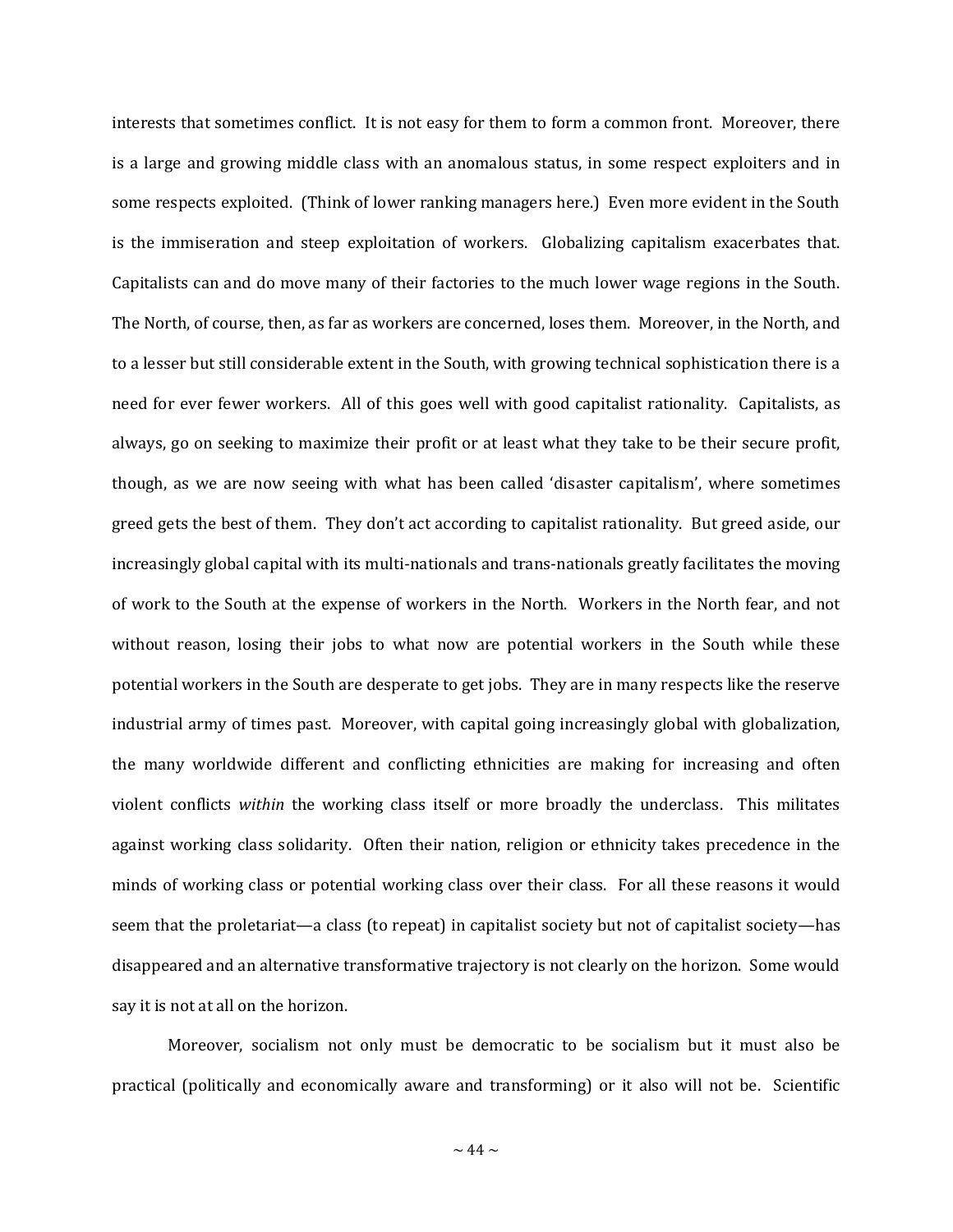socialism not only wants to churn out predictions of explanatory interest systematically integrated but it also wants to help change the world and change it in a socialist direction. But in doing that it needs a credible account of how to change it in that direction. It had one with Classical Marxism's conception of the proletariat as the agent struggling for radical change and capably of carrying it out. It had, that is, in the time of its flowering, a plausible account of how this change would take place. But with the proletariat gone in the sense described above, what is to replace it? Or can such a proletariat be resurrected?

Vladimir Lenin, Georg Lukács, and the young and still radical Sidney Hook all argued that the working class could not by itself gain a revolutionary consciousness and that it must be brought to this by a party of dedicated Marxist revolutionaries. Rosa Luxemburg thought this to be a mistake. *Such a vanguard is tragically liable, she thought, to substitute the party for the class.* It would, as the socialist anarchists argued before Luxemburg and Simone Weil afterwards, become a dictatorship *over* the proletariat rather than a dictatorship *of* the proletariat. 'Dictatorship' is, to put it mildly, a misleading term here. But when Marxists speak of the 'dictatorship of the proletariat' they meant it to signify a class—a proletarian class—mass democracy. It would indeed suppress the capitalist class and the great landowners, remembering their many criminal acts but also seeing that it was necessary to do this to achieve a secure socialist society. But otherwise it would be a political and economic democracy (Levine 2003, 146-71; C. B. Macpherson 1966). It would be a political and economic democracy *of and by the people,* i.e. the masses of the *proletariat* and the *lumpen-proletariat* (what now would be called the *underclass*).

However, this did not happen. In the Soviet Union after a good start—the very early years of the revolution—became a dictatorship *over* the proletariat (and a brutal one at that) and not the class democracy of the proletariat. This was exactly what Rosa Luxemburg feared and predicted. *Perhaps* if the rising Soviet Union had been left alone—something capitalism would never do—it might have become a genuine socialism. But from the very beginning it was not left alone; capitalist

 $\sim$  45  $\sim$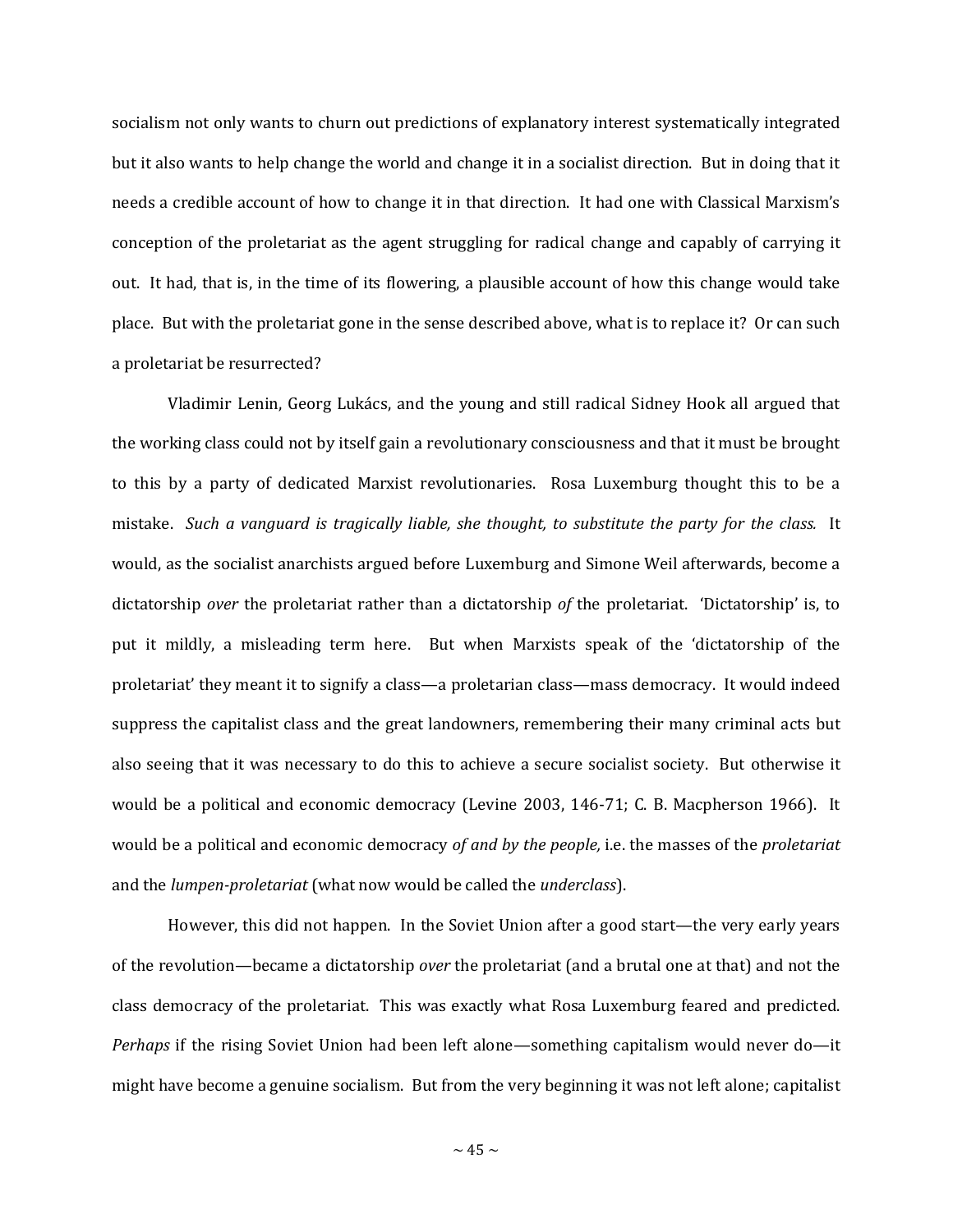countries made relentless war against it as well as capitalist and landowning elements in the Soviet Union itself. (This is the only place where we are justified in killing capitalists, namely killing them when they make war on us or when they otherwise try to kill us or torture us. Otherwise, killing them would be too close to genocide.) The early Soviet Union was attacked both from within and from without. Given this and the smallness of the Soviet proletariat, the establishing and sustaining of socialism would have been very difficult, to put it mildly, but whether it could have been accomplished will never be known. Russia, to say nothing about the whole Soviet Union, was a vast peasant society with a small, very wealthy, landowning class and a very small proletarian class. It is very unlikely that a proletarian democracy or any kind of democracy could arise and be sustained in such a situation. In spite of the slogan 'All power to the Soviets'—honestly meant by some—what Luxemburg feared came to pass. It was not just because it was a peasant society—consisting mainly of recently freed serfs—and with no democratic traditions that it didn't happen. It was also relentlessly harassed by the imperial capitalist order—as Cuba has been and still is—until many years later a sclerotic Soviet Union still harassed fell. This does not even remotely excuse, let alone justify, Stalin's atrocities or the Maoist ones in China. Neither the Soviet Union nor China can be our model for socialism, though we should study carefully what went on there and why (e.g., Andreas 2008).

Right after World War II in France and Italy—and to some extent in Germany as well—there were masses of people ready to go for socialism. They had, that is, a socialist consciousness and a commitment to radical change. There was a socialist ethos among masses of people. They were ready to make a socialist revolution. Many were workers who were proletarians in Marx's strong sense. They were *in but not of* the capitalist order and they wanted out and they wanted capitalism ended and socialism to replace it. They wanted to transform the capitalist order to their order, namely a workers' democracy: an economic democracy as well as a political democracy. But the United States, by now the great unacknowledged imperial power (with the complicity of the local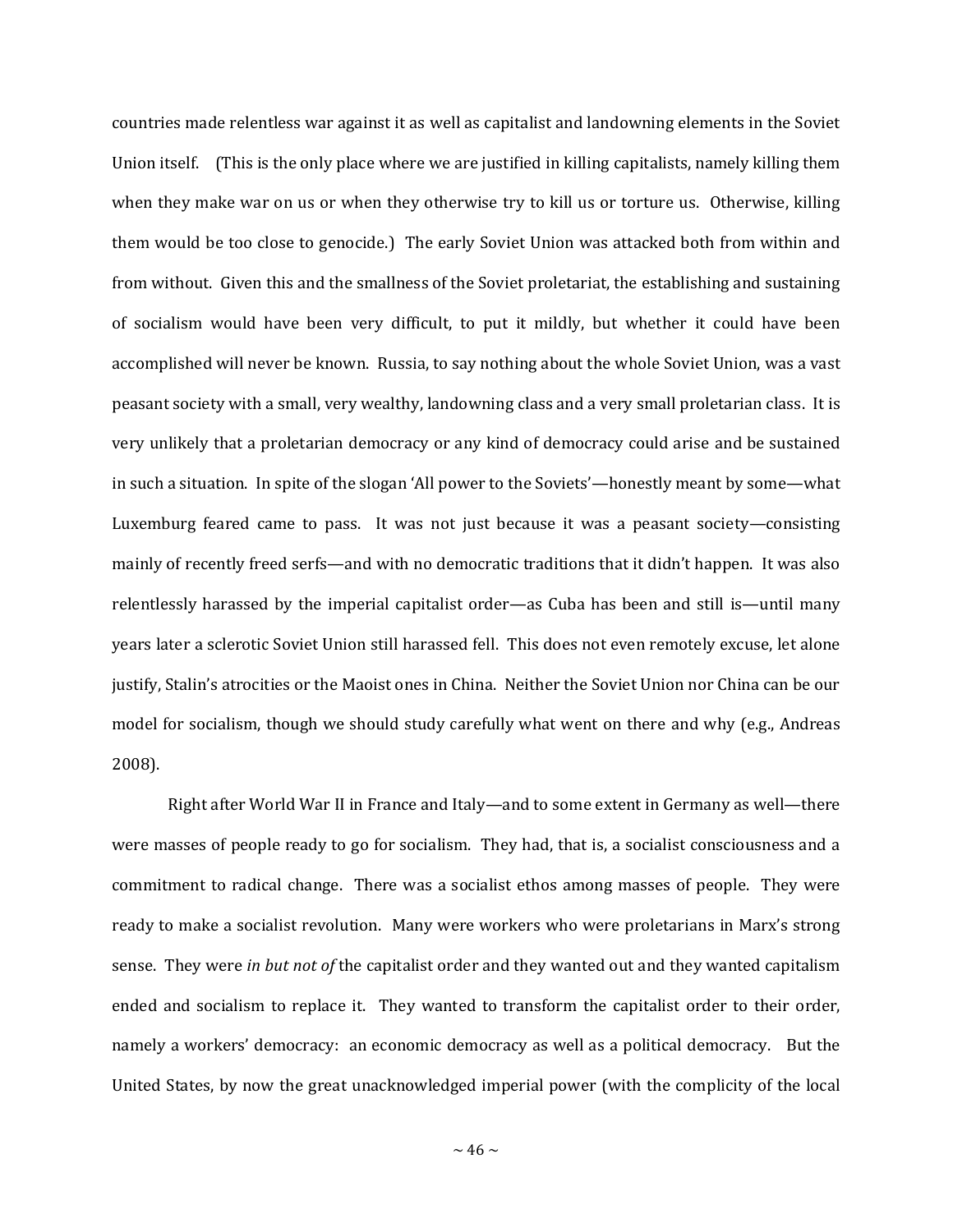capitalists and right and centrist political elites with their political parties in these European countries), had a very strong presence there with its far greater wealth boosted by the U.S.'s war economy—something that gave the United States a far greater economic strength and with that a far greater political clout than the other great nations, nations that by contrast with the United States, had been devastated by the war. It meant that the United States was calling most of the shots because of its economic and political power. (The United States, of course, was not devastated at all by World War II; its wealth was enhanced. Its wartime economy was good for it.) Socialist impulses under these circumstances lost out, not because they were mistaken but because of U.S. power which was intensely capitalist power and the smartness of their policies such as the Marshall Plan. What quickly followed was the American-led golden age of capitalism (1946-60). In such a situation, revolutionary impulses came to have little appeal in the West. Instead, there was a growing *embourgeoisment* of the working class and decline and pessimism on the Left as well as harassment of it. The flurry of Left activity in the West during the late 60s and early 70s was principally a matter of students—mainly middle class students and some non-middle class Afro-Americans. It never effectively penetrated the working class or the *lumpen proletariat* (in that situation unemployable members of the underclass).

The most central thing to recognize is that the vast numbers of working class people did not then and do not now constitute a proletariat in the Marxist sense. They were not politically motivated. When we go down to our times and we look at things globally, we have a multitude of unemployed or marginally employed people or in the situation unemployable people. There is a not inconsiderable some in the Third World living on the equivalent of one U.S. dollar a day and even more living on the equivalent of two U.S. dollars a day. People in Haiti are eating mud cakes baked in the sun not for nourishment but to stave off the pangs of hunger. The 'really poors' of the world, to use a South African phrase, are too busy just trying to survive from day to day to revolt.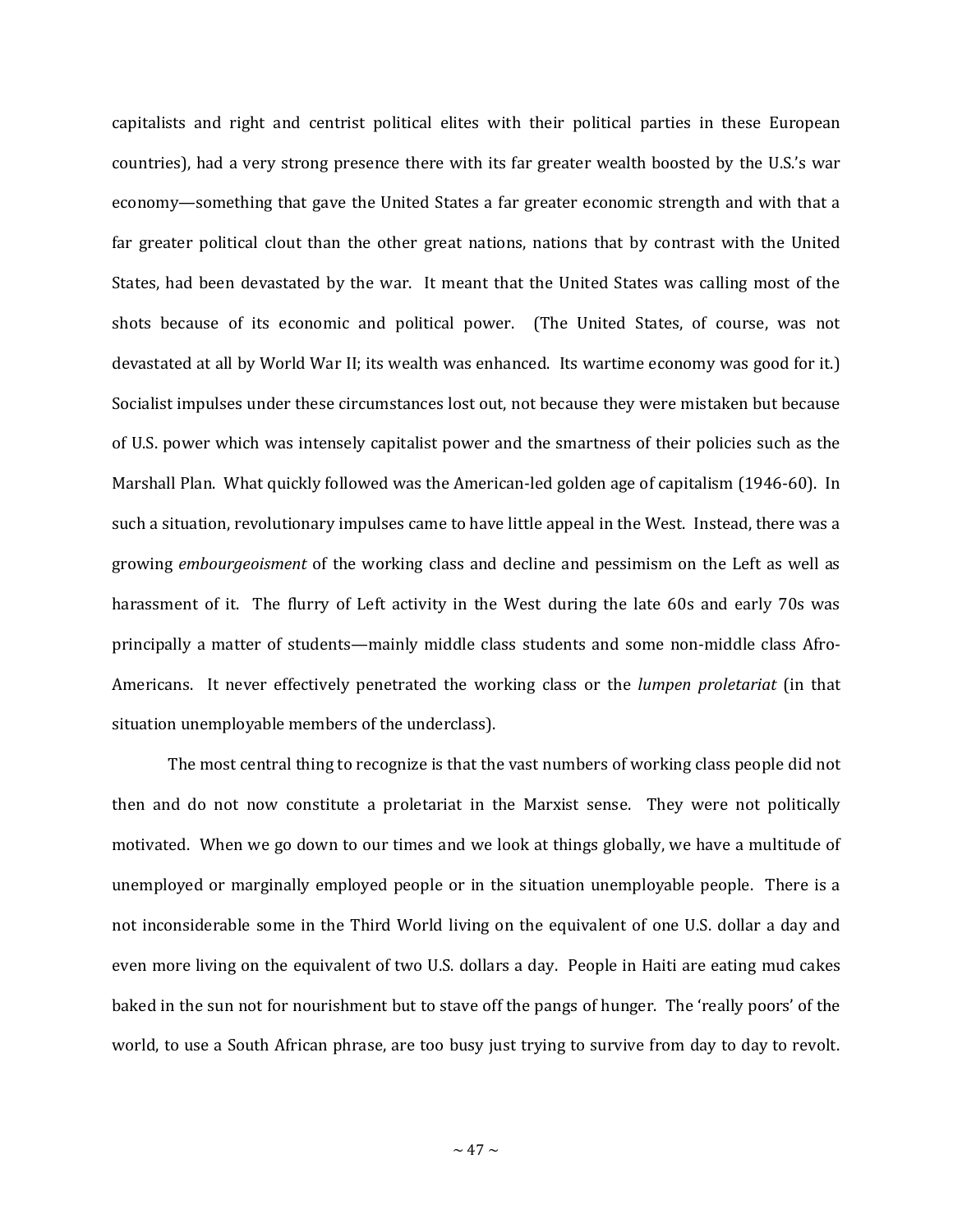There is little revolutionary potential from such a multitude. Moreover, it is very unlikely that intellectuals, students or the peasants of the Third World will become that revolutionary force.

Cuba is to many of us on the Left a striking example of a small and poor society maintaining socialism against great odds and with a decent though hardly an abundant life for their people. (Cuba is exemplary in health care and education.) They maintain this even when they are a small socialist island literally next to the United States, that great imperial capitalist power implacably out to undermine them (Castro 2007; Rorty 2007; Rorty 2009; Habel 2009). This struggle to hold on to its socialism has so far been successful. But Cuba is in no position to spearhead a revolution, though there are amicable and mutually supportive and mutually beneficial relations between Cuba, Venezuela and Bolivia. But its resources are limited but Cuba's persistence and what is going on in South America are helpful signs for us on the Left. South America is populated principally with Second World countries which are more industrialized than and not as impoverished as those of most of the Third World. Africa, particularly sub-Saharan Africa, has many countries which are very impoverished—some hardly worth exploiting—and not very industrialized or sometimes not even industrialized at all. So there is an important difference between Second and Third World countries. But there is, encouragingly, a potential for going socialist in the whole of South America, particularly if the countries of South America work together.

In South America there are many industrialized countries though still countries with large peasant and indigenous populations. There is a lot of rising radical consciousness there, though it takes diverse, more or less radical forms. Argentina, Brazil, Chile, Ecuador, and Paraguay seem, at least, to be going in a somewhat social democratic direction. (Perhaps Ecuador is now going in an actual socialist direction. Social democrats, we should not forget, have been known to morph into socialists. But it can, and often does, go in the other direction too. Venezuela and Bolivia, by contrast to the above mentioned countries, are clearly on a socialist track. Moreover, more generally throughout South America there is—or so it seems to an outsider—a Leftish leaning and a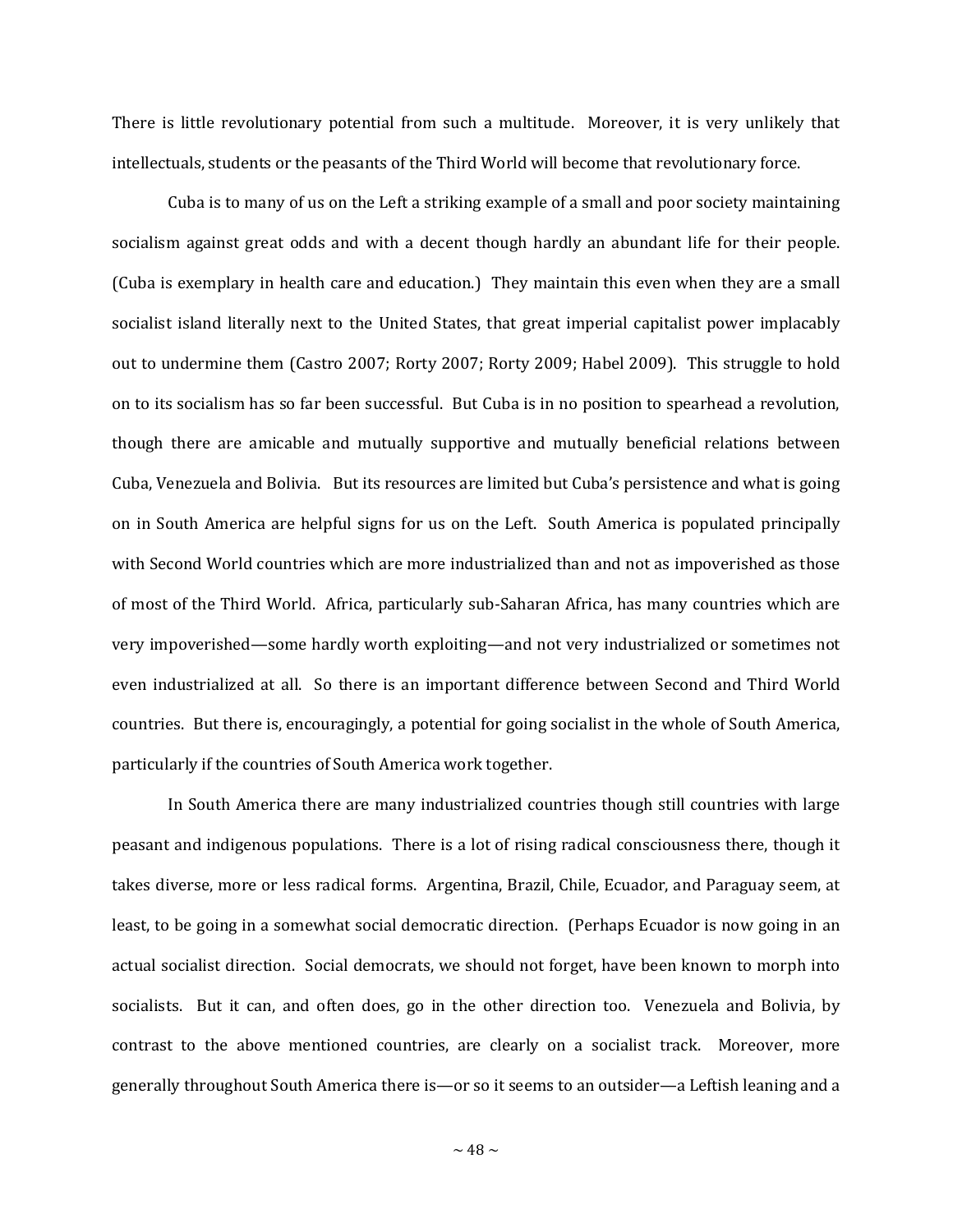pan-South American ethos that might produce what Simon Bolivar wanted, namely a United States of South America and it might go firmly Left and so united it has the capacity to sustain socialism.

This is now a dream and a hope but it might turn into a reality. In countries like Columbia countries that are right-wing comprador states of the United States—there is (it is particularly plain in Columbia) a very strong and persistent contesting of the Rightists. Moreover, and distinctly, in social democratic countries such as Argentina, Brazil, and Chile, if the social democrats cannot deliver (or only minimally) the goods and thereby integrate or more firmly integrate their working classes into capitalist society, perhaps these countries will go genuinely socialist and we might realize Bolivar's dream. This, from where we are now, can only be speculative. Many things can happen, including some untoward things. But remember that there are social democrats who are genuine social democrats. Unlike Blair, Brown, Royale, and Kichner they honestly and regretfully believe that for the foreseeable future there is no feasible road to socialism and try instead to tame capitalism giving it a more human face. There is with such people still a commitment to the Left. But social democracy has only been successful, and there only temporarily, where there was the threat or a perceived threat of a Red Menace in the background. If the United States becomes a little less Neanderthal, as it *might* with Obama, this may unintentionally in one way or another have the effect of ending, for a time, movements to the Left as Roosevelt's policies did in times past. I doubt that Obama is aware of that possibility or, if aware, very much taken up with worrying about it. His concern is to halt the ascendency of a very Neanderthal, destructive, and inward-looking Right and to make some modest renewal in the United States—a United States that is more multilateral and more a user of soft power than under the Bush-Cheney regime. But he is still committed to continuing and even strengthening the American Empire. Still—and this is my central point—we have never seen a social democratic surge forward where there was not a fear of a Red threat or its like. Is what I have been saying, I ask parenthetically, any reason for Americans not to vote for Obama or for others not to hope they will do so? I don't think so. It is usually bad tactics, and

 $\sim$  49  $\sim$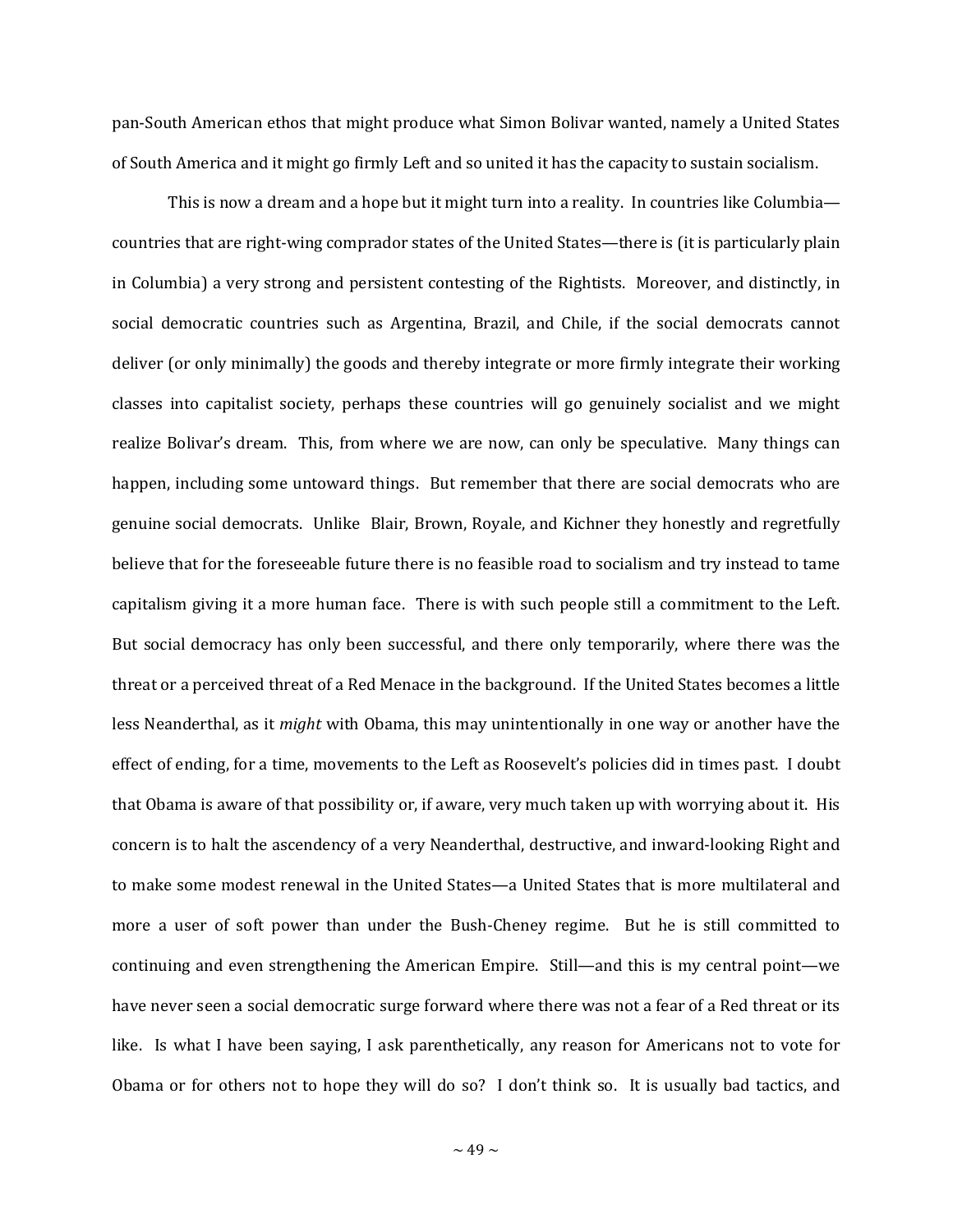*perhaps* bad morals as well, to wish for evil to temporarily obtain or be sustained in the hope that it will spark a revolt which will bring about a considerable change for the better. Remember the German communists' disastrous slogan right after Hitler's ascension to power: 'After Hitler, then us.' Usually things are not that extreme. But it is usually counterproductive to welcome reaction to bring about a Left turn. I think Immanuel Wallerstein's notion that in the 'democracies' of the North the very short term strategy should be to support the lesser evil knowing that all realistically possible choices are in some way or another unsavory (Wallarstein 2008).

However, about the United States crushing movements on the Left, particularly in South America, it is salutary to remember that South America is a rather big and formidable continent, particularly if it stands united against U.S. threats. The Americans can't manage to crush resistance and stabilize things in either Iraq or Afghanistan. Imagine doing it for the whole of South America from the Mexican border with the United States to the tip of Argentina/Chile! Now the United States tries to do it, in more or less subtle ways, with individual countries in South America and sometimes for a time they succeed, e.g. in Colombia. But if there becomes a whole united South American bloc, this will become much more difficult. It is a significant opportunity for us.

Moreover, if the American Empire is in decline, as Eric Hobsbaum and some others reasonably think, this opens up more windows. Some think (probably as a bit of wishful thinking) the American Empire is in steep decline. But at least it *may* very well be in decline. Obama, like FDR was before him, may be a savior capitalism, making up for Bushian extremely conservative neo-liberalism and unilateralism as FDR made up for Hoover. Obama may reason, as Roosevelt reasoned, that half a loaf is better than none and not only get off South America's back, but by being more multilateral. Capitalism has been bailed out in such a way before. But there is no guarantee that this or any such tactic will work for them now as there is no guarantee of the triumph of socialism. Contingency is the name of the game.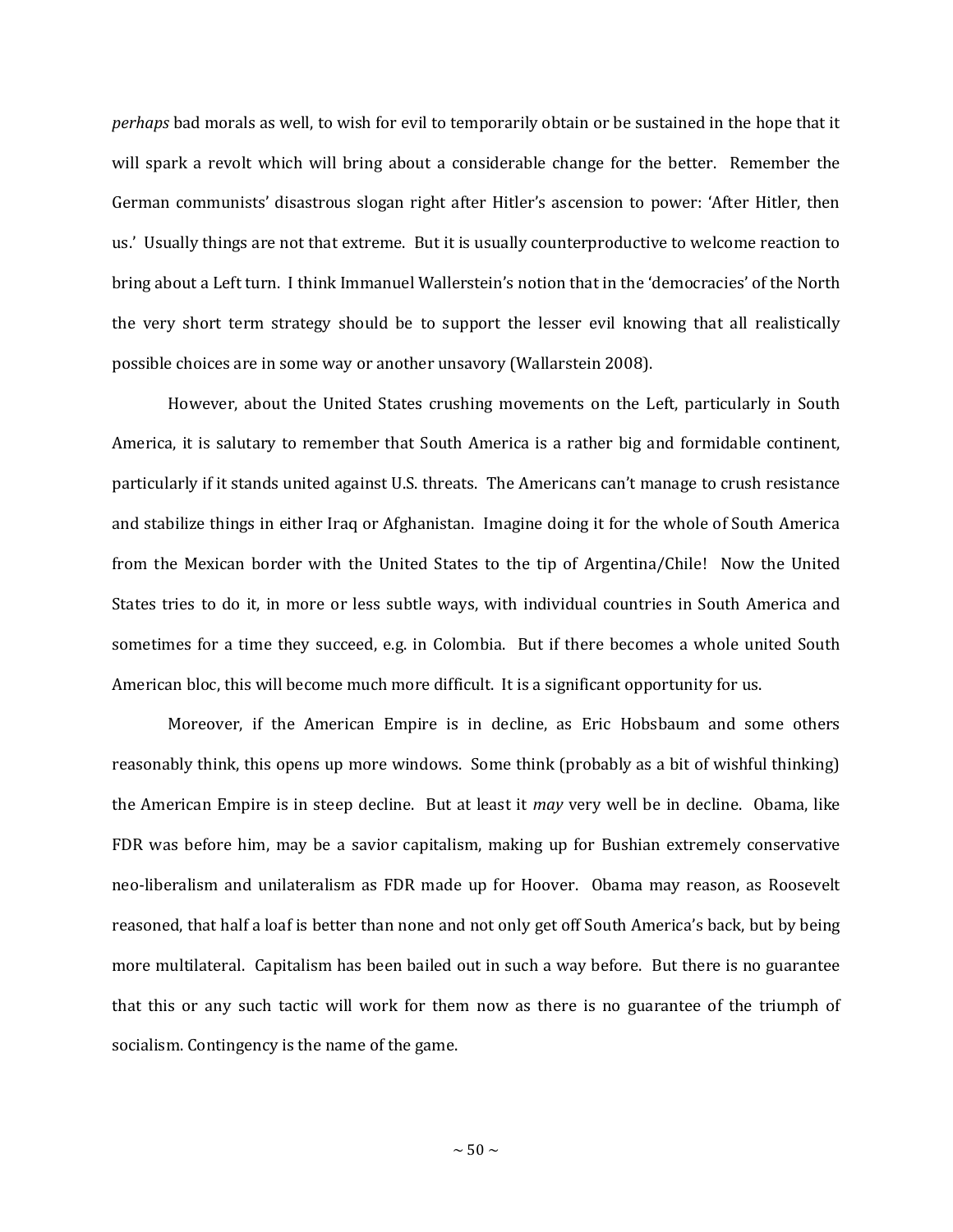Perhaps under some circumstance like this South America will not go in something like the Chavez-Castro path but it may instead pervasively develop instead a mild form of social democracy making its peace with capitalism. But that will require concessions on both sides and that may help the working class. Again, for both sides half a loaf is better than none. There are all sorts of scenarios we can dream up here, some more plausible than others and some (not necessarily the same ones) more hopeful for the Left than others. But still we are inescapably, as we always are, enmeshed in contingency and we can have no secure knowledge of where the so-called 'cunning of reason' will take us. Put more literally, we do not know what the future will bring. I think the conviction of Classical Marxists and their historicist Hegelian Marxist continuers that they know that history must go the way they think or hope it will is a rationalistic dream. I would very much like it to go the way they think it will. But it is wishful thinking to think that it is a certainty or even something that has a high probability or perhaps any probability.

If I were a betting person or just a betting person, I would bet that we will not get socialism, not even an *ersatz* socialism. But, as I have repeatedly remarked in many of my writings, we are not just neutral observers and perhaps interpreters and explainers of the world; we are also agents acting in the world with a vision of the kind of world we would like to see and with some of us beliefs about and a commitment to do what we can do to help bring it about. (Indeed, to be moralistic for a moment, we should do that.) As agents we must—a moral 'must'—go on struggling to make a more reasonable and better world than the horror we have now and have had repeatedly throughout human history. As Hegel well called it, history is among other horrible things, a slaughter bench. (But more accurately and non-teleologically, repeatedly in the life of *homo sapiens* there have been not infrequently slaughter-bench like situations.) This may suggest to some of you that I am either opting for ethical (utopian) socialism or copping out Hegelian fashion with resignation or to a reconciliation of political forces—of classes. I am not doing any of these things. I agree with both McCarney and Levine about what they consider the helplessness of Western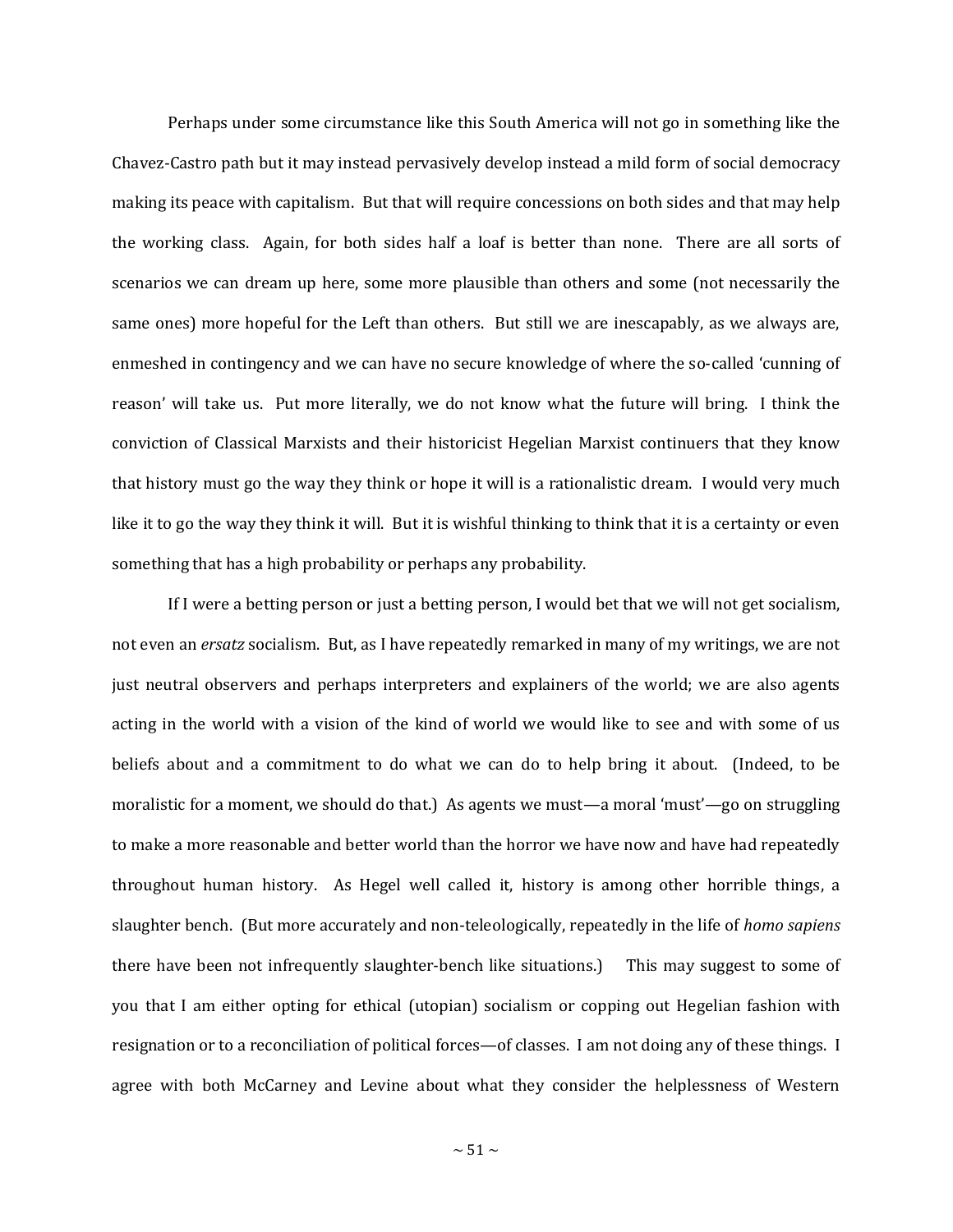Marxism and even with Levine concerning what he calls second phase analytical Marxism as it has with some morphed into ethical socialism and sometimes into just a liberalism. And I agree that this is not a good thing for the Left. (Remember, however, the quotation I made from G. A. Cohen earlier about his not being a liberal.)

However, consider this: we can moralize—reasonably moralize—as much as we like and poverty—the extreme poverty that we now actually have—and steep exploitation do not end or even get seriously, if at all, ameliorated. I am thinking here principally of global poverty. We can develop moral or normative political theories and advocate them until we are blue in the face and perhaps sound ones or at least plausible ones at that, including careful ones empirically informed such as Thomas Pogge's or Jeffrey Sacks' (Pogge 2002; Sacks 2006). But the world does not change. Think, for a prominent example, of the fate of John Rawls and those—many of them very able—who philosophize more or less in his wake. Rawls developed a nuanced and powerful account of social justice and its place in morality and public life. It was, as became clear in his later work, only for distinctively liberal (i.e., social democratic, not neo-liberal) societies. He was, besides being a powerful thinker, a deeply principled person with intense moral seriousness. Moreover, his vision of what he called political liberalism could be believed, only be instantiated, in either a liberal socialism or what he called a property-owning democracy (Rawls 1999, 420). It was (*pace* John Gray) as much for Norway as for the political elites of the Eastern seaboard of the United States. It is a very carefully worked out and very complex but still a plausible normative moral and political theory and it generated with Rawls and some Rawlsians a hope for a realistic utopia. At least it would be something, they thought, to guide our actions. It may, however, be vulnerable to the very trenchant and in effect radical criticisms of Raymond Geuss (Geuss 2008). Yet it—as well as for the other theories made more or less in the light of his—has not changed the world for the better. No realistic utopia Rawlsian style is in sight (though that would perhaps not surprise Rawls). Society in the United States and societies throughout the world are less liberal (social democratic) and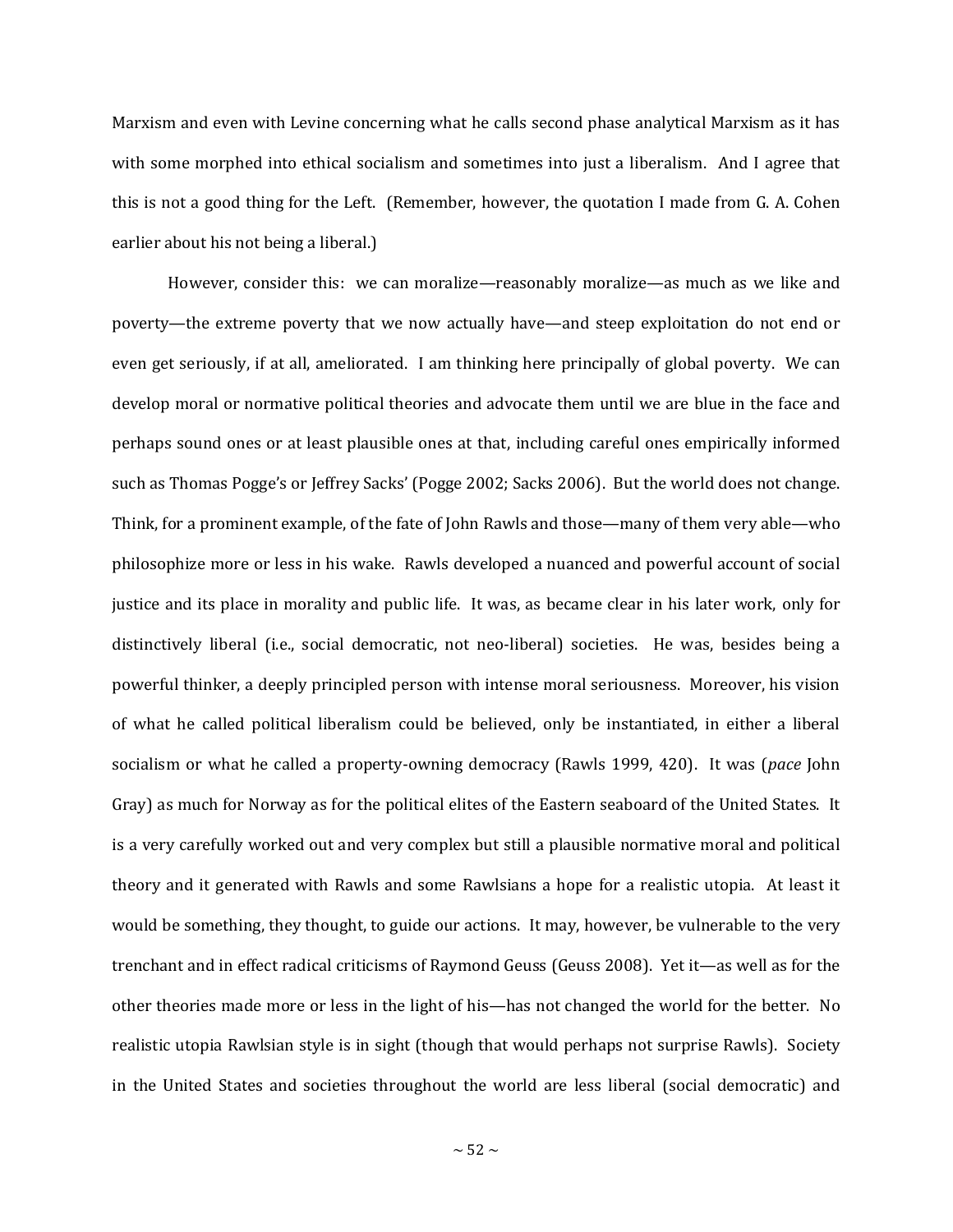more inegalitarian and exploitative now than when Rawls started to write in the late 1950s. His liberal egalitarian theory—an *ideal* theory for a liberal (social democratic) society—has gone along in a progressive minded way while the society in which he lived along with most of the world has grown markedly more inegalitarian, exploitative and less progressive or at least less progressive in the most essential ways. His own home country has not only became more conservative but Neanderthally reactionary. The world in most ways—but not in all—is a worse place now than when he started to write in the 1950s. The United States besides being conservative is still also a reactionary, still a racist, flag waving, chauvinist place. You should remember that Obama had to drape himself in the flag and his opponent ran on the slogan 'America First'. We must not forget what his opponent's running mate was and why she became his running mate. And we also must not forget the United States is a world empire. Obama, I believe, wishes to turn some of this around a bit. He wants it to be an empire of smart power—of soft power—rather than an empire of hard power repeatedly flexing its muscles militarily. But an empire it will remain under his helm. And we can hope and not unreasonably expect he will be able to some extent improve things. But he has a very long way to go. The country he governs is still very reactionary. He will not take us—nor does he intend to—to what the socialists want. (To call him a socialist as some of his opponents do is simply absurd.) But to return to Rawls—*perhaps* Rawls did not want to change the world. But what is the point of a normative political theory, particularly a social democratic one as his is, if it does not affect (or try to) in some way the social world it is in? Isn't it pointless if it has no potentiality, directly or indirectly, to have any effect on making the world a little better place (Guess 2008)? *Pace* John Roemer, ethical socialism will not be the force to lead us to the Promised Land. It is not that what Rawls says about morality is false, let alone meaningless, but that it does and can do little to change things. Constructing such theories is, as I have said elsewhere, too much like fiddling while Rome burns (Nielsen 2009).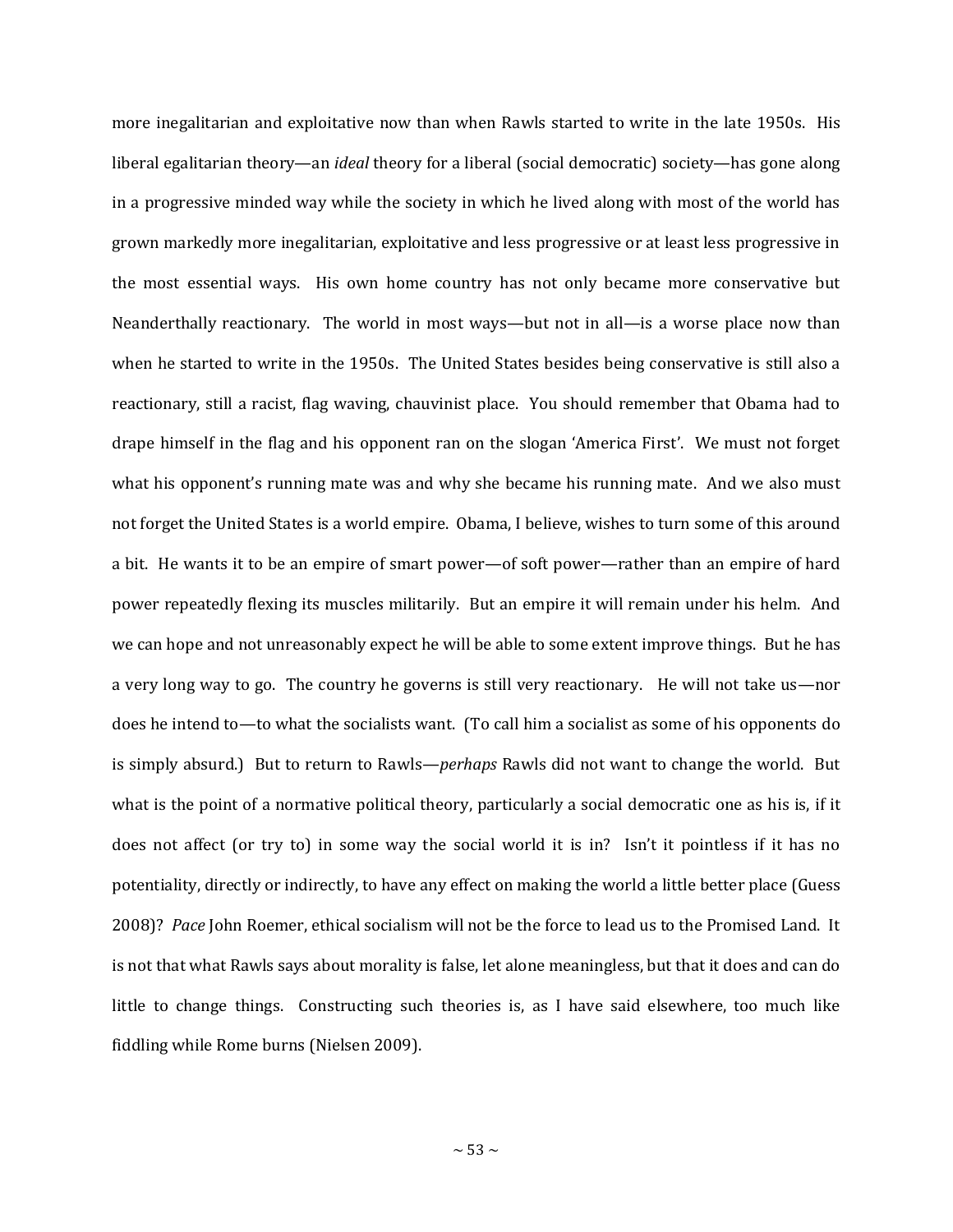I do not know what in our situation (I speak here of the world), if anything, will bring us to socialism. I don't even have any good hypotheses or even remotely compelling conjectures. I have pointed to, among all the dark things, some happier *possibilities* (as has Levine, though I am more pessimistic than he is and he is not exactly jumping with optimism). I have no idea how probable or plausible these happier possibilities are of coming to fruition. Take, for example, my optimism about South America and my worries about it. We do not have a firm idea of what the world will look like in ten years or twenty years. This makes me more sceptical than McCarney or even Levine. (I don't here speak of philosophical scepticism. I think of it as an absurdity.) But of scepticism about our ability to know how the world will go or even probably go. (I mean in the next 25 to 50 years.) But we do know that we socialists must (again a moral 'must') go on struggling soldiering on—to make socialism prevail and to make it prevail in a reasonable form. However, the actual realistic alternative to capitalism may not be socialism but a technologically based postcapitalist authoritarianism. The post-capitalism which may follow capitalism may at its worst be barbarianism *tout court* and at its best be a bureaucratically constricted alienated non-democratic existence in the North and barbarianism in the South. Capitalism—its distinctive mode of production—will not be eternal. No mode of production will be. And its replacement *may* be socialism. But that is not written in stone, Hegelian Marxists to the contrary notwithstanding. If, in Engels's phrase, we care about the possibility of a decent life for ourselves and for as many others as possible, we socialists must struggle for socialism and the demise of capitalism even when the odds are very much against us.

VI

I think McCarney would agree with me on much of what I have said in the last section. We *may* disagree on exactly what a contemporary socialism would look like but that is a friendly disagreement among comrades that can perhaps with effort be worked out. Neither of us is likely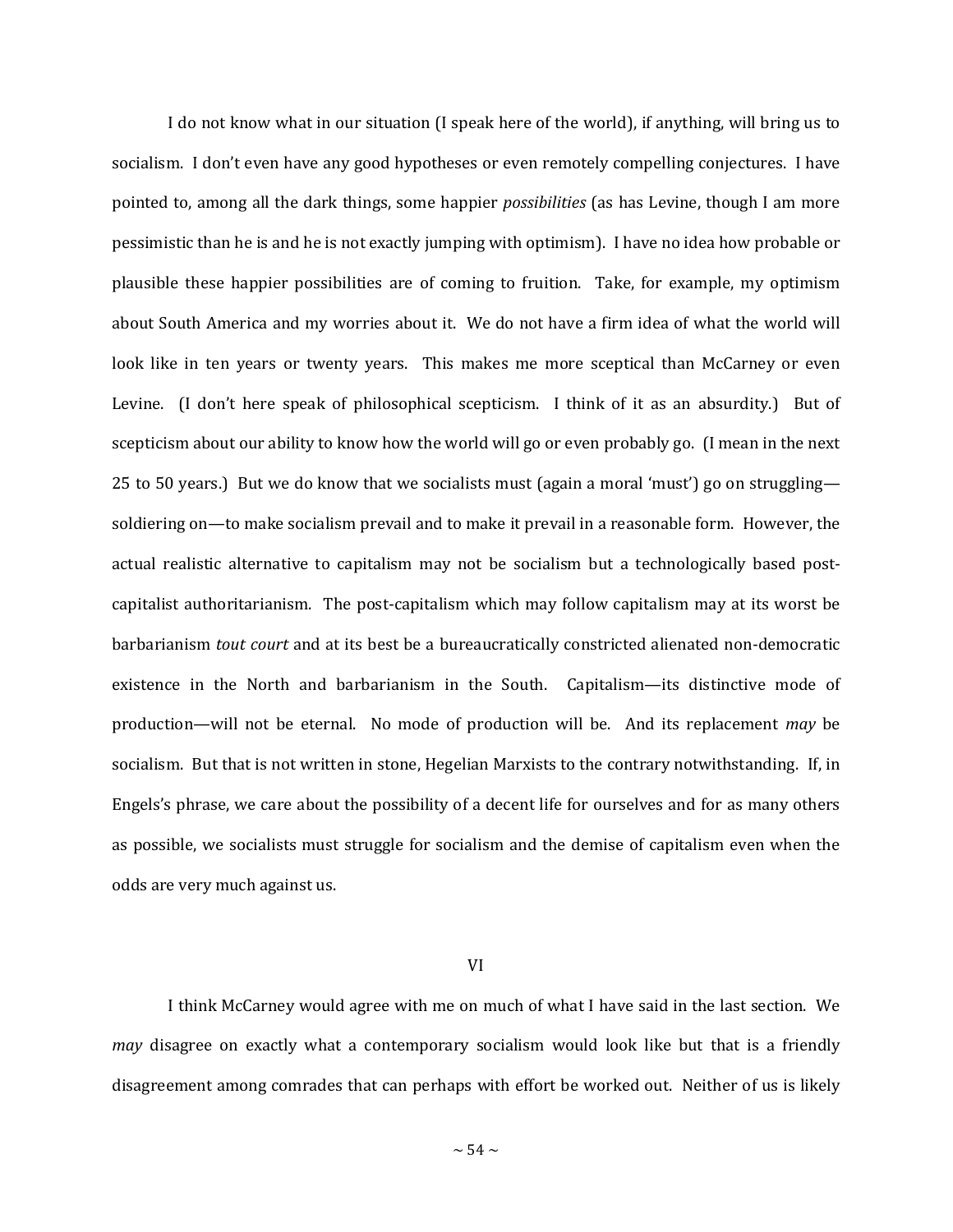to have truth by the tail. Where we disagree, I believe, is on *philosophy* and the importance of it for political life. I am resolutely a therapeutic Wittgensteinian about this with what I have elsewhere called my anti-Philosophy philosophy stance (Nielsen 1994). McCarney takes an ontological stance with a commitment to a philosophical dialectical method. I have tried to give some arguments why we should not take that path but instead take a different (*perhaps* in some ways more radical) path traveling philosophically light. This way of proceeding is, I have argued, recognizably Marxist (or Marxian as I prefer to call it) and it squares well with treating Marx not as a philosopher but as a social scientist articulating an emancipatory social science in the service of socialism. McCarney, I believe, would agree with the latter part of that sentence though he certainly would not with the first part about philosophy. Moreover, he would include in his science a 'dialectical science' that I would argue is neither a science nor a very coherent notion. I have tried to give reasons for my claims. If my claims, indeed all or any of them, are too strong (which I, of course, do not think they are or I would not hold them), then I would retreat to claim that this 'dialectical method' is both obscure and very probably useless.

Scientific socialism is something which McCarney and I both agree we socialists need. We agree we should not be mere utopian (ethical) socialists or let socialism reduce itself to that. But, as I have argued, scientific socialism has no need for dialectics. Moreover, I think it is a burden to us. It just causes unnecessary and distracting problems, typically (to use McCarney's phrase) metatheoretical problems which we could do without. (I do not say that of all meta-theoretical problems and claims. A good bit of what is going in this lecture is meta-theoretical and I hope and believe it is not altogether useless.)

I have argued that we can coherently keep (perhaps with the exception of the labor theory of value) what I have called the rest of Marx's canonical theses, though somewhat reduced along the lines that G. A. Cohen and Andrew Levine specify, without having any truck with Marx's Hegelian dialectics or any dialectics (Lenin and indeed Marx to the contrary notwithstanding). Most

 $\sim$  55  $\sim$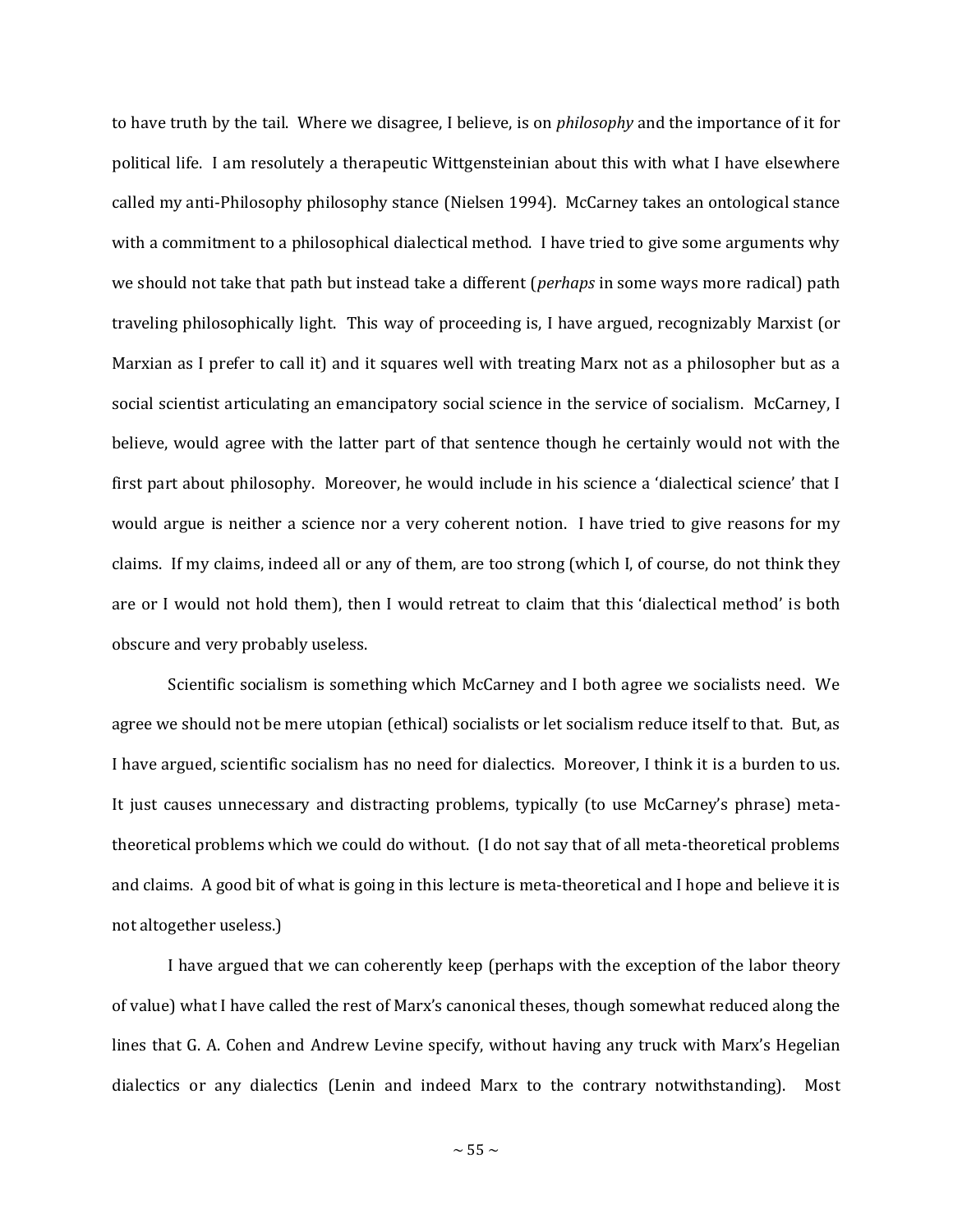Marxists, except the analytical ones, would disagree. And some formerly analytical Marxists (e.g., Elster) have come to believe that carefully analyzed these other canonical theses wither away. But, the last sentence aside, as activists fighting for the coming to be of socialism, nothing would matter very much where we stand on the intellectual issue of dialectics or *perhaps* on the labor theory of value. To argue that proceeding in the way I have, and generally speaking all analytical Marxists have, gives us—I mean here we socialists—a clearer conception of how we should proceed for socialism to be achieved. But we can agree to disagree about dialectics and indeed about the labor theory of value without our political and economic practices or concrete analyses being affected. (This is a controversial claim. But I would put it do defenders of the labor theory of value to show just what socialist practices would have to be dropped.)

In the beginning was the *act*, not the *word*. Put less metaphorically, words and acts go together. There would be no words without acts and no acts without words at least in the background, though there would be movements. (A newborn baby makes some of them but the baby cannot yet act.) There is no language (e.g., English, French, German, etc.) without speech acts and speech acts are acts. But this is all just philosophy. It, like anything anywhere, but particularly in philosophy, might be mistaken. Francis Fukyama to the contrary notwithstanding, philosophy, let alone liberalism, will not last forever, not even to when human beings all shuffle off the stage which, given global warming, may be sooner than we would otherwise think. I do not think we know, though we can conjecture not unreasonably and hope, that the mode of production following the capitalist mode will be a socialist one. It is a conceptual truth that it will be post-capitalist. Moreover, it is inevitable (empirically speaking) that eventually there will be a demise of the capitalist mode of production. But we cannot be at all sure, as I argued in the previous section, that our future will be a socialist one. It could be a number of things including a technological authoritarianism with an almost fascist-like quality.<sup>9</sup> We cannot know that history or 'reason' is on our side. Fallibilist that I am, I do not think that we can know anything like this. Contingency is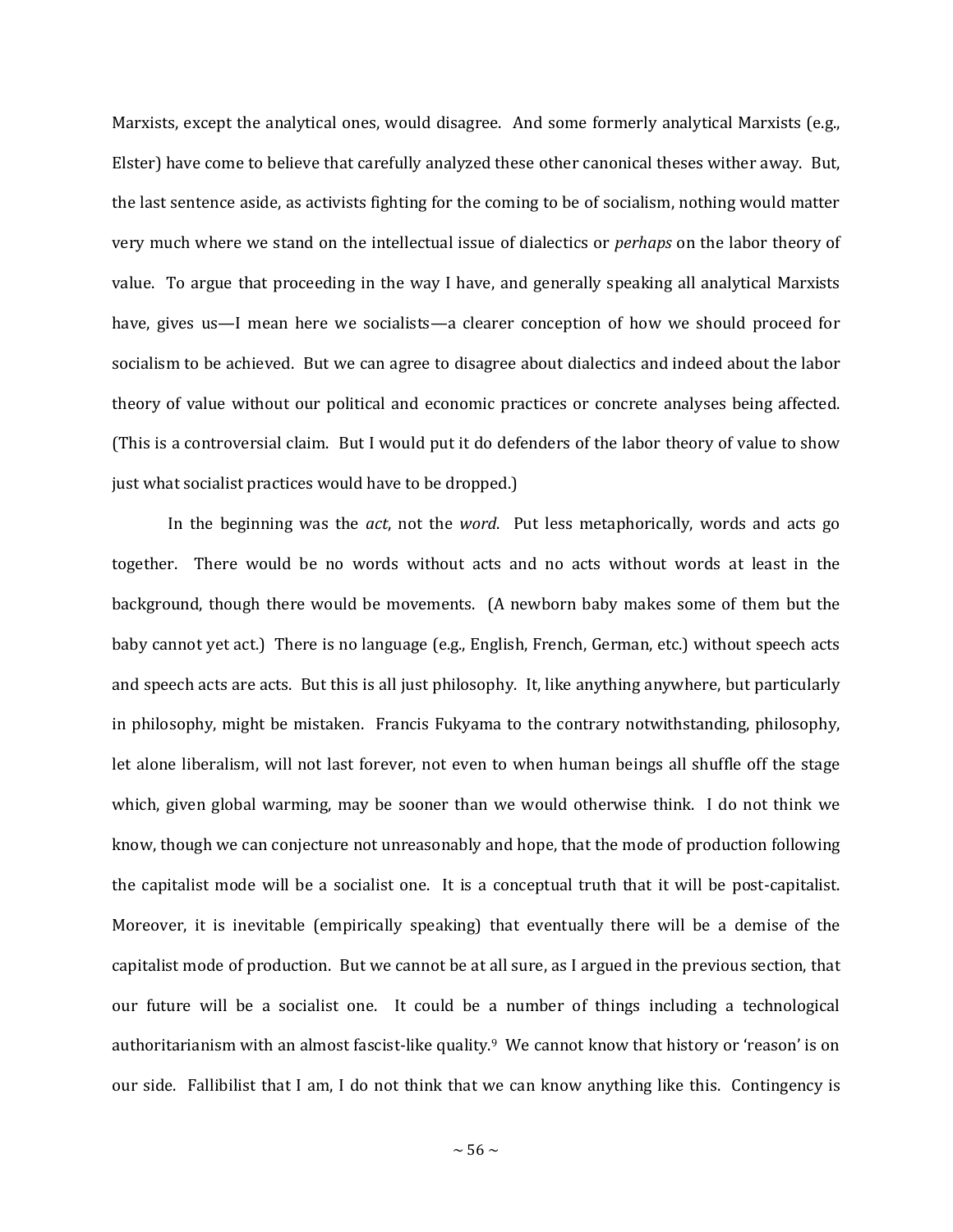inescapably with us human animals. We cannot reasonably have the belief in the guarantees that traditional Marxists had. That notwithstanding, I am utterly determined and committed to do all that I can to help bring about a firmly socialist future. (That may, and probably will, come to very little. But then I am only one individual actor in the world though with things which I very much care about at issue. And this motivates my trying to help make a socialist reality. I do not say that it is the most rational thing to do but it is not unreasonable.)

## VII

## **A Meta-philosophical but Politically Relevant Interlude**

I am too much of a Wittgensteinian to have any confidence in constructive philosophy at all, particularly grand scale metaphysical or epistemological theories or comprehensive moral theories or normative political theories. My philosophy, though not my Marxianism, is negative and therapeutic. It seeks to get the fly out of the fly bottle, as Wittgenstein famously put it. I use conceptual therapy to try to free people, including myself, from philosophical perplexities and obsessions and to help us to live, and reasonably so, without great cosmic assurances. To do so I describe the uses of words or the uses of whole sentences or (alternatively put) I try to clarify concepts where these things stand in need of or are *thought* to stand in need of clarification and I try to live with the consequences of these clarifications taken to heart. Where we are blocked concerning the uses of words in science and everyday life, including in our morality and politics, I seek sufficient clarification to unblock us. (Complete or perfect clarity is a philosophical chimera.) McCarney also regards his work—at least in *Social Theory and the Crisis of Marxism*—as a *secondorder* task. He calls it a meta-theoretical task designed to clarify and elucidate concepts and theories, principally those of Marx and Hegel, and to the ways people have reacted to Marx and Hegel. Mine is a *second-order* task as well, though in a broadly Wittgensteinian and Rortyian fashion. I see no conflict between going Wittgenstein's or Rorty's way in philosophy and Marx's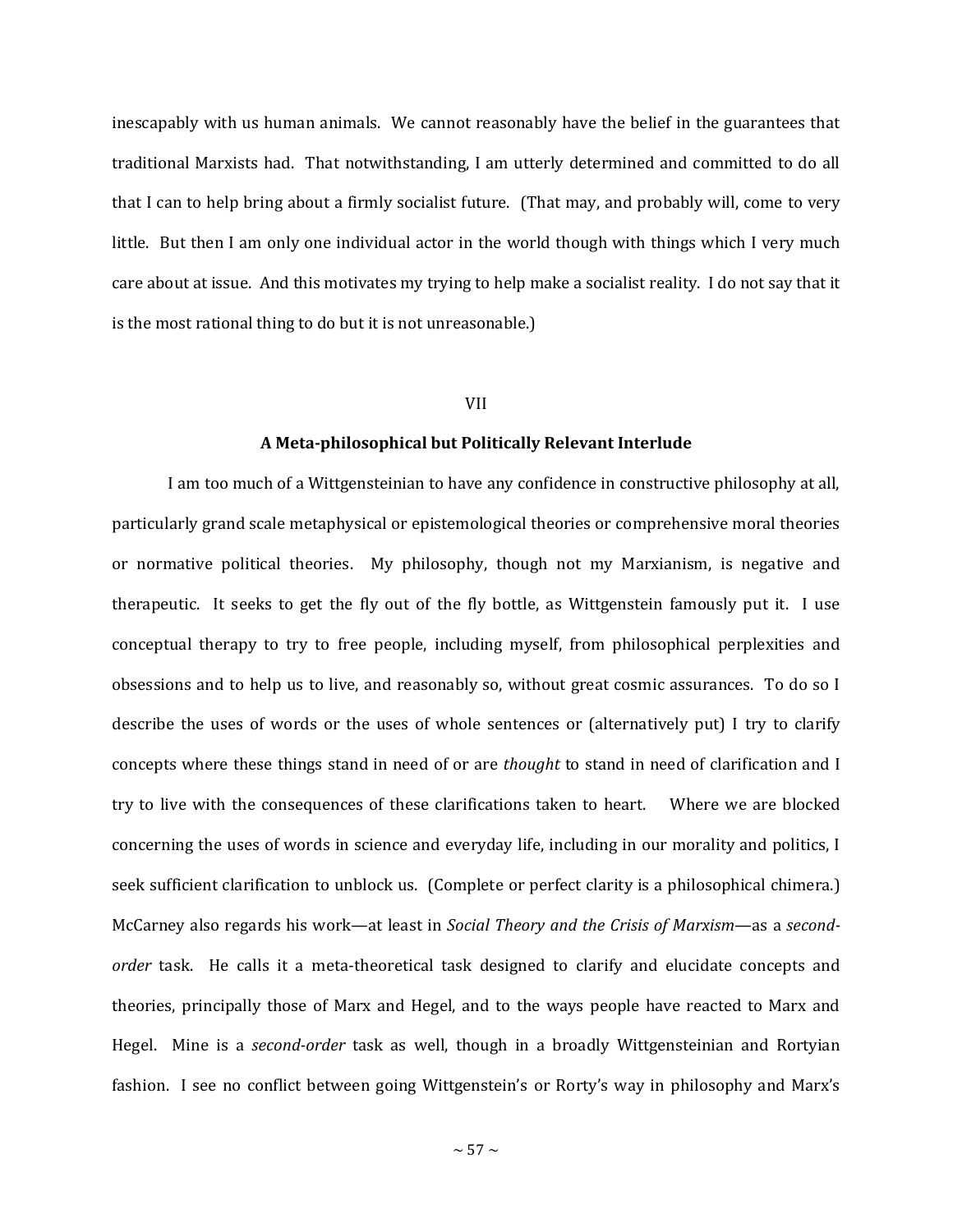way in social science and over politics and economics. Since the Wittgensteinian one is *secondorder* and the Marxian one usually is not, I am not caught in a Habermasian pragmatic contradiction.

So McCarney and I differ over philosophy, as I remarked in the last section, but not, or not vitally, over Marxian matters except over the dialectical method and perhaps—I do not know—over the labor theory of value. I don't know what McCarney's position is here. And I don't know enough economics myself to reject the labor theory of value, let alone having a view about replacing it with another economic theory or some modification of the labor theory of value. But I am suspicious of it—it sounds to me like metaphysics—and I am most tempted by some form of market socialist account like David Schweickart's and, in some respects, but not all, John Roemer's (Schweickart 1996 and 2002; Roemer 1994). Both of them are market socialists and it seems to me, perhaps in my ignorance, that that is a more efficient way of allocating and distributing goods than in a nonmarket way and that it is something that could readily be utilized without thereby engulfing itself in capitalism's market orientation which seeks to make all human beings not only into commodities but also into consumption addicts—addicts wishing for and feeling the need for 'new things' all the time (Schweickart 1998; Ollman 1998). I see why capitalism needs that, but I do not see how socialism does and, market socialism or not, I do not see why it should. Why can't we socialists, as Schweickart and Roemer think we should, use markets for allocating goods without becoming consumption addicts, without having a consumerist orientation? People in a socialist ethos would not need or want all those new and usually useless things that are pushed on them in a capitalist society and a socialist media would not so push it. We, under such conditions, would cease being shopping addicts. There was a time when our societies needed growth but we in the North do not need it now and for people so situated it tends to cause alienation and waste and indeed environmental harm. Indeed it is destructive for us. In the South growth will still be needed for a time. For capitalism, of course, consumerism is something that is required—at least as it operates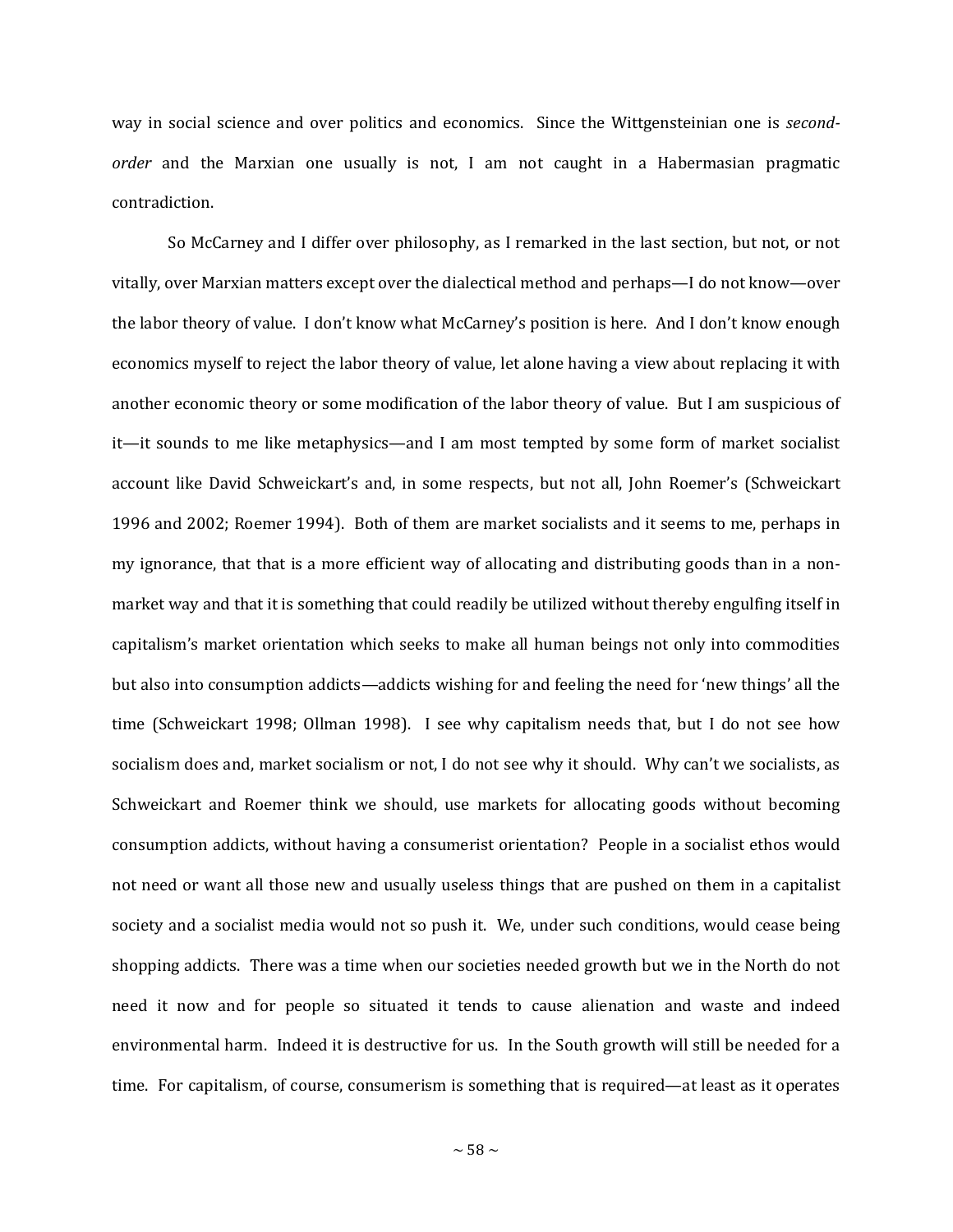now. (It is difficult—but perhaps not impossible—to envision how it could be any other way in a capitalist order.) But under market socialism the market could allocate goods without their being consumerist.

So McCarney and I differ over philosophy, including whether Marxism needs a distinctive methodology and ontology. He thinks, as all Hegelian Marxists do, that a distinctive methodology is something Marxism and socialism needs. And he also thinks that Marxism needs an ontological philosophy. I think, like Marx and Engels had it in the *German Ideology*, that philosophy is to science what masturbation is to sexual intercourse. Moreover, McCarney believes that Marx had such an ontology and that it is foundational for Marxism and crucial for a proper understanding of the world. I believe none of these things and I further believe that such notions led Marxism and socialism astray into needless perplexities and into making the obscure claims that Classical Marxists and Hegelians take to be essential while in my view they do no more harm than good to the very scientificity and coherence of Marxism and socialism. This scientificity is something which both McCarney and I (and Levine as well) believe to be essential for socialism. However, I believe that these ontological and dialectical mysteries get in the way and should be benignly set aside and I further take it that that is something, and commendably so, that is in the spirit if not the letter of analytical Marxism. I try with regard to Hegel and McCarney's account of Hegel and about his articulation of Marx's *philosophy* (which he sees rightly as deeply Hegelian) to practice this conceptual theraphy on it without mischaracterizing or in any way distorting McCarney's account. It is, of course, not for me to judge how successful I have been.

Philosophy (more accurately, *some* philosophy) unfortunately fascinates me. But I have come to think, rather ambivalently, as does Rorty (though Rorty is without my ambivalence) that philosophy is (or at least should be) a transitional genre (Rorty 2007a, 89-104). For Rorty it is transitional to literature and a literary culture; for me it is transitional to social science and I hope to an emancipatory one (Nielsen 2007; Rorty 2007b). Indeed, I am inclined to think with David

 $\sim$  59  $\sim$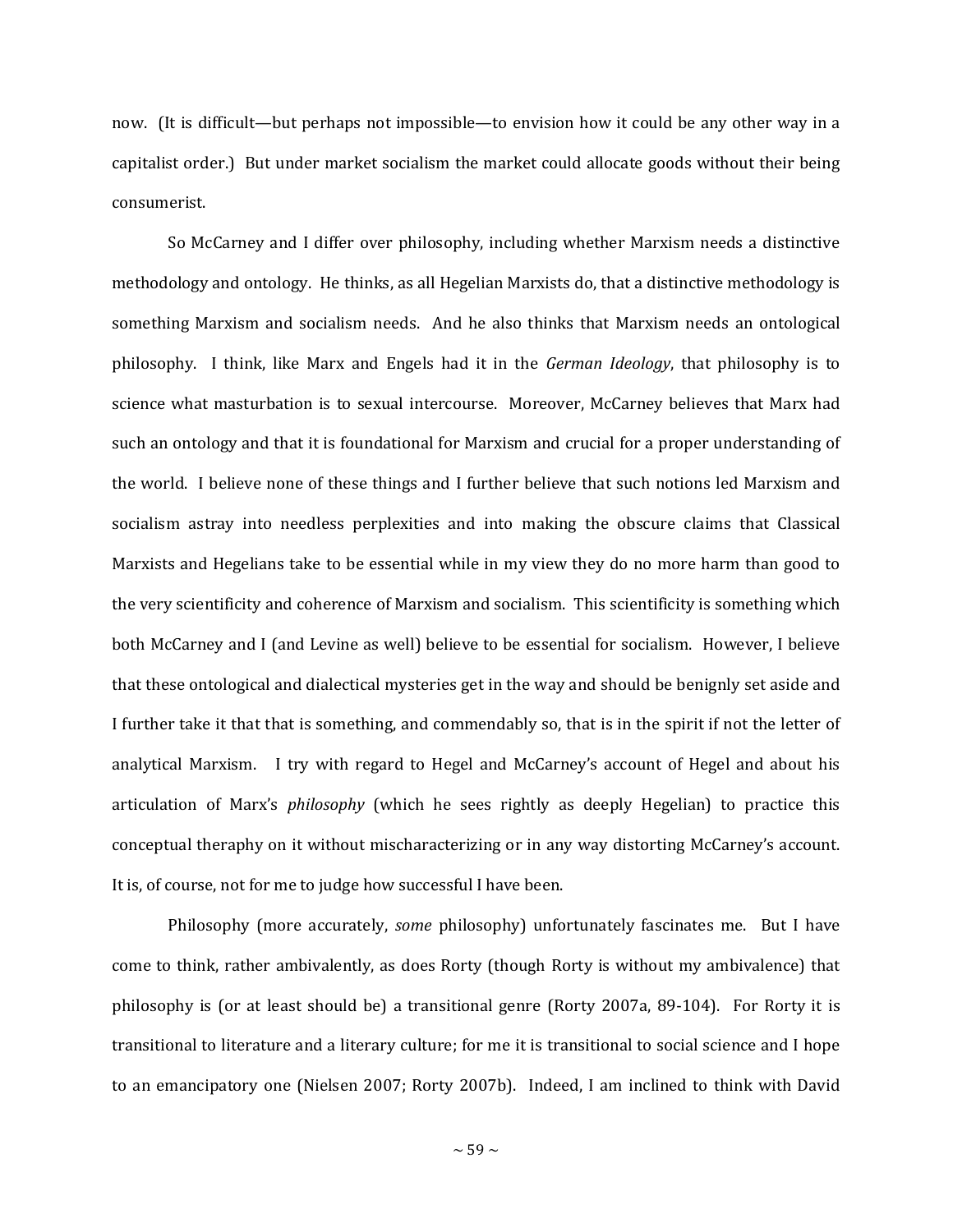Harvey that what philosophy more generally should principally morph into is a new kind of social science, namely an amalgam of geography, social anthropology, and history (including economic history) (Harvey 2000). Marxians will add macroeconomics and some (Elster, Cohen, Roemer) microeconomics as well. But generally the new social science discipline should be a creative integration of geography (as now practiced), social anthropology, and history (particularly but not exclusively economic history). The small residue that is left for philosophy as it has been will become what I have characterized in a Wittgensteinian manner as being conceptual theraphy, a form of *second-order* conceptual or linguistic analysis of language where some bit of linguistic practice is *felt* by some (including sometimes ourselves) to be troubling. But that does not do (or try to do) a foundationalist job or a founding job—some illusory underpinning of both our scientific activity and our everyday life conceptualizations. The study of the history of philosophy should also remain as a part of our cultural heritage. But that should become a part of history—cultural history—and should not be taken as a search for truth, let alone *the* truth or 'an ultimate truth' and above all not for a *redemptive* truth. It should not be regarded as a philosophical investigation but a historical study of what once were philosophical investigations. (However, to do it properly requires some understanding of philosophy, as well as history, just as to do the philosophy of biology requires some understanding of biology.)

I should also stress that philosophy as a transitional genre could—and I think should—split differently in both Rorty's and my directions and that this can be done without conflict and with its being the case that both are preserving something important but different, that comes now from philosophical aspirations but, after the transition has been firmly made, it will take more significant ways, i.e., with literature and literary culture, on the one hand, and with social science on the other. With the social science part being much as Harvey characterizes it and I have gestured at above. Philosophy will, I hope, morph in those two directions. (There may be other directions as well. Cognitive science may be one.) In trying to make sense of our lives and of our condition both of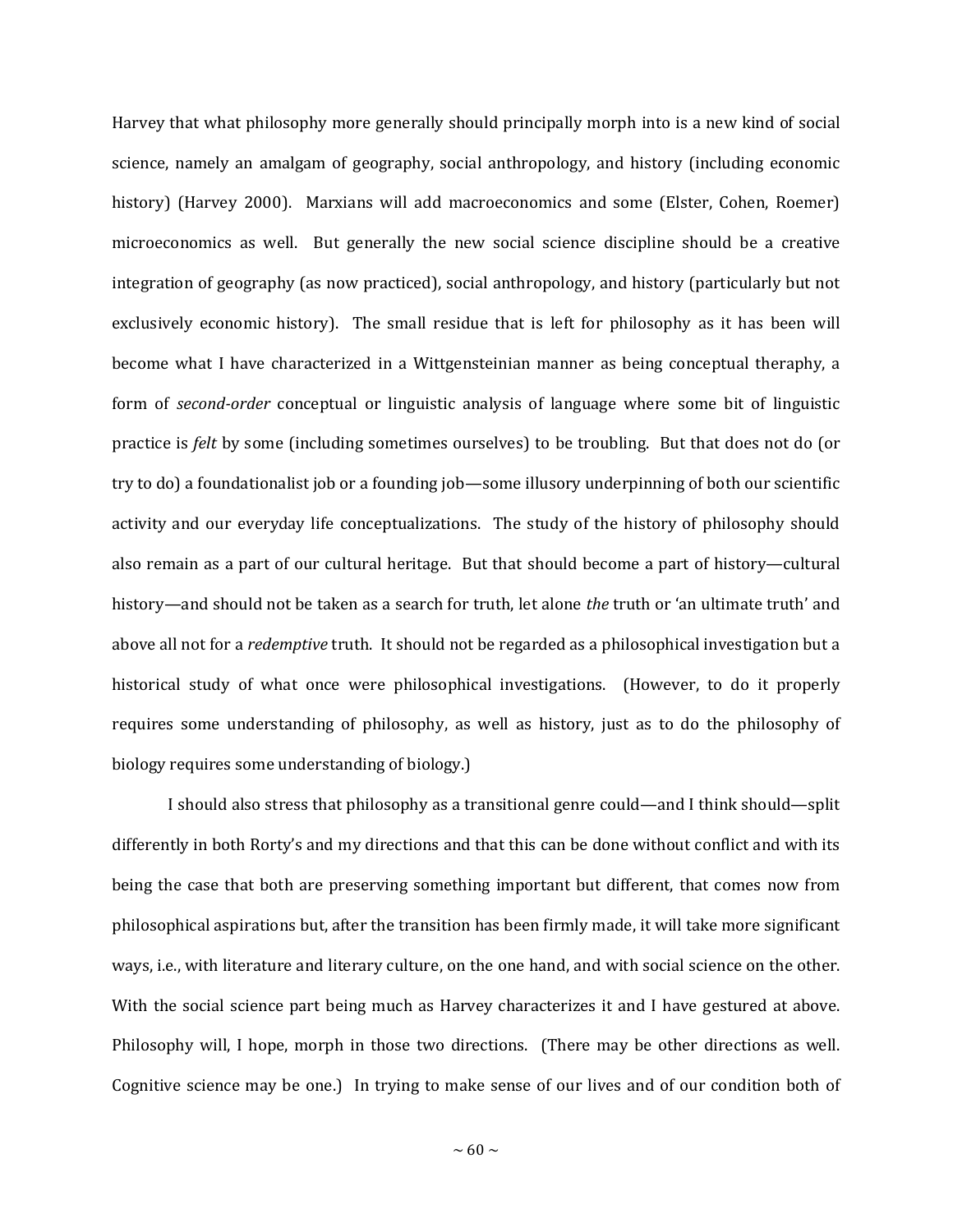these activities are essential and have their *origins* in both religion and philosophy, though by now their time should be past. Moreover, these activities are not conflicting and need not be at crosspurposes.

So for me, Marxism or Marxianism (as I prefer to call it) becomes emancipatory social science. Marxist philosophy, where it is distinct from emancipatory social science, will become something of merely antiquarian interest. Fitting with that and with what I have just said above, a few autobiographical remarks will, I think, help—perhaps only causally help—to further an understanding of the position I take and why I take it.

I was not a red diaper baby. I grew up in a small town in the U.S. Midwest during the Great Depression in a reasonably affluent bourgeois family that never suffered, as far I can remember, from the Depression. But many of my school chums and their families did. They lived in poverty, some more so than others, but there were many that lived in great poverty. They lived in scarcely heated houses with scant furniture and cupboards nearly bare. Their mothers had gaunt features pinched with hunger and worry and their fathers were unemployed and many of them on the road looking desperately for just any kind of work, usually without success. (There was little in the way of social safety nets then.) The condition of these families made a great and lasting impression on me and made me think—though I don't remember with guilt—how unfair it all was. Why couldn't they—indeed everyone—live like I did? (I don't mean I lived sumptuously but I lived well.) I thought it was so wrong that they didn't. It is there I expect the roots of my socialism can be found. I had gentle and kindly parents who cared for me, an only child after twenty-two years of marriage, so I didn't revolt against them, capitalist-oriented as they were. But I couldn't understand why they just accepted the situation as if nothing was wrong and with the feeling that nothing could be done about it anyway. But I think this was like many of our compatriots now think (mistakenly) about global poverty (Pogge 2002). When I was a little older and was in high school I came across some writings of Norman Thomas—who was, I would guess, a social democrat though I confusedly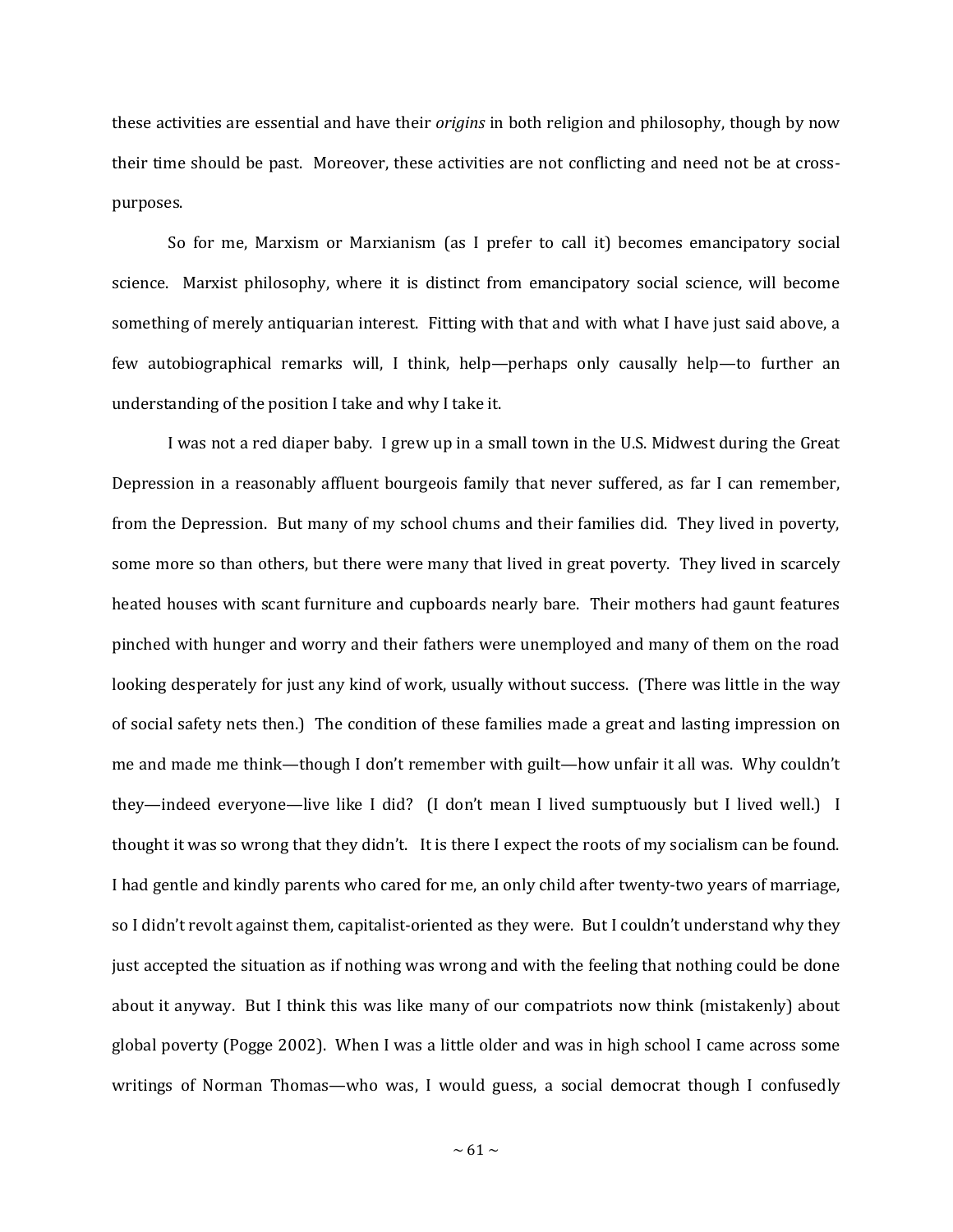thought of him and that he thought of himself as being a socialist—and I came to think of myself (I suspect rather incoherently) as a socialist and I could not understand why everyone wasn't. It just seemed so obviously right.

After my war experience, I went to university and read rather desultorily some Marx, Lenin, Trotsky, and even some Stalin—many people on the Left in the West their naiveté used to call him 'Uncle Joe'—along with a lot of rather different thinkers including John Dewey and Thorsten Veblen. I became rather more coherently a socialist and while an undergraduate in university I actively participated in the Henry (not George) Wallace presidential campaign. Henry Wallace was a former Vice-President in the Truman Administration. He tried to form a rather more leftish (but not very leftish) Third Party. But Wallace accepted support from the Communist Party of the United States and that enabled the two major parties (firmly capitalist parties) with the help of the media to destroy Wallace's Third Party. Active in the Wallace campaign, I met Paul Robeson briefly and introduced him at a rally. During the war I had seen Robeson play Othello. So in two quite different ways I was awed and inspired by him. I decided I should become as much like Paul Robeson as I could.

However, as I read more, including Sidney Hook who put me on to the bad sides of Stalin and to the often nefarious tricks of the various Communist parties, I slid back into being a social democrat, or as I thought of it then, a liberal socialist. I thought we should just hold on to our brains and go at things gradually. I believed then that we in the United States (I was then an American citizen) should make reform after reform until in ten years we would become like Sweden. Then we would—or so I thought then—be as socialist as we reasonable could be. I persisted in thinking of myself, in spite of that plainly social democratic orientation, as a socialist but as a mild one—a socialist who firmly took a liberal path. I continued to think in this way through my last years in graduate school and my first years of teaching. I didn't then think, naïve as I was, of it in that way then, but I now reasonably conjecture that that liberal turn of mine saved my neck for by then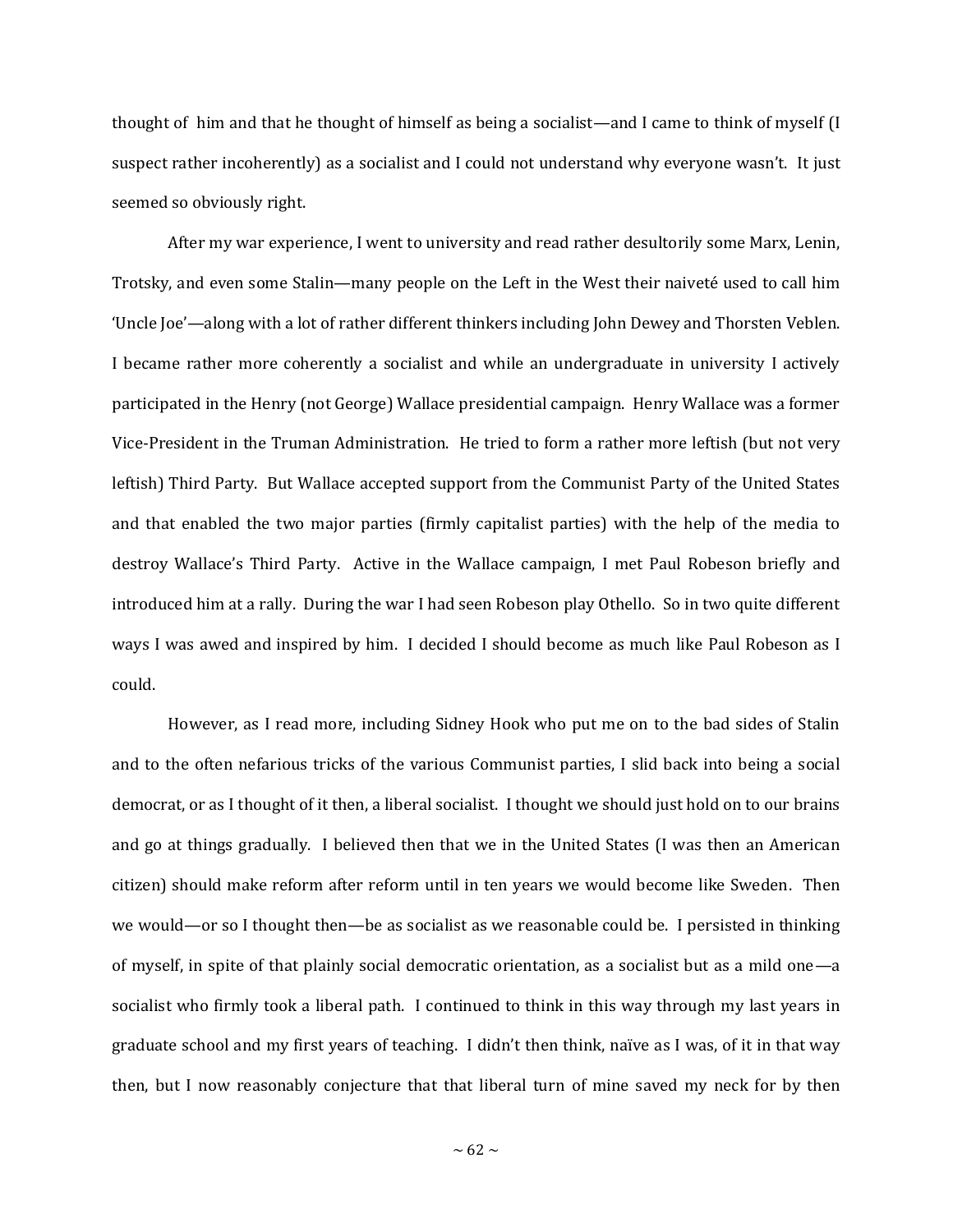McCarthyism was becoming a reality. But for that time—though not out of fear but out of conviction—I remained comfortably and safely a social democrat under the illusion that I was a socialist. I passed up through the professorial ranks and became a full professor at New York University and Chair of the Washington Square department. I was saved from political and academic destruction with all that gradualism ingrained in me mostly by the influence of pragmatism.

The Vietnam War turned, and decisively, my head around. I became an activist in the antiwar campaign, involved in resistance, speaking and protesting, as Hilary Putnam did, all over the place while longing, if only I had a little time, to do some philosophy again which by that time had become for me analytic philosophy with a pragmatist turn. Finally, I got so fed up with the United States that I left for Canada, thinking it would be a different place and there I began to study and teach Marx jointly with a more orthodox Marxist philosopher and a close friend. (He was a Marxist in spite of the fact that his D.Phil. from Oxford was under the tutelage of Gilbert Ryle.) We jointly gave a course on Marx and Engels one term each year and in the other term a more advanced seminar on a different Marxist author and/or on a different Marxist topic. In that way we bootstrapped ourselves into a better understanding of such matters and at the same time taught our students—I don't know how competently—something of Marxism and the Marxist tradition. (We had no professors in our student years who gave us anything like such instruction.) In the first year after I arrived in Calgary, the advanced seminar was on Georg Lukács's *History and Class Consciousness*. Later, we assigned G. A. Cohen's classic book on historical materialism and in what perhaps was the last year—I don't remember that accurately—the topic was Jon Elster's *How to make Sense of Marx.* (I agree, by the way, with what McCarney says about Elster's book in his article on analytical Marxism. See McCarney 1990.)

I would never have taught those courses if the Political Science Department at the University of Calgary (where I taught in the Philosophy Department) had not been infested with

 $\sim 63 \sim$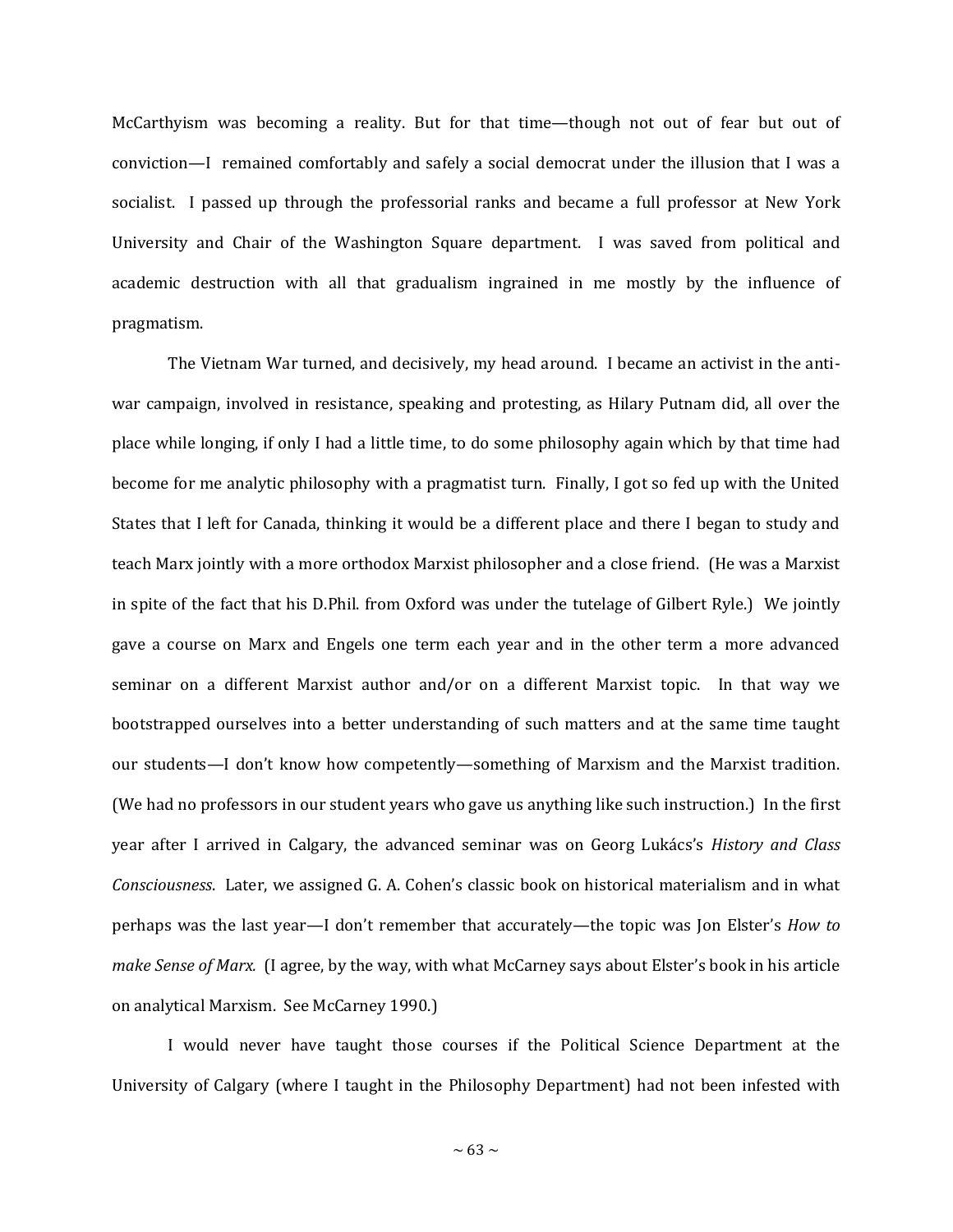Straussians and that there was no one, as far as I could ascertain, to teach Marx or the Marxist tradition. There was, that is, no one but us to teach Marx and the Marxist tradition. We wanted students to get a somewhat more fair-minded and accurate account of Marx and Marxist tradition. If the two of us did not do it, no one would. This, I should add, is characteristic of most universities in Canada and the United States; there are only a few Marxists or Marxist sympathizers to teach such courses. As for the University of Calgary, Marx and Marxism is now with our retirement simply not taught at all, at least not in the Philosophy Department. I do not think this is atypical of the North American Anglophone university scene or of the Francophone scene either. (It is perhaps a little better now but not much.) However, for me, to go back to myself, I would not without that teaching have gained the somewhat detailed knowledge of Marx that I came to have. I would have gone on in my radical ways with my half-formed knowledge of Marx and with a radicalism formed more by Noam Chomsky than by the Marxist tradition. (I don't by this mean to suggest that reading Chomsky is a bad thing. I think it was a very good thing indeed, an indispensible thing.) I would have gone on teaching Hart, Rawls, Barry, and Dworkin and sometimes even meta-ethicists such as Stevenson, Nowell-Smith, Hare, Mackie, Foot, and Railton as well as giving seminars on Wittgenstein and Austin. But in retrospect I am very glad that I did this teaching of Marx and Marxism for I found studying Marx and Marxists not only good for my students but for me repeatedly enlightening. It gave, I hope, some rational and reasonable substance to what otherwise would have remained my rather Luddite but passionate socialism. Still it did not make me at all into what Elster has called a Marxist fundamentalist or into any kind of fundamentalist or even into a foundationalist. Rather, it strengthened my fallibilist non-Hegelian perspectivist historicism. *In that way* I am a rather sceptical Marxian but a committed one all the same, though I have a deeper distrust of theory, particularly of grand social theory, than most Marxians. (Thanks here to Wittgenstein, Toulmin, and Rorty.)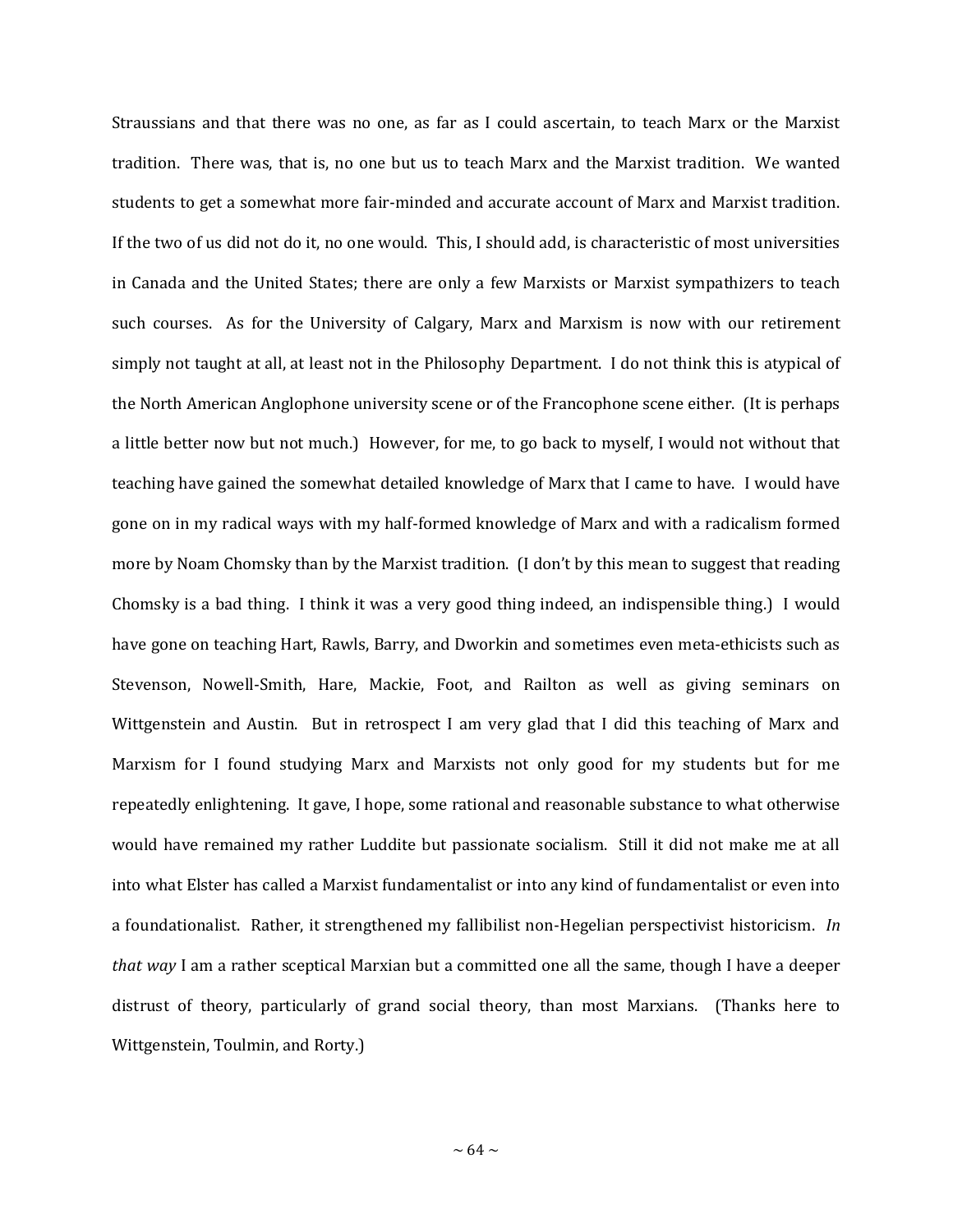To return again to our joint teaching: we taught Marx, as I have remarked, each year and each time in preparing for the course I reread or read something different of Marx's or Engels' texts. In this way, and in teaching the set texts, I learned something new and valuable. I came to see what a very powerful figure Marx was and how he astutely worked together theory and practice. I even toyed for a while with the idea of becoming a Marx scholar but decided that my German wasn't good enough to do it adequately. (It was a little bit late in the day for me to become proficient. I haven't, unfortunately, Marx's language learning talents.) Moreover and more importantly—and this fits in with what I have been saying about philosophy and social science—I wanted to do some Marxist social science myself rather than just analyzing Marx or some Marxist philosophers or indeed any philosophers. My interests shifted away from studying Marx or Marxist philosophers (even analytic ones) to examining globalization, imperialism, the effects and sustainability of neoliberalism, and the geo-political scene. I wanted to study such things from a broadly Marxian perspective without at all worrying about Marxist orthodoxy. Marxian-oriented social scientists such as David Harvey, Adam Freeman, Boris Kagalowsky, George Bello, Colin Leys, Leo Panitch, Peter Gowan, Tariq Ali, Immanuel Wallerstein, and Samir Amin gripped my attention and gave me a better understanding of what problems I should investigate and how.

With the sort of work that these and others like them are doing—and they are not carbon copies of each other—it seems to me that this is where it is at much more than with the philosophical examinations, even astute ones, engaged in trying to reconstruct Marxist philosophy or work out a socialist theory of justice. I want to study such problems as Harvey *et al.* study them and in broadly the same manner on my own. Darwinian biologists don't typically spend their time sorting out Darwin or present-day physicists in sorting out Newton. Those are jobs for historians of science. Some of the scientists may never have read Darwin or Newton and are none the worse for that as scientists. Why shouldn't the same thing or a similar thing be true for Marxian social scientists? The analogy isn't exact but it is close enough, I think, to be relevant. We Marxists or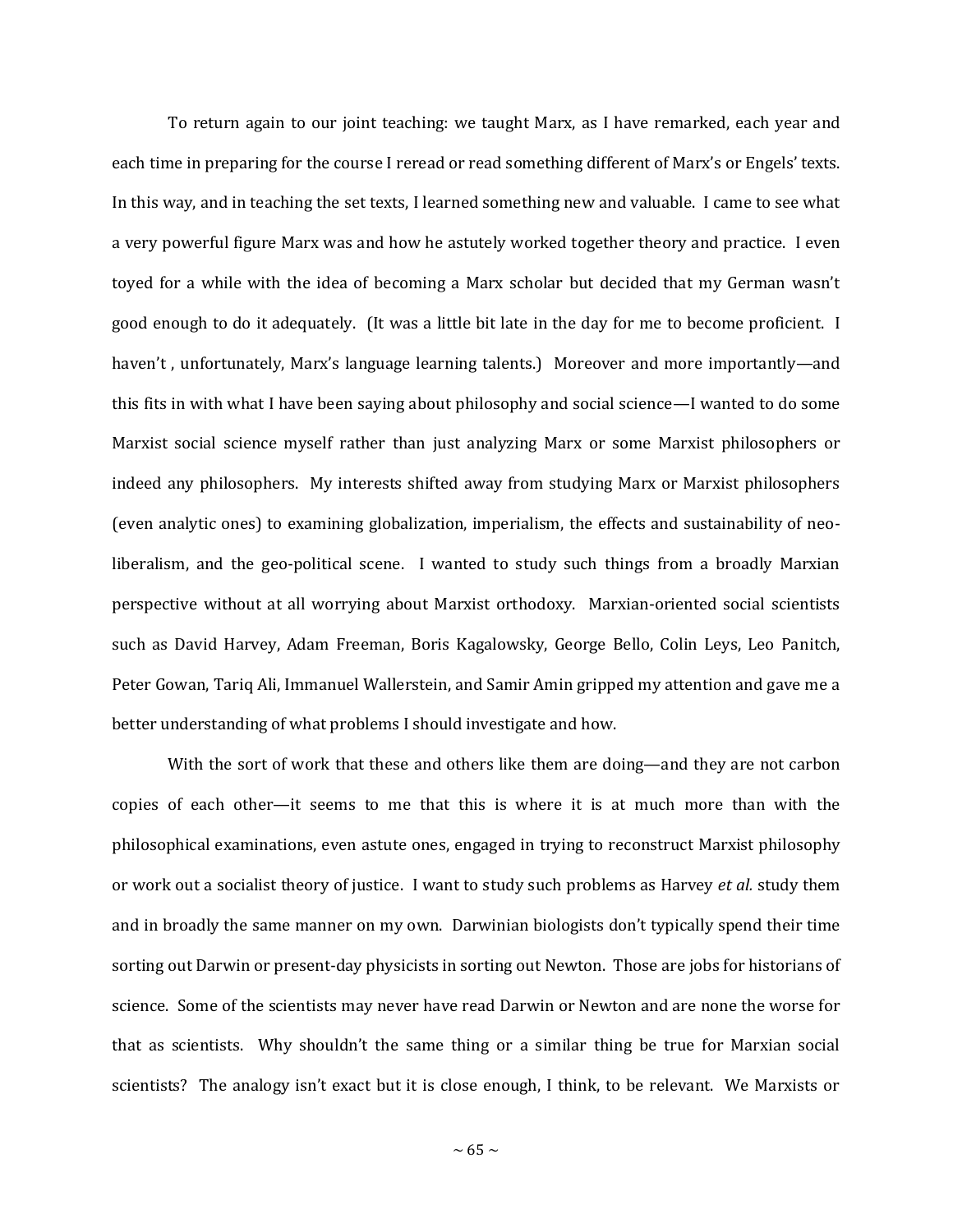Marxians should roll up our sleeves and do something analogous to what Darwinian biologists do. This, I think, is the way to push Marxianism and socialism forward. I say this somewhat (but only somewhat) ambivalently because I think we need as well, given the state of social science, *secondorder*—what McCarney calls meta-theoretical work—on what is involved in characterizing and conceptualizing Marxism and socialism, including conceptualizing it as scientific and explaining how it is and how it can be, if it can be, an emancipatory social science without being normative. It is also relevant to recognize that the development of the social sciences—even economics—is not even remotely as advanced (and perhaps never will be) as physics or even biology (Toulmin 2001). This being so, it makes study of the founding fathers of social science (Marx, Durkheim, Weber) more relevant than it otherwise would be.

These matters are all at the center of McCarney's concerns and he has contributed much to how these problems are to be broached. I would only add that it is only by setting aside a *purely* ethical socialism—a utopian socialism—that we can even begin taking on McCarney's ideas. I am thinking here particularly of his claim, powerfully if perhaps not altogether convincingly argued, concerning how Marxism can be emancipatory social science without being normative. But, to return with a conflicting note, remember Marxism and socialism has a vision of the world. Dare I say a vision of how the world should be?

We still arguably should find it useful and desirable to have something like G. A. Cohen's, John Roemer's, and Erik Olin Wright's normative political claims that we can use in a justificatory account—an account concerning, as an important example, the contention that egalitarian justice is also, and desirably, rooted in socialism—while accepting Marx's and McCarney's argument against moralizing socialism. It is crucial to see if the Cohen-Roemer-Wright type claims and McCarney's claims as well as Wood's, can be made compatible. That is, are McCarney's and Wood's claims and an egalitarian socialism compatible? Can we coherently articulate and defend such a reading? (But see here for a conflicting note Raymond Geuss 2008.)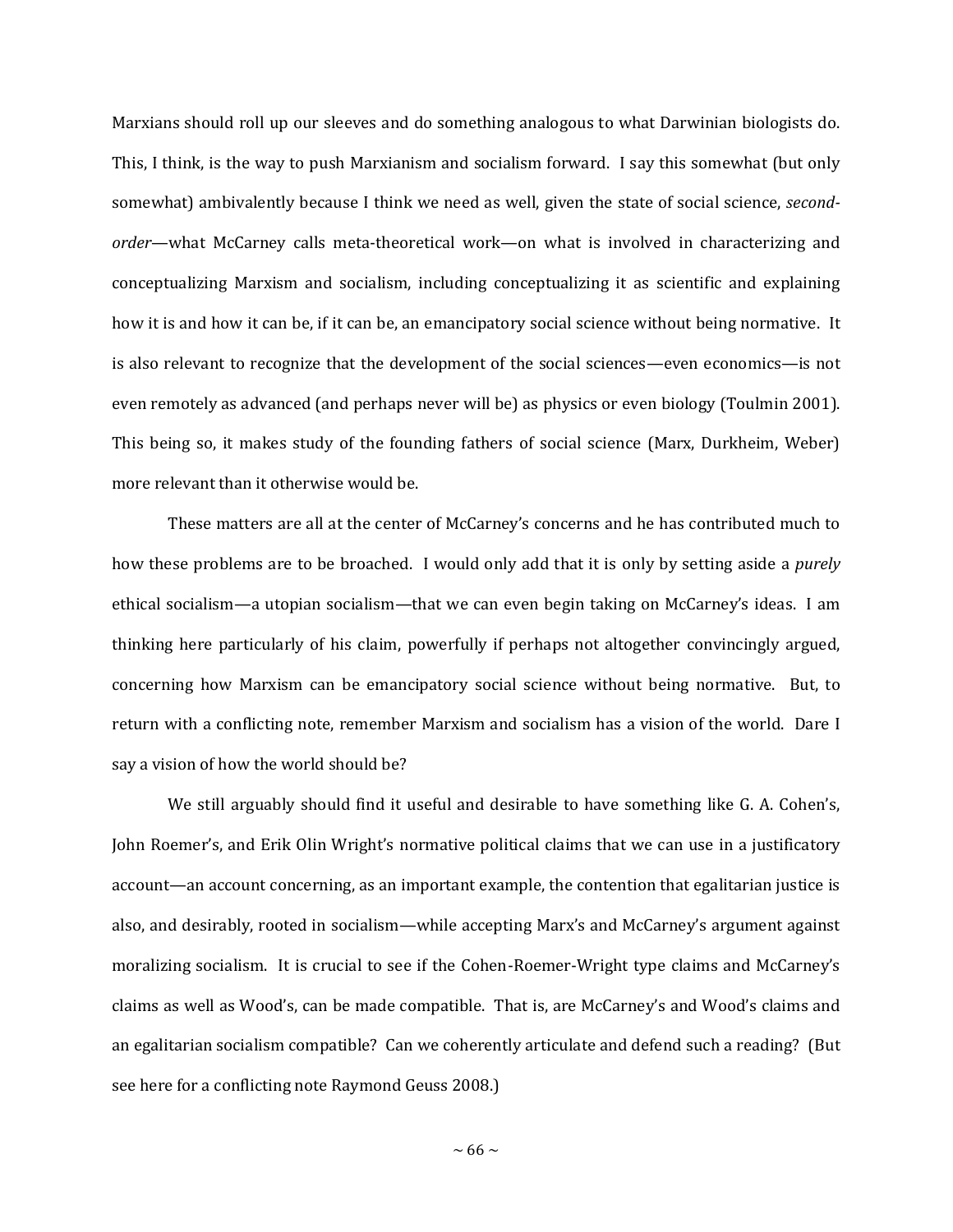We should remember that radicalism had a beginning with the slogan 'Liberty, Equality, Fraternity' (solidarity) and that this has always been a part of the socialist tradition. Still, such considerations pale in significance to the social science issues that Harvey, Panitch, the Andersons, Gowan, Amin, Davis, *et al*. raise. No doubt we have a division of labor here and that it would be a good thing to have both. My reaction—perhaps too strong—is rooted in my intuition about their comparative urgency. (But again intuitions can be unreliable. See again Geuss.) Concerning the philosophy part of this lecture, I return to it in the last lecture.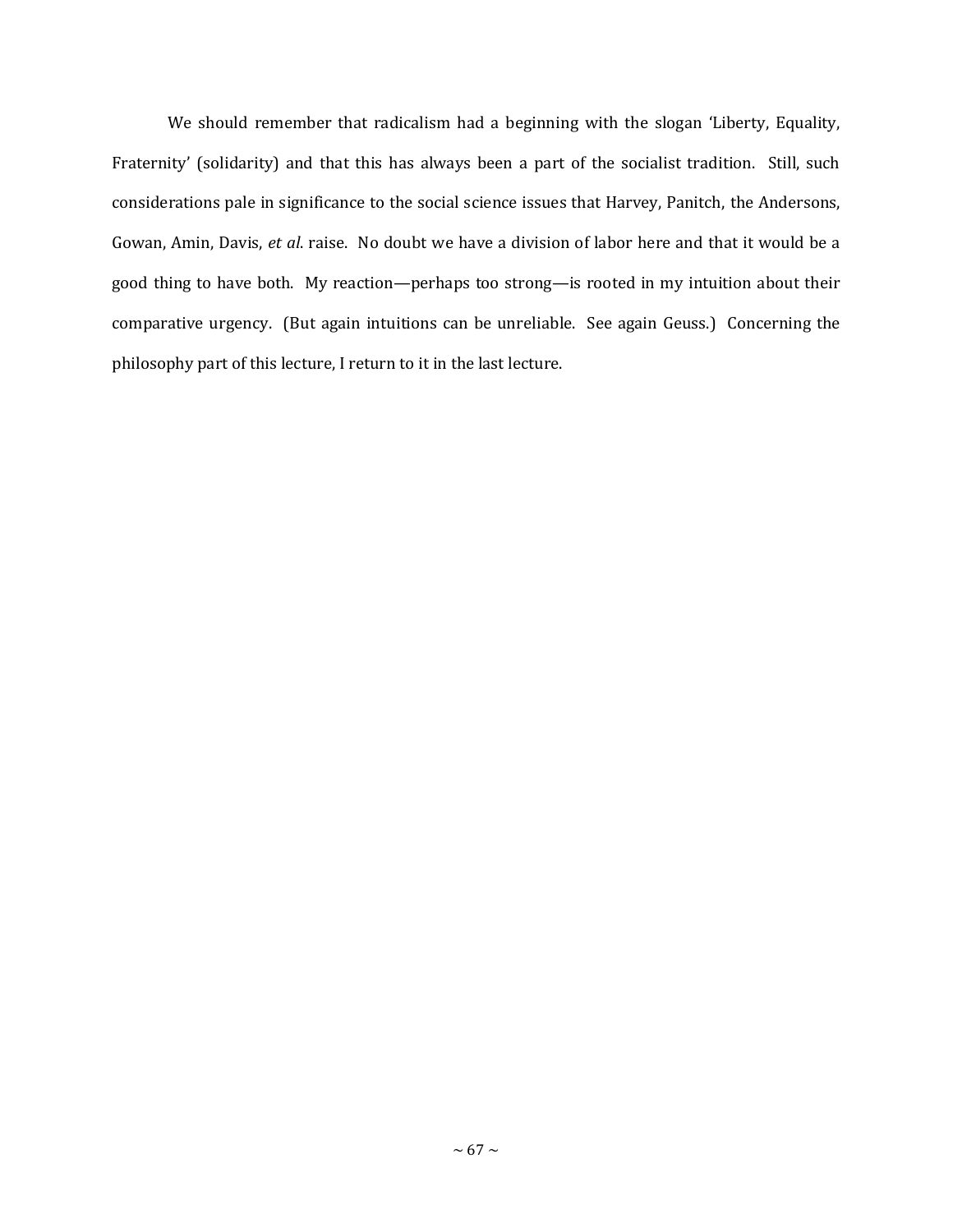## **Notes**

 $\overline{\phantom{a}}$ 

<sup>2</sup> There is still something analogous to that in G. A. Cohen's and Jon Elster's penchant to move from the complex to its parts and to go from macro-mechanisms to micro-mechanisms. In Lecture 2 and Lecture 3 I will point to some places where it has deleterious partisan results.

<sup>3</sup> Though McCarney makes frequent references to ontology in *Social Theory and the Crisis of Marxism,* he never defines or characterizes what he means by 'ontology'. In his *Hegel on History* (London, UK: Routledge, 2000) he is more explicit. There (p. 17) he first tells us rather conventionally that ontology is a theory of being and this leads us to a familiar difficulty—I would say an insuperable difficulty—of determining what being is. (What do we mean by 'being' as distinct from talking of beings?) A little later he tells us that ontology is a general theory of what there is (p. 36). But this sounds like an *ersatz* and impossible-to-carryout allegedly empirical enterprise, but not an ontological theory or anything that could be philosophical. Perhaps, alternatively, this is the same as Quine's remark (I suspect a tongue-in-cheek) that ontology is the claim that what there is is; that it is what we can quantify over, i.e., to be is to be the value of a variable. But this, of course, tells us nothing, as Quine well recognizes. Is McCarney following Quine here? He doesn't say so. If he means to gain the necessity that supposedly goes with ontology and he is saying that ontologists are saying that whatever is is, he has a tautology on his hands and a rather odd one at that. Surely he wants something more substantial than that but what is it? To deny what there is is, itself is oxymoronic. (It may be moronic as well.) If he means to say that ontology is a general theory of what there is, then to try to carry it out is (among other things) to try to do the impossible task of listing all that there is or even to show what that could come to. If this is something we could in principle do, then we must be able to make sense of this notion. Hilary Putnam has said (and rightly) that we cannot count all the objects (things) in a room, to say nothing about in the universe. (We have to first decide what is to count as an 'object', e.g., a speck of dust? There is not going to be any agreement here or an understanding of how we can get one except arbitrarily by stipulation. See Putnam 2004, 52-85.) To say that we could do it in principle is just arm waving. Being able to determine all that there is in the universe is clearly nonsense. One is put in mind of Hobbes's remark that there is nothing so absurd that some old philosopher has not said it.

 McCarney is a Hegelian Marxist. Perhaps a theory of being is a theory of dynamic becoming (pp. 53 and 62). But since we do not understand what is meant by 'being' we cannot understand 'being is becoming'. Suppose we try to say the flow of reality is becoming. But what is that? And becoming what? And what if it s replied, 'Just becoming'? Again, we have something unintelligible as we also do when we try to substitute 'potentiality' for 'becoming'.

 Suppose we say instead, as Hegel does, that reason rules the world and therefore world history has been rational in its course? The rational is said to be the substantial and this somehow and someway is necessary and it is the real: I know not *how* or even if this is intelligible and I know not *what* this is and I know not *that* it is intelligible or, if intelligible, how or that it is a necessary truth. The substantial and the real stick in the gore (Hegel's *Lectures on the Philosophy of History*, as cited by McCarney, p. 81). We just chase ourselves around in a circle trying to understand one meaningless term in terms of another meaningless term, e.g., 'the substantial' in terms of 'the real'. We can't understand the one unless we can understand the other. But we are given no way of understanding either and more broadly for a host of similar terms so we cannot even get started: we cannot find a foothold. This is not the way to do philosophy or anything else. I fear I can make nothing of this Hegelian ontology. Perhaps it is my fault? Most crucially the part I have tried but failed to understand is what is said by McCarney to be "invoking the central thesis of Hegel's ontology, the thesis that

<sup>1</sup> In the conference where I presented an initial version of this lecture, John Clegg also presented a careful account of Marx's own conception of ideology which in effect cast seriously into question whether the account McCarney and I have given of ideology was Marx's. His textual evidence was thorough. Perhaps what McCarney and I were talking about fits better with Lenin, Trotsky and Luxembourg than with Marx. If this is so, as it now tentatively appears to me to be, it is still no reason to drop that conception of ideology except as a characterization of Marx's conception. It seems to me, Marx aside, that it is a very useful conception of ideology to hold on its own: useful for a Marxian project and indeed more generally.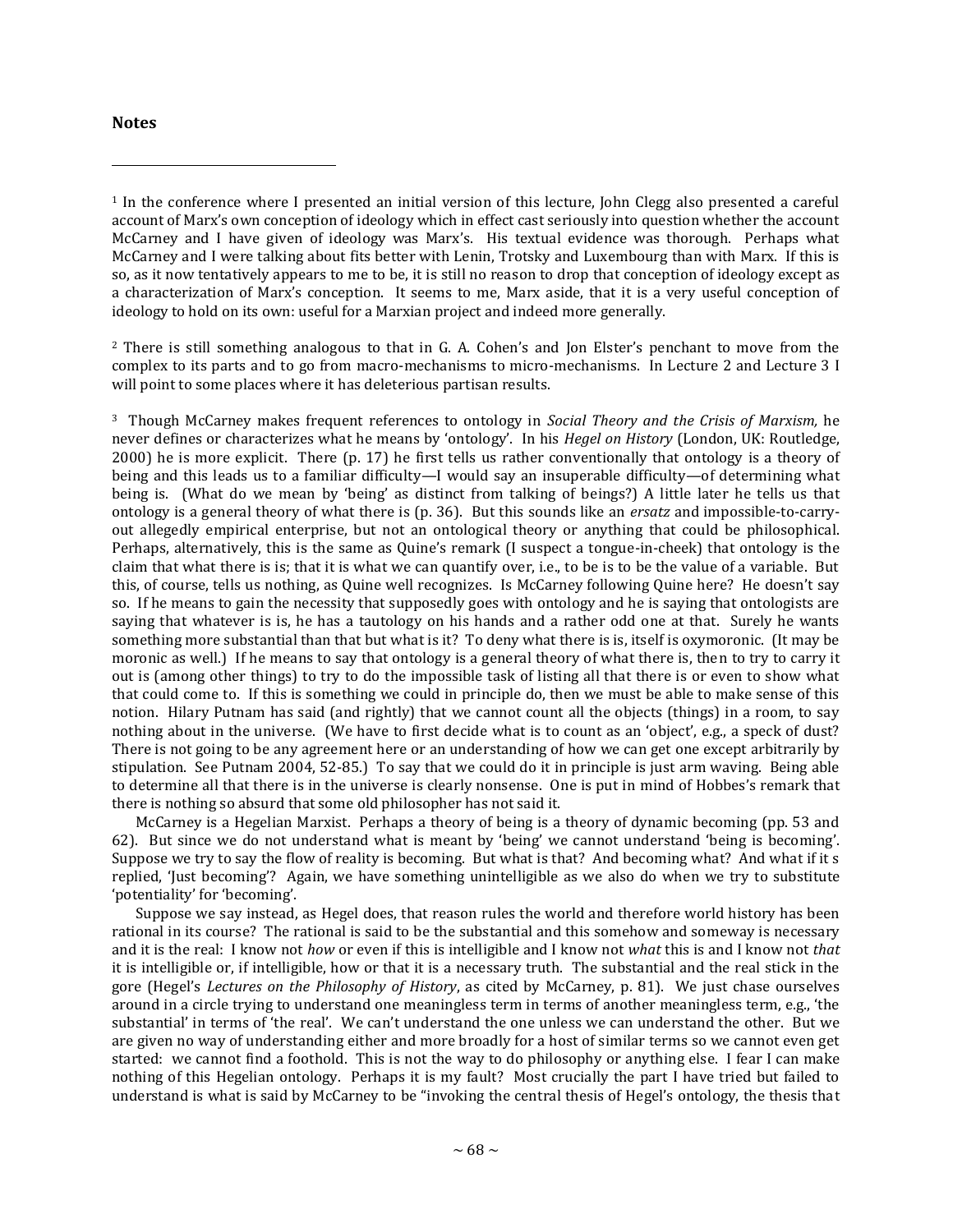$\overline{\phantom{a}}$ reason is that through which and in which all reality has its being and substance" (p. 81). And that is said to be the grounding for the claim that "reason rules the world and *therefore* world history has been rational in its course" (p. 81). But reason cannot (logically cannot) either rule the world or march through history or for that matter fail to do either of these things. An emperor or Hitler or the Americans or the capitalists or the proletariat possibly could. People or peoples could do these things but history can't, logically can't. But that people can is certainly not necessarily so and if they contingently can do so it very well might not result in a rational state of affairs. Hitler might just have pulled it off. But that would not have shown its rationality. Hegelish may itself be irrational talk. To me at least it is baffling when McCarney uses 'Hegelish'; when he does not, he writes clearly and to the point. It seems to me that when he uses Hegelish we get absurdity and, more likely, unintelligibility. But am I being blockheaded?

<sup>4</sup> Chandra Kumar (2008) forcefully argues that analytical Marxists can and should dissolve rather than resolve the putative dispute between methodological individualism and methodological holism rather than try to resolve it as Cohen, Roemer, and Elster do in favor of methodological individualism and that no obscurantism is involved in such a dissolving move. Marxists, including analytical Marxists, can benignly neglect such subjects. There are similar dissolving in Levine, Sober and Wright. (See Levine, *et al.*, 1992 and also my Lecture 3.)

<sup>5</sup> This led one of the early analytic philosophers in turning his attention to Hegel to remark at the end of an explication of Hegel, "To be a Hegelian in fact means to be a consistent rationalistic optimist, to lay stress on all the indications of deepening rationality in the world, and to understress, or explain away, whatever seems of a contrary tendency" (Findlay 1964, 340). However, contrast McCarney (2000, 83-101; 169-99). See also Findlay 1958.

<sup>6</sup> The philosopher who comes closest to doing this vis-à-vis Hegel is Robert Brandon. In a complicated and probing paper (1999), Brandon starts by remarking ,"This paper could equally well have been titled 'Some Idealist Theories in Hegel's Pragmatism'." In this strikingly original and cogently argued paper, Brandon, a neo-pragmatist, gives a pragmatist reading to some central conceptions of that arch anti-pragmatist thinker. He makes them accessible, plausible and challenging. Still, it is difficult to ascertain whether Brandon is just imposing on Hegel a view that coincides with his own striking and important philosophical account. Some might say it doesn't matter. But it certainly does if we are trying to get an elucidation of Hegel.

<sup>7</sup> Some of them have been elucidated by Hegel relatively clearly. See Allen Wood and John Rawls. But there remain some crucial claims of Hegel that are, as far as I know, put clearly neither by Hegel himself nor by his commentators. For useful comments on Hegel see Wood 1990; Wood 2001; Wood 2004; Rawls 2000, 329- 71; and Brandon 1999.

<sup>8</sup> There are at least two things which must be addressed here. (i) I speak vaguely of 'our comrades' or of workers' councils, the soviets. 'Our comrades' can be indeterminate. I would say 'the party of militant workers and militant unemployed people who are committed to socialism'. These are the people who are socialist militants. But in speaking of 'workers' I mean that in the broadest sense to include farm workers and service workers—the whole of the working class. (ii) The sticking in solidarity to what has been democratically decided by our comrades like any other value judgment takes a *ceteris paribus* clause. If our comrades vote for genocide we must not go along and must do whatever we can to stop it. But there is, as well, extreme cases where one human right conflicts with another. What should be done then? But where we have disagreements of a lesser kind, we must not withdraw if the vote goes against us; *au contraire* we must support the collective democratic decision wholeheartedly. Still, we have indeterminacy here. What is to count as an 'extreme case'?

<sup>9</sup> I say 'fascist-like' because I do not think that history exactly repeats itself. But for just an utterly timely reminder, McCain and his running mate speaking to ultra-conservative audiences experienced when they mentioned the name Obama the chant coming from some of the audience 'Obama, terrorist, terrorist' and they did not protest. This is 'fascist-like', not just ignorance.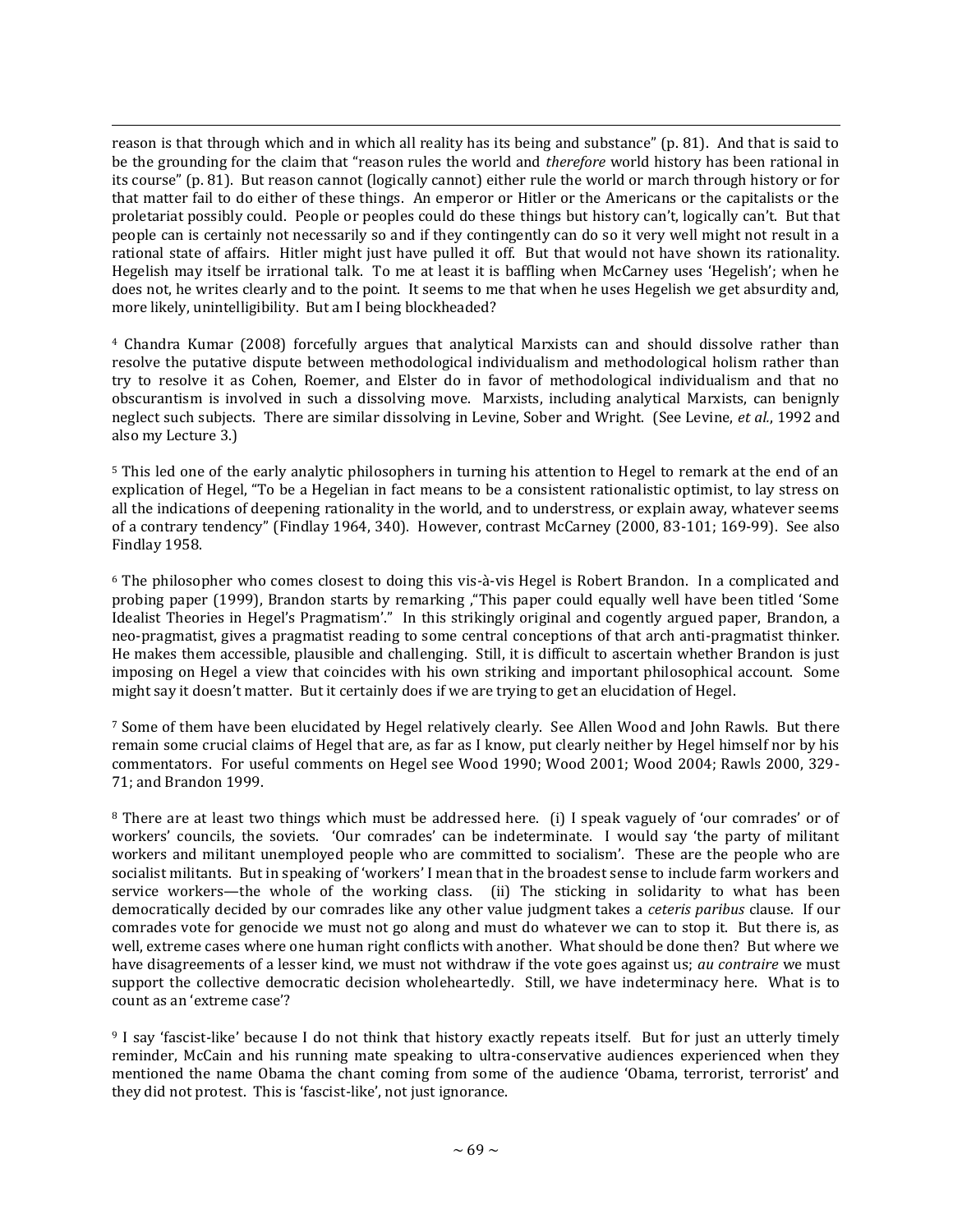## **Bibliography**

 $\overline{\phantom{a}}$ 

Andreas, Joel (2008): "Changing Colours in China." *New Left Review* 54, 123-42.

- Brandon, Robert (1999): "Some Pragmatist Themes in Hegel's Idealism: Negotiation and Administration in Hegel's Account of the Structure and Content of Conceptual Norms." *European Journal of Philosophy* 7(2), 164-89.
- Castro, Fidel and Ramonet, Ignacio (2007): *My Life*. London, UK: Penguin Books.
- Clegg, John (2008): "A Brief History of False Consciousness." An unpublished paper read at Joe McCarney Memorial Conference of the Marx and Philosophy Society, October 25, 2008.
- Cohen, G. A. (1996): "Self-Ownership, History and Socialism: An Interview with G. A. Cohen." *Imprints* 1(1), 7-25.
- Findlay, J. N. (1958): *Hegel: A Re-Examination.* London, UK:
- \_\_\_\_\_\_\_ (1964): "Hegel." In D. J. O'Conner (Ed.), *A Critical History of Western Philosophy* (319-40). London, UK: Collier-Macmillan.
- Guess, Raymond (1981): *The Idea of a Critical Theory: Habermas and the Frankfurt School.*  Cambridge, UK: Cambridge University Press.

Habel, Janette (2009): "Castro Socialism in Crisis." *Le Monde diplomatique* (Feb), 12-13.

- Harvey, David (2000): "Cosmopolitanism and the Banality of Geographical Evils." In J. Commaroff (Ed.), *Millennial Capitalism and the Culture of Neoliberalism* (271-310). Durham, NC: Duke University Press.
- Kumar, Chandra (2008): "A Pragmatist Spin on Analytical Marxism and Methodological Individualism." *Philosophical Papers* 37(2), 185-211.
- Levine, Andrew (2003): *A Future for Marxism? Althusser, the Analytical Turn and the Revival of Socialist Theory*. London, UK: Pluto Press.

Levine, A., Wright, E., Sober, E. (Eds.), (1992): *Reconstructing Marxism.* London, UK: Verso.

- Macpherson, C. B. (1966): *The Real World of Democracy.* London, UK: Clarendon Press.
- Mayer, Arno (2008): "U. S. Empire Will Survive Bush." *Le Monde diplomatique.* Oct 15.

Marx, Karl (1976): *Capital*. (Vol. 1, 174.) B. Fowles (Tr.). Harmondsworth, UK: Penguin Books.

McCarney, Joseph (1980): *The Real World of Ideology.* Aldershot, UK: Ashgate Publishing.

\_\_\_\_\_\_\_ (1985): "Recent Interpretations of Ideology." *Economy and Society* 14(1), 77-93.

\_\_\_\_\_\_\_ (2008): *Philosophy and Real Politics.* Princeton, NJ: Princeton University Press.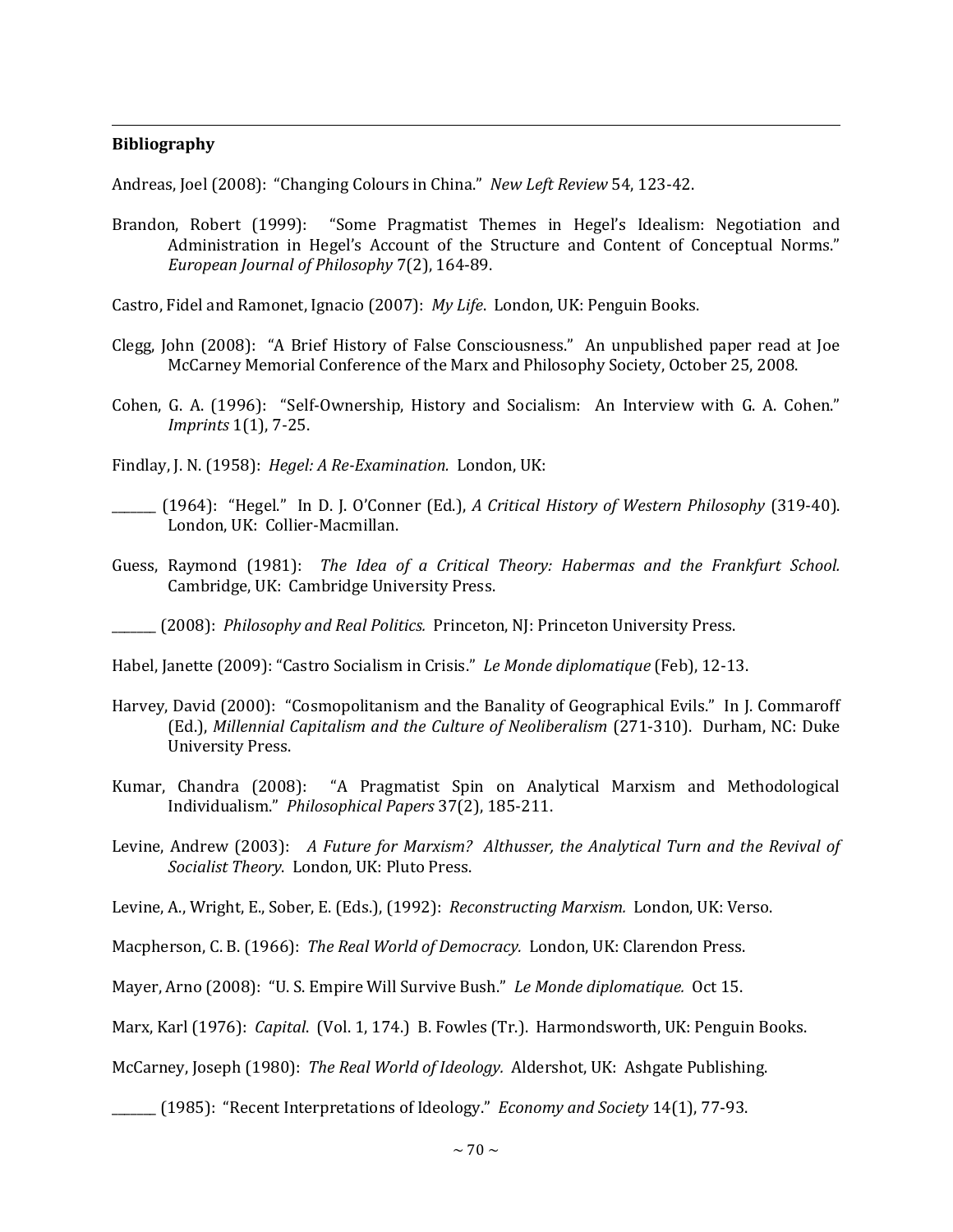- \_\_\_\_\_\_\_ (1990a): "'Ideology' in Marx and Engels: A Reply." *The Philosophical Forum* XXI, 451-62.
- \_\_\_\_\_\_\_ (1990b): *Social Theory and the Crisis of Marxism*. London, UK: Verso.
- \_\_\_\_\_\_\_ (1990c): "Analytical Marxism: A New Paradigm?" In S. Sayers and P. Osborne (Eds.), *Socialism, Feminism and Philosophy* (159-77). London, UK: Routledge.
- \_\_\_\_\_\_\_ (2000): *Hegel on History.* London, UK: Routledge.

 $\overline{\phantom{a}}$ 

- Nielsen, Kai (1988): "Arguing about Justice: Marxist Immoralism and Marxist Moralism." *Philosophy and Public Affairs*, 212-34.
- \_\_\_\_\_\_\_ (1989): *Marxism and the Moral Point of View.* Boulder, CO: Westview Press.
- \_\_\_\_\_\_\_ (1992): "On the Status of Critical Theory." *Interchange* 23(3), 265-84.
- \_\_\_\_\_\_\_ (1993a): "Critical Theory." *Diálogos* 61, 101-24.
- \_\_\_\_\_\_\_ (1993b): "The Confirmation of Critical Theory: The Role of Reflectiveness." *Human Studies*  16, 381-97.
- \_\_\_\_\_\_\_ (1993c): "Analytical Marxism: A Form of Critical Theory." *Erkenntnis* 39, 1-21.
- \_\_\_\_\_\_\_ (1994): "Anti-Philosophy Philosophy: Some Programmatic Remarks." *Diálogos* 64, 149-58.
- \_\_\_\_\_\_\_ (1996): *Naturalism without Foundations.* Amherst, NY: Prometheus Books.
- \_\_\_\_\_\_\_ (2007): "Reply to Steven Lukes, Joseph McCarney and Koula Mellos." In M. Seymour & M. Fritsch (Eds.), *Reason and Emancipation: Essays on the Philosophy of Kai Nielsen* (247-57). Amherst, NY: Prometheus Books.
- \_\_\_\_\_\_\_ (2008): "God-talk." *Caesar: The Critical Study of Religion and Human Values* 2(2), 32-39.
- \_\_\_\_\_\_\_ (2009): "The Global Crisis of Values: The Poverty of Moral Philosophy." Forthcoming.
- Ollman, Bertell (1998): "Market Mystification in Capitalist and Market Socialist Societies." In B. Ollman (Ed.), *Market Socialism: The Debate Among Socialists* (81-121). London, UK: Routledge. (For his responses to critics see 149-58 and 177-82.)
- Pogge, Thomas (2002): *World Poverty and Human Rights.* Cambridge, UK: Polity Press.
- Putnam, Hilary (2002): *The Collapse of the Fact/Value Dichotomy and Other Essays.* Cambridge, MA: Harvard University Press.

Raby, Diana (2006): *Democracy and Revolution: Latin America and Socialism Today.* London, UK: Pluto Press.

\_\_\_\_\_\_\_ (2004): *Ethics without Ontology.* Cambridge, MA: Harvard University Press.